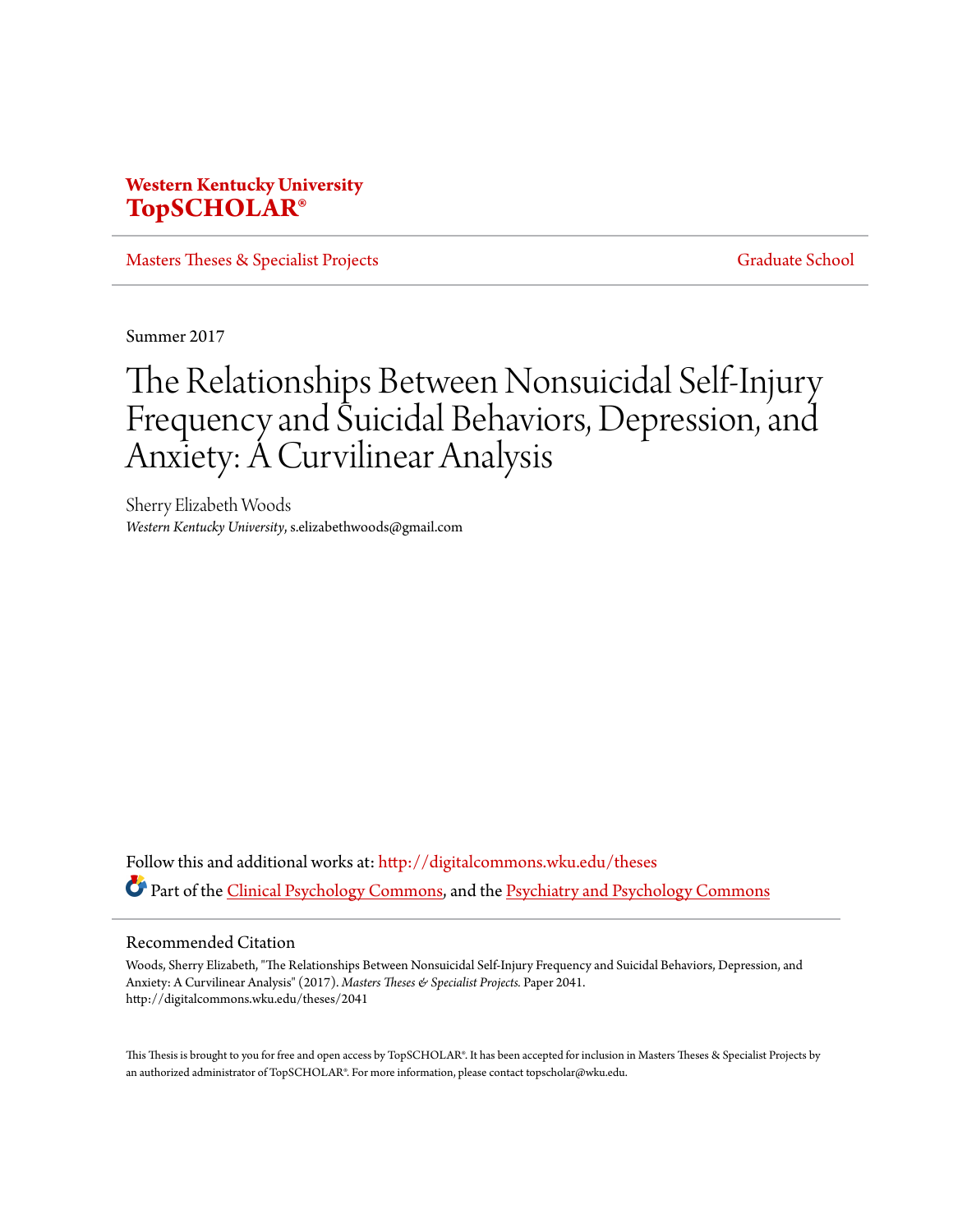## THE RELATIONSHIPS BETWEEN NONSUICIDAL SELF-INJURY FREQUENCY AND SUICIDAL BEHAVIORS, DEPRESSION, AND ANXIETY: A CURVILINEAR ANALYSIS

A Thesis Presented to The Faculty of the Department of Psychological Sciences Western Kentucky University Bowling Green, KY

> In Partial Fulfillment Of the Requirements for the Degree Master of Science

> > By Sherry Woods

August 2017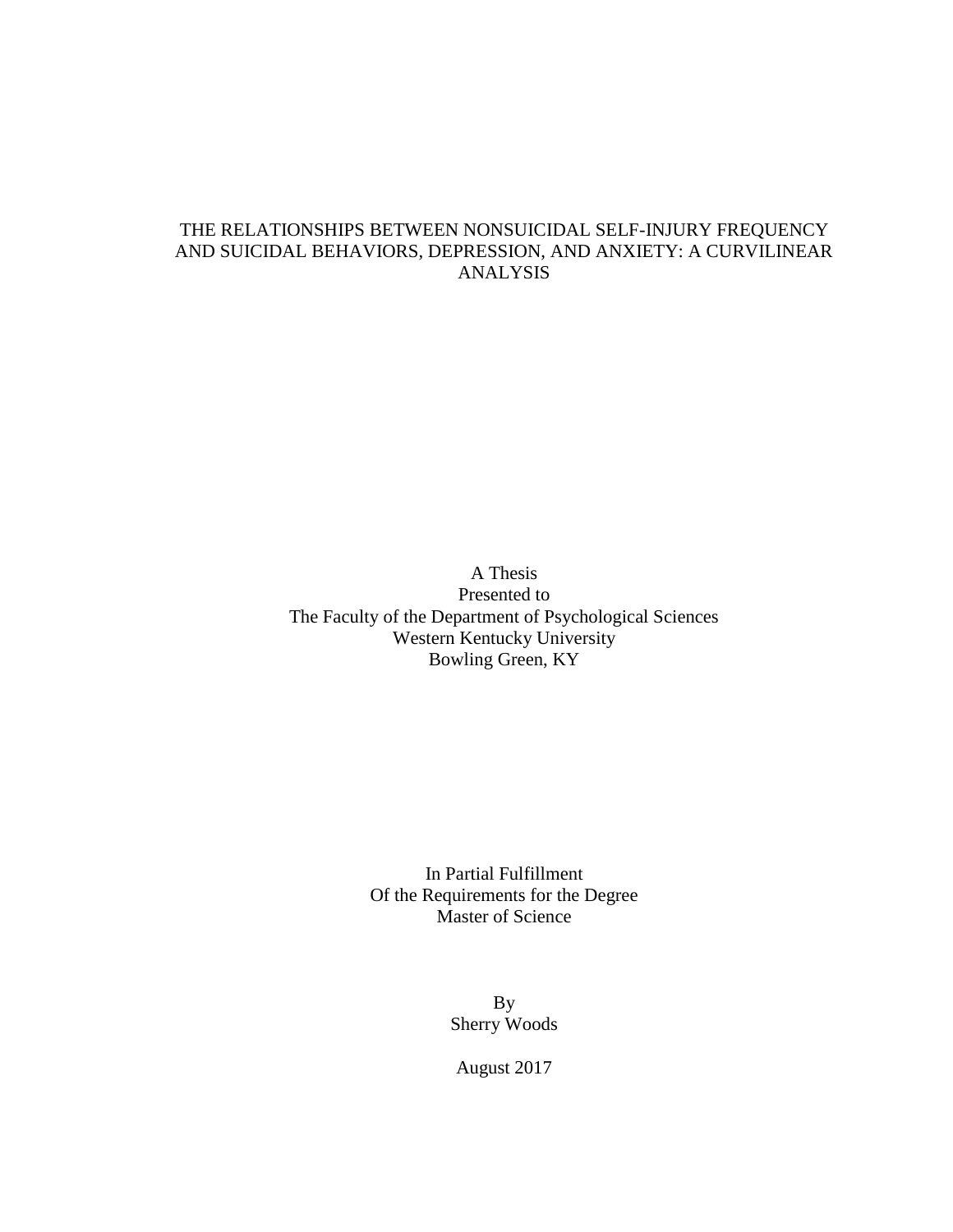## THE RELATIONSHIPS BETWEEN NONSUICIDAL SELF-INJURY FREQUENCY AND SUICIDAL BEHAVIORS, DEPRESSION, AND ANXIETY: A CURVILINEAR **ANALYSIS**

Date Recommended July 17, 2017<br>
Amy Brausch, Director of Thesis

Cineuse Elmobe

Elizabeth Lemerise

Diane Lickenbrock

b Dean, Gradylate Studies and Research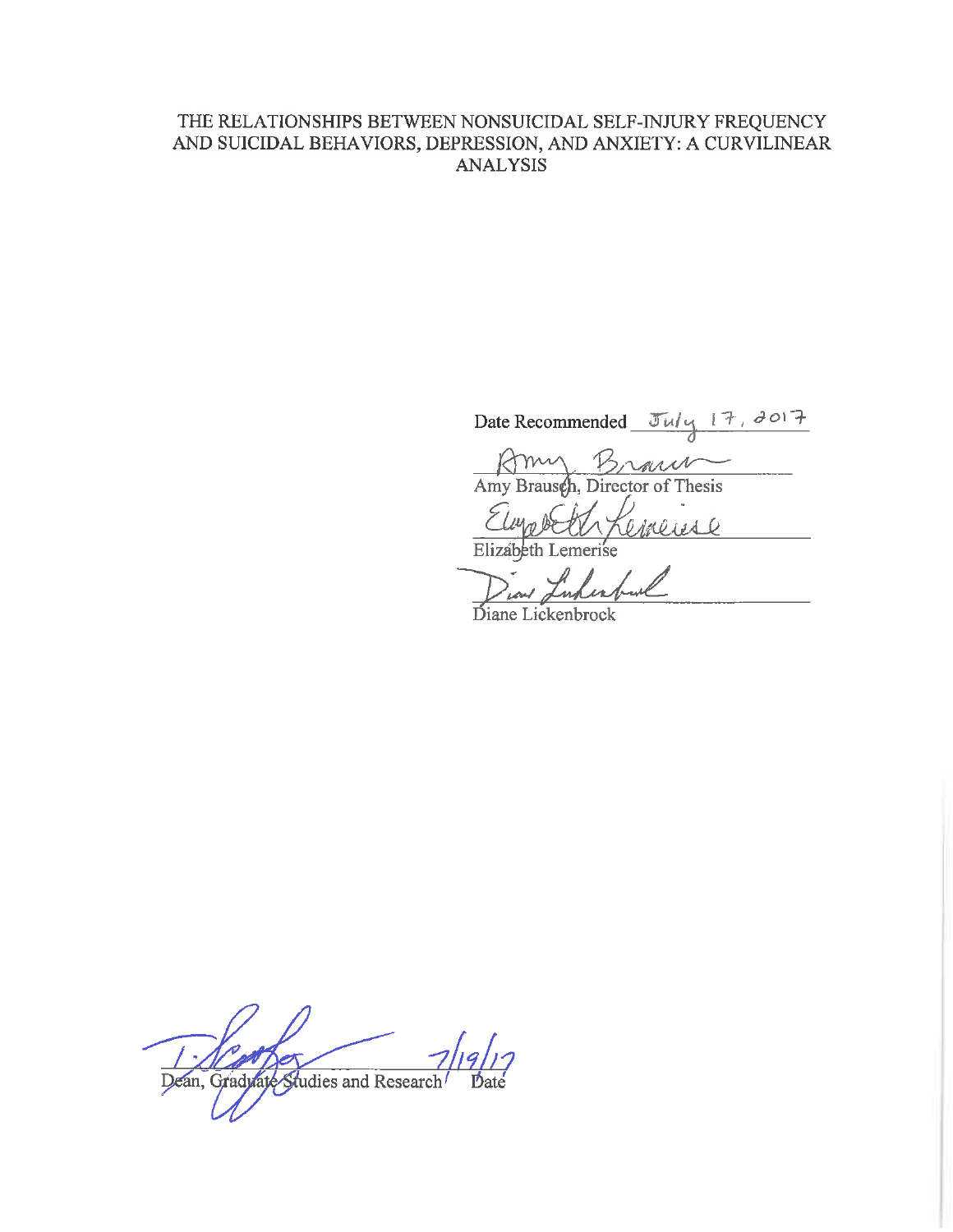#### ACKNOWLEDGEMENTS

First, I must acknowledge Dr. Amy Brausch, the mentor who has made me the writer, the scholar, and the person I am today. She has unwaveringly believed in my dreams – sometimes more than I have – and never hesitated to do anything in her power to help me achieve them. Without her support, patience, and guidance, they never would have come to fruition, and this project would have never gotten off the ground. Additionally, I need to thank the other people instrumental in shaping this thesis into its final state –my labmates in the Risk Behaviors Lab and my committee members, Dr. Lemerise and Dr. Lickenbrock. Dr. Lemerise has always been on my side, with a fervor that frankly startled me, and thanks to her, I will never again use the word, "while" when I mean, "although." Dr. Lickenbrock's thoughtful suggestions have pushed me to go just that little bit further in the pursuit of excellence instead of settling for good.

Finally, I would be remiss in failing to acknowledge that the final year of my degree was filled with difficulties beyond the completion of this thesis. Without the people who guided me through those troubles with love and understanding, the completion of this thesis would not have been possible. I dedicate this thesis to my family – my mother, who has always been my best friend; my father, who taught me to lean on family in times of need; my sister, who stepped up and thus enabled me to finish what I started; my aunt, who opened up her home to me – and my friends – Elizabeth, my other half, who propped me up when I couldn't stand any longer; Jackie, who never failed to listen me when I needed to ramble; Mike, my trench buddy, who never hesitated to help me find the humor in dark situations. It is impossible to fully express the depth of my gratitude.

iii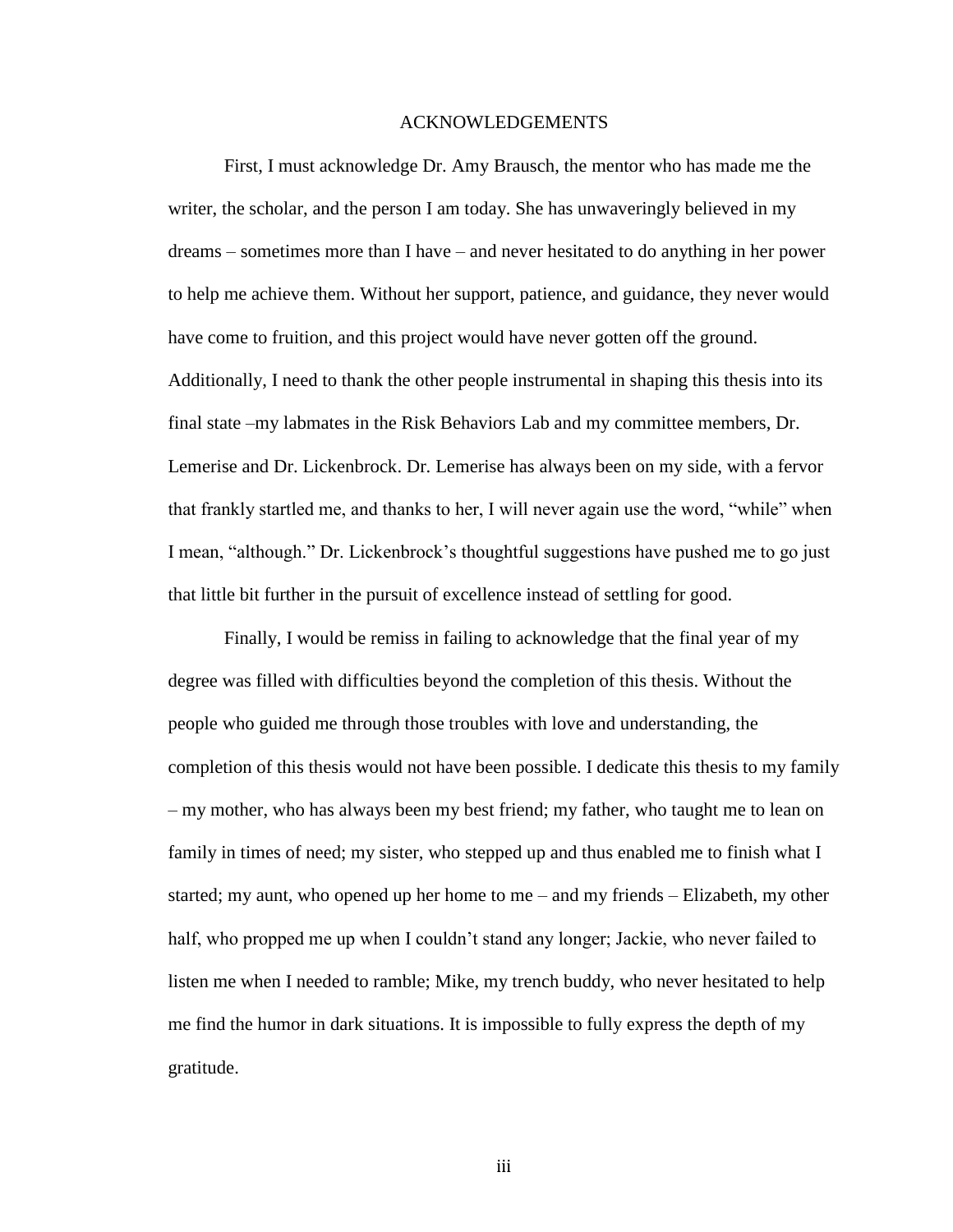|                                                                       | 20 |
|-----------------------------------------------------------------------|----|
|                                                                       | 32 |
|                                                                       | 45 |
|                                                                       | 58 |
|                                                                       | 59 |
| Appendix C: Center for Epidemiologic Studies Depression Scale (CES-D) | 60 |
|                                                                       | 64 |
|                                                                       | 67 |
|                                                                       |    |

## **CONTENTS**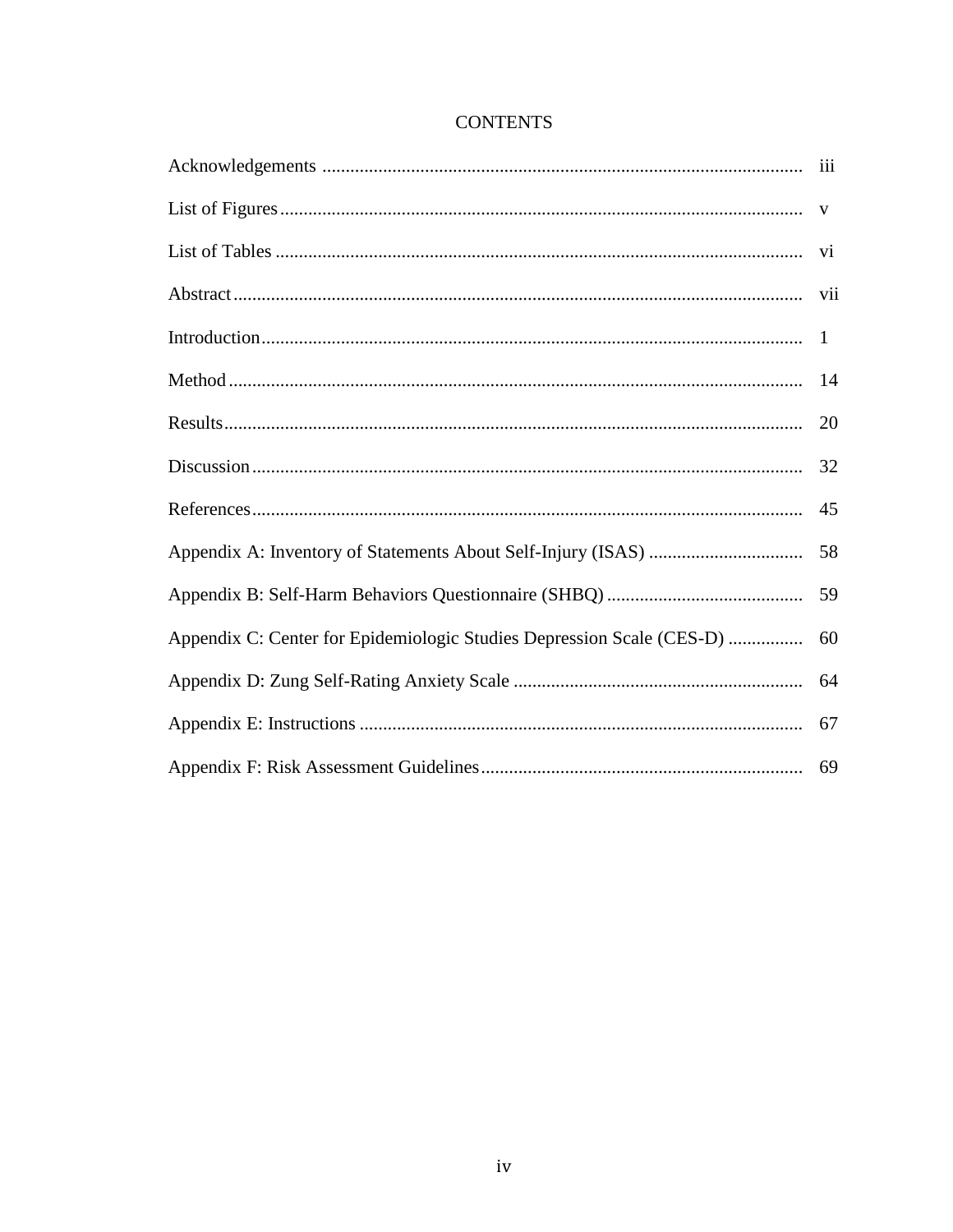## LIST OF FIGURES

| Figure 1. Scatterplot showing the relationship between nonsuicidal self-injury         |    |
|----------------------------------------------------------------------------------------|----|
|                                                                                        | 25 |
| Figure 2. Scatterplot showing the relationship between nonsuicidal self-injury         |    |
|                                                                                        | 27 |
| Figure 3. Scatterplot showing the relationship between nonsuicidal self-injury         |    |
|                                                                                        | 29 |
| Figure 4. Scatterplot showing the relationship between nonsuicidal self-injury         |    |
|                                                                                        | 31 |
| Figure 5. Scatterplot showing the relationship between nonsuicidal self-injury         |    |
| frequency and suicide threat scores within the portion of the sample with at least one |    |
|                                                                                        | 32 |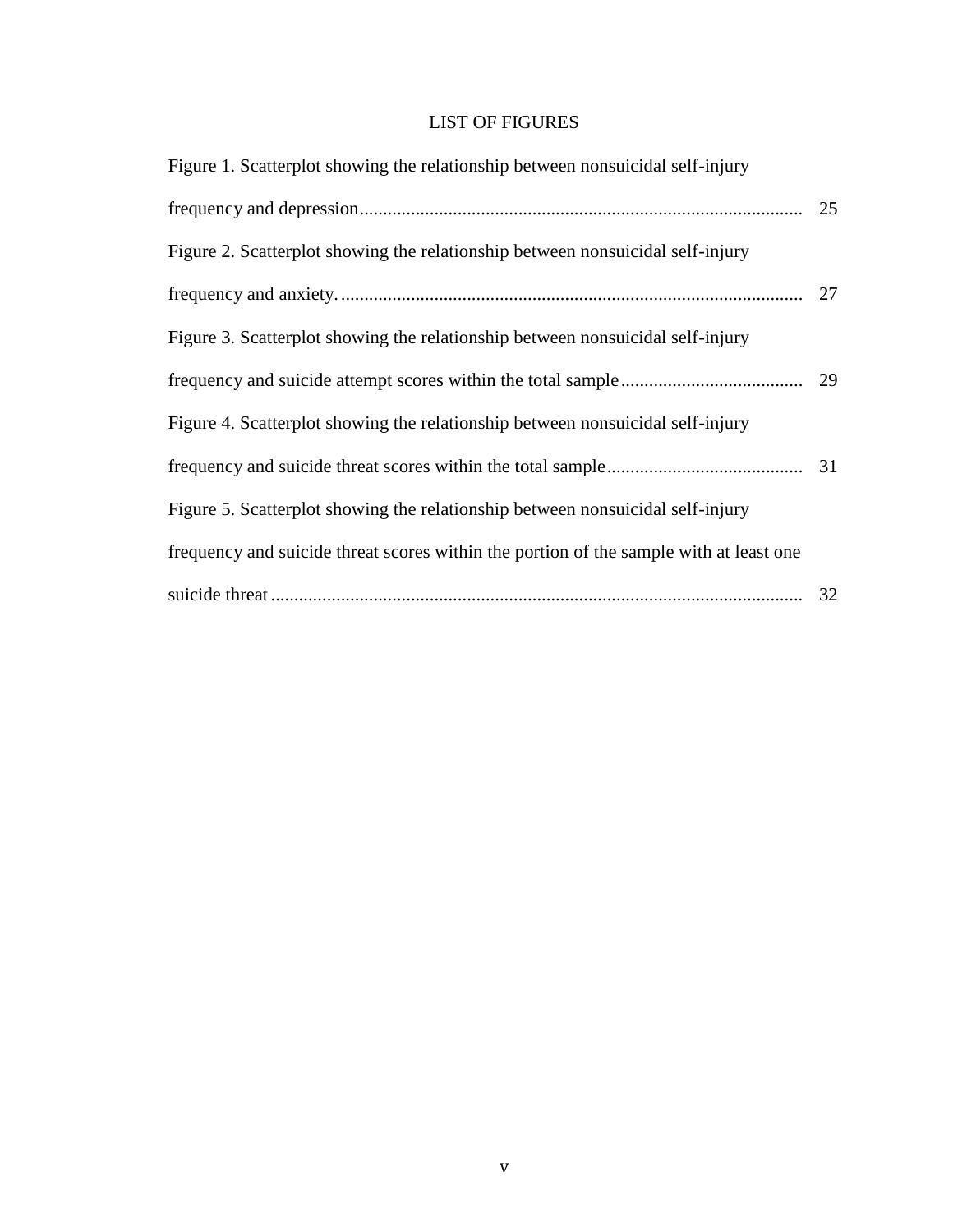## LIST OF TABLES

|                                                                                         | 21 |
|-----------------------------------------------------------------------------------------|----|
| Table 2. T-tests between sample with and without nonsuicidal self-injury (NSSI)         | 22 |
|                                                                                         | 22 |
| Table 4. Significantly different means and standard deviations for female and male      |    |
|                                                                                         | 23 |
| Table 5. Significantly different means and standard deviations for White and            |    |
|                                                                                         |    |
| Table 6. Curvilinear regression table with nonsuicidal self-injury (NSSI) frequency     |    |
|                                                                                         | 24 |
| Table 7. Curvilinear regression table with nonsuicidal self-injury (NSSI) frequency     |    |
|                                                                                         |    |
| Table 8. Curvilinear regression table with nonsuicidal self-injury (NSSI) frequency     |    |
|                                                                                         |    |
| Table 9. Curvilinear regression table with nonsuicidal self-injury (NSSI) frequency     |    |
| as the predictor and suicide attempt scores as the dependent variable (total sample) 28 |    |
| Table 10. Curvilinear regression table with nonsuicidal self-injury (NSSI) frequency    |    |
| as the predictor and suicide attempt scores as the dependent variable (nonzero          |    |
|                                                                                         | 29 |
| Table 11. Curvilinear regression table with nonsuicidal self-injury (NSSI) frequency    |    |
| as the predictor and suicide threat scores as the dependent variable (total sample)     | 30 |
| Table 12. Curvilinear regression table with nonsuicidal self-injury (NSSI) frequency    |    |
| as the predictor and suicide threat scores as the dependent variable (total sample) 31  |    |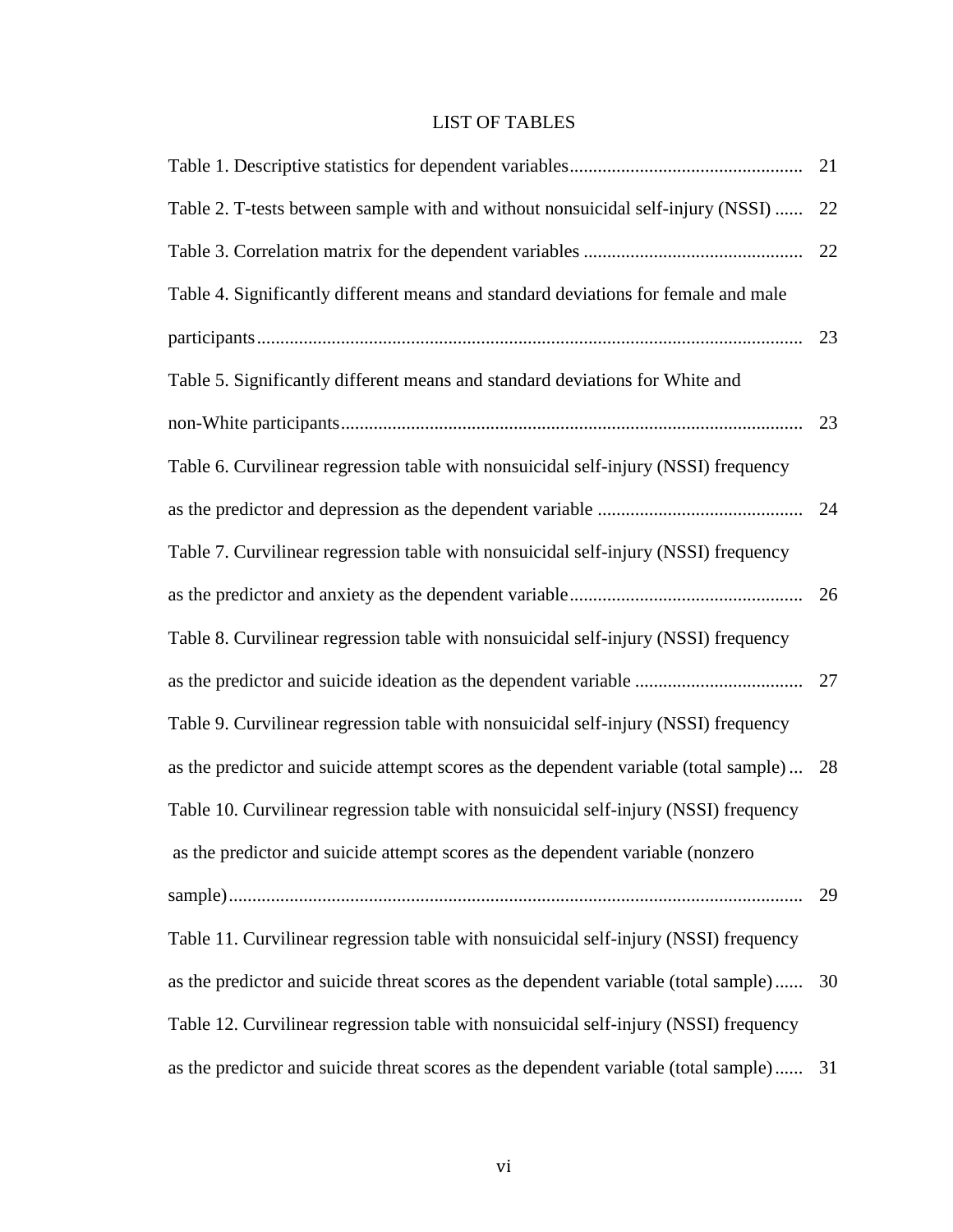## THE RELATIONSHIPS BETWEEN NONSUICIDAL SELF-INJURY FREQUENCY AND SUICIDAL BEHAVIORS, DEPRESSION, AND ANXIETY: A CURVILINEAR ANALYSIS

| <b>Sherry Woods</b>                  | August 2017                                                                     | 69 pages                    |
|--------------------------------------|---------------------------------------------------------------------------------|-----------------------------|
|                                      | Directed by: Dr. Amy Brausch, Dr. Elizabeth Lemerise, and Dr. Diane Lickenbrock |                             |
| Department of Psychological Sciences |                                                                                 | Western Kentucky University |

Nonsuicidal self-injury (NSSI) involves the deliberate damage of one's own bodily tissue without suicidal intent. A number of psychological disorders and indicators of distress are correlated with the behavior, including suicidal behaviors (e.g. Whitlock  $\&$ Knox, 2007), depression (e.g. Ross & Heath, 2002), and anxiety (e.g. Victor & Klonksy, 2014), and yet the research literature has been mixed on whether increased frequency of NSSI is correlated with increased levels of these variables. The present study hypothesized that these relationships are curvilinear. Data from a larger study were analyzed using curvilinear regression analyses, and hypotheses were partially supported. Curvilinear relationships were found between NSSI frequency and both depression and anxiety, such that the relationships were positive until approximately 300 incidents, after which they became negative. The relationship between NSSI and suicide ideation was positive and linear. Among the whole sample, there were curvilinear relationships between both NSSI and suicide attempts as well as NSSI and suicide threats. Among only the portion of the sample who reported a history of these variables, there was no relationship between frequency and suicide attempts, and a curvilinear relationship between frequency and suicide threats that declined after 325 incidents. Results add to the current understanding of NSSI frequency and provide support for evidence that conflict with the proposed frequency criterion for nonsuicidal self-injury disorder.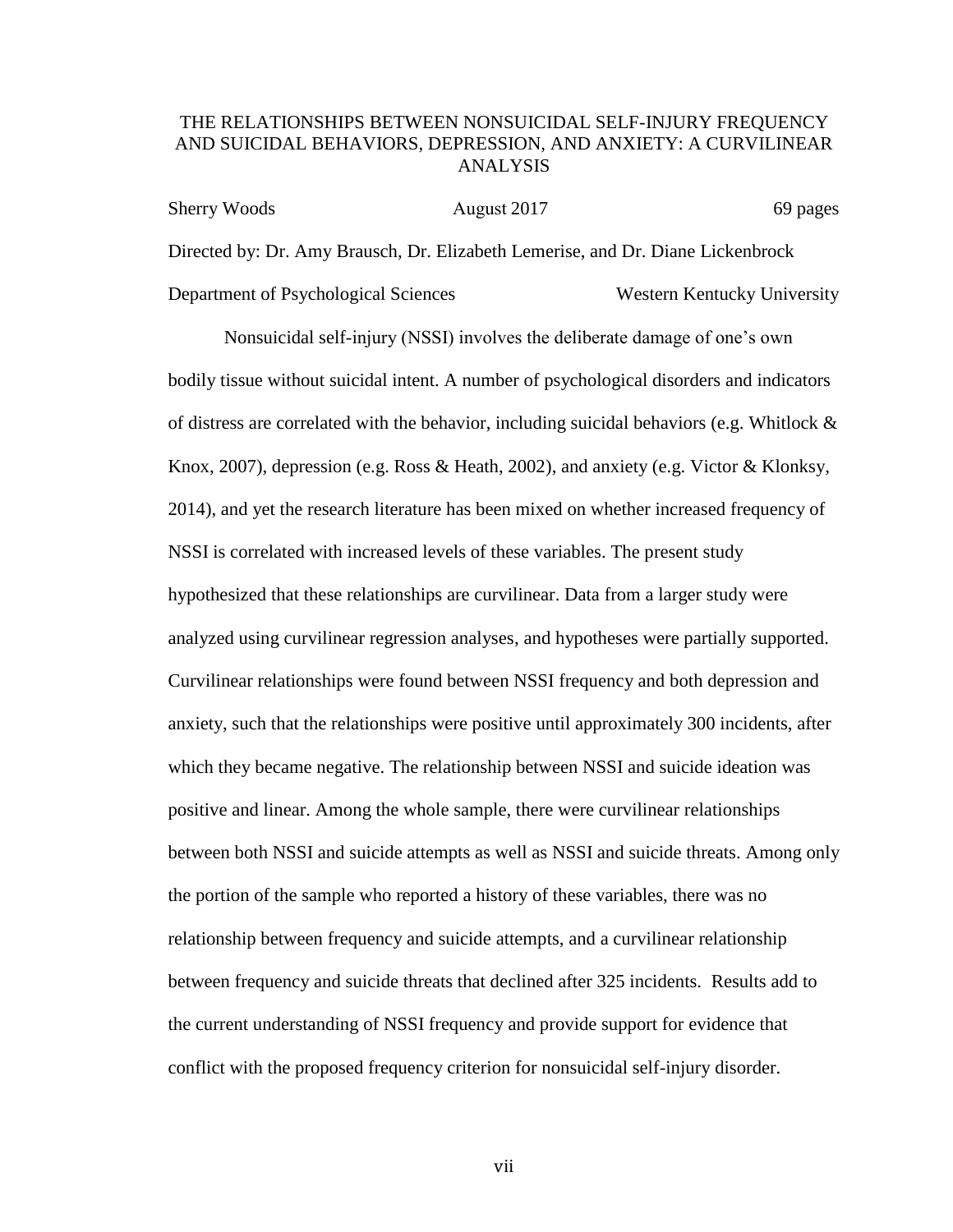#### **Introduction**

Nonsuicidal self-injury (NSSI) is defined as the deliberate damage of one's own bodily tissue without suicidal intent (Bentley, Nock, & Barlow, 2014). This excludes socially sanctioned behaviors, such as piercings or tattoos, and behaviors considered trivial, such as nail biting, unless they are undertaken with the explicit aim of harming oneself (Wilkinson & Goodyer, 2011). The most common method of NSSI is cutting (e.g. Glenn & Klonsky, 2013), but NSSI can take a variety of forms, such as burning, head banging, self-punching, biting, carving, and severe scratching (Muehlenkamp & Gutierrez, 2004). The majority of individuals who engage in NSSI report using more than one method (Whitlock, Muehlenkamp, & Eckenrode, 2008).

Although past research has treated nonsuicidal self-injury as part of a spectrum of general self-harm, with suicide at one extreme (e.g. Hawton, Rodham, Evans, & Weatherall, 2002), more recent research has found that individuals who engage in NSSI and individuals who engage in suicide attempts differ in regard to intent, affect before and after the event, number of methods used, and severity and lethality of injuries (Muehlenkamp & Kerr, 2010). As a result, a general consensus has emerged that NSSI should be treated as a related but distinct construct from suicidal behaviors (e.g. Brausch & Gutierrez, 2010; Hamza, Stewart, & Willoughby, 2012; Kerr, Muehlenkamp, & Turner, 2010).

The average age of onset is between 11-15 years (e.g. Jacobson & Gould, 2007; Muehlenkamp & Gutierrez, 2004; Nock & Prinstein, 2004), although a significant proportion of individuals do not engage in the behavior until young or emerging adulthood (Whitlock, Eckenrode, & Silverman, 2006). The reported prevalence rates of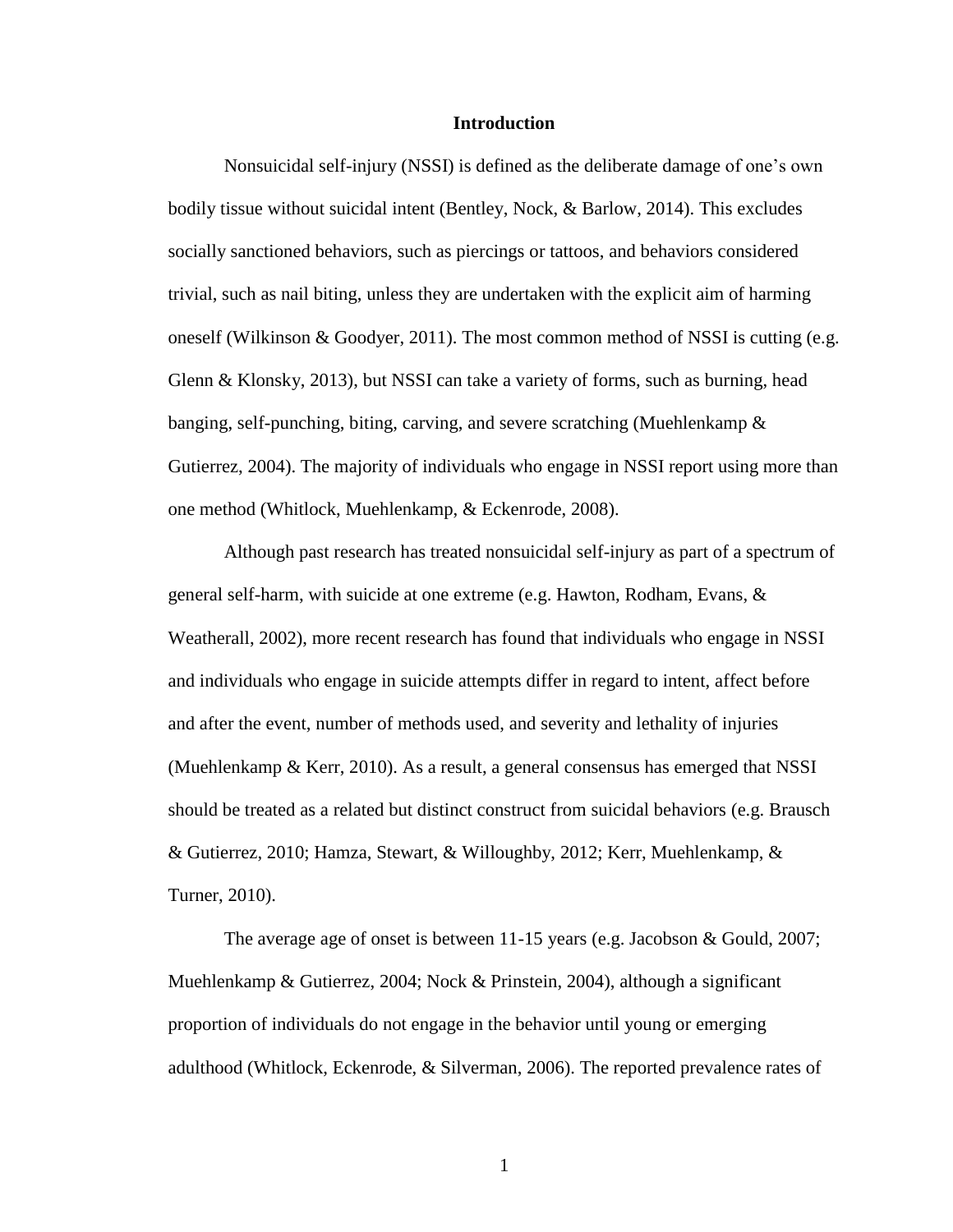NSSI vary greatly, which may be due to an increase in the behavior in the past two decades (e.g. Olfson, Gameroff, Marcus, Greenberg, & Shaffer, 2005), although more recent literature suggests this rate has now stabilized (Muehlenkamp, Claes, Havertape,  $\&$ Plener, 2012). This proposed increase may explain the significant discrepancies between reported adult lifetime prevalence rates, which are typically close to 5% (e.g. Briere  $\&$ Gil, 1998; Klonsky, 2011), and adolescent lifetime prevalence rates, which are typically close to 25% (e.g. Jacobson & Gould, 2007; Muehlenkamp et al., 2012). Lifetime prevalence rates in clinical samples are significantly higher, with adult clinical samples reporting ranges between 11-21% (e.g. Briere & Gil, 1998; Selby, Bender, Gordon, Nock, & Joiner, 2012), and adolescent clinical samples reporting rates as high as 50-80% (Glenn & Klonsky, 2013; Nock & Prinstein, 2004).

The reasons for engaging in NSSI are varied, and many individuals report the behavior serving multiple functions (e.g. Nixon, Cloutier, & Aggarwal, 2002; Nock & Prinstein, 2004). Several theoretical models of the functions of NSSI have been proposed, the most common of which include the four-function model posited by Nock and Prinstein (2004), the Experiential Avoidance Model (EAM) proposed by Chapman, Gratz, and Brown (2006), and the functional model derived from the Inventory of Statements About Self-Injury (ISAS; Klonsky & Glenn, 2009). Although models differ regarding the total number of functions proposed, most group functions of the behavior into two categories: intrapersonal, which includes emotion regulation, and interpersonal, which includes attempts to solve interpersonal problems or to communicate distress to others (e.g. Nock & Prinstein, 2004; Klonsky & Glenn, 2009). The four-function model posited by Nock and Prinstein (2004) proposed the additional dimension of positive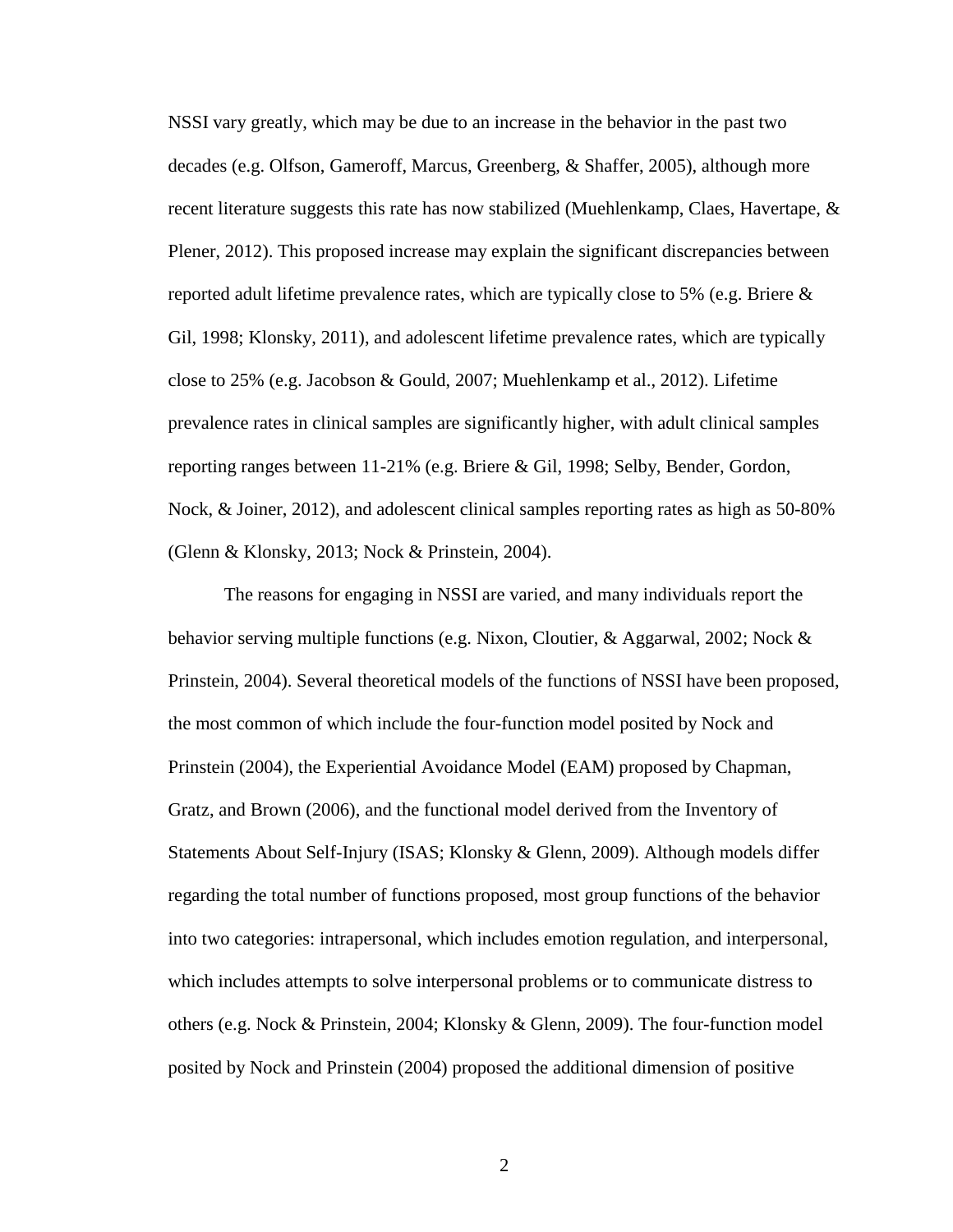functions, which involve the inducement of a desired effect (e.g. positive affect, attention from others), and negative functions, which involve the removal of an undesired element (e.g. negative affect, interpersonal obligations).

Intrapersonal functions, the most predominant of which is emotion emotion regulation, are by far the most commonly endorsed function (e.g. Klonsky, 2011), particularly for repetitive NSSI (Muehlenkamp, Brausch, Quigley, & Whitlock, 2013). The EAM proposes that the primary function of NSSI is to avoid unwanted emotional experiences (Chapman et al., 2006). The reason for initially turning to NSSI in order to fulfill this need varies; the function of the initial act of NSSI can range from imitating peers, to self-punishment, to social communication (Nock, 2009), but repeated incidents appear primarily to serve an emotion regulation function and are maintained primarily through negative reinforcement by ameliorating negative emotions (Chapman et al., 2006; Muehlenkamp et al., 2013). Although other models also focus on the reduction of negative cognitions as well as emotions and the induction of positive emotions and cognitions, there is nevertheless a consensus in the literature that intrapersonal functions are the primary reason for most habitual NSSI (e.g. Klonsky, & Glenn, 2013; Nock & Prinstein, 2004).

It is more common for the initial act of NSSI to be interpersonally motivated than for subsequent acts (Muehlenkamp et al., 2013). Interpersonal motivations can include functions such as social communication (e.g. "a cry for help"), gaining attention from others, or fitting in with a peer group (e.g. Nock & Prinstein, 2004). Although the interpersonal functions are far less commonly endorsed, recent research suggests that interpersonal conflicts often precede NSSI and may be a common source of the increased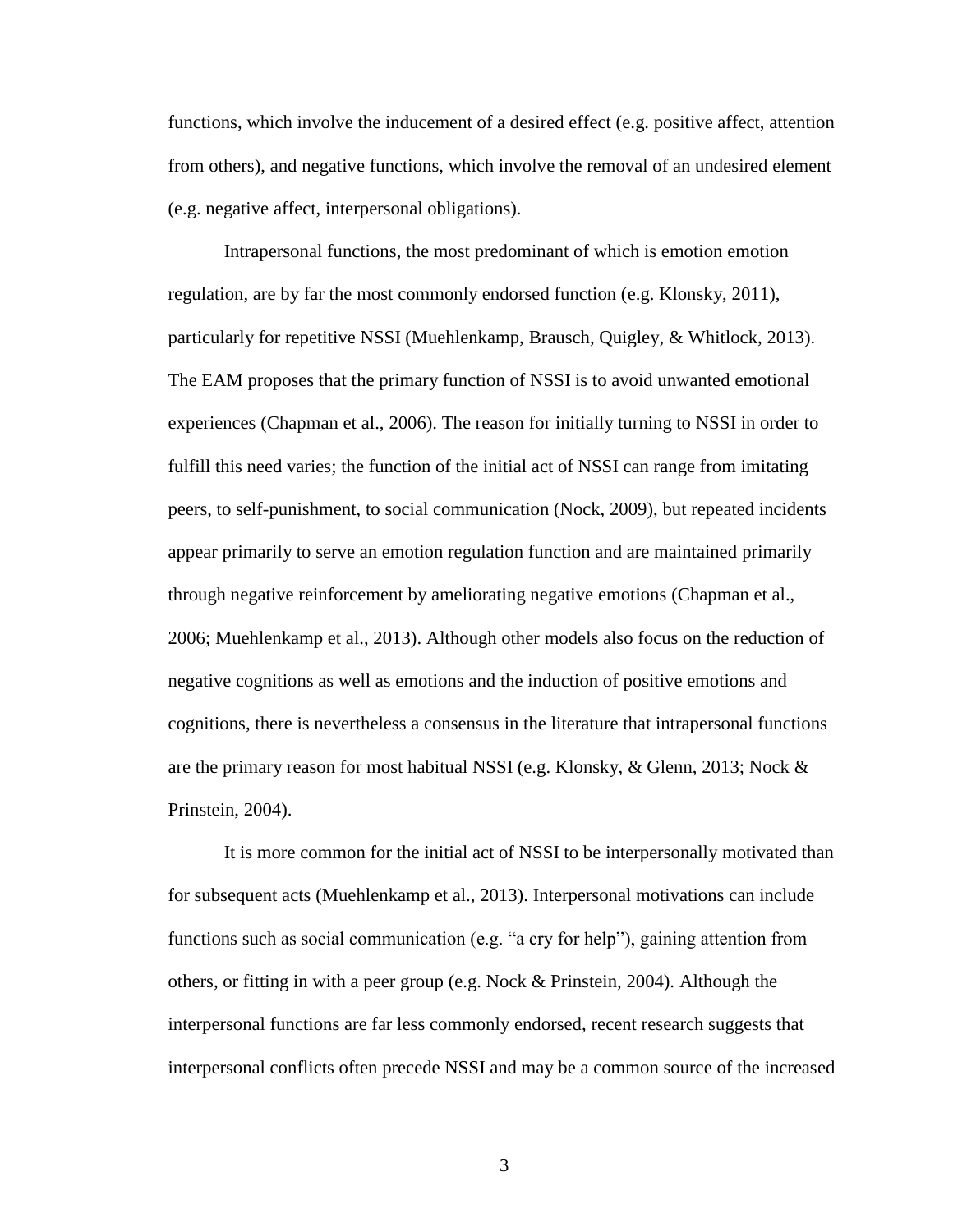negative affect that prompts engagement in NSSI (e.g. Townsend et al., 2016; Turner, Gratz, & Chapman, 2016). Therefore, it may be that interpersonal aspects of NSSI have been underreported, and as a result, understudied.

There are other functions of NSSI that do not fall into these two main categories but have nevertheless been reported in the literature. Some functions, such as engaging in NSSI in order to avoid engaging in suicidal behaviors (e.g. Suyemoto, 1998) and engaging in NSSI because it has become an addiction (e.g. Nixon et al., 2002) are more controversial. Although a significant number of individuals report these functions, sufficient empirical evidence has not established that NSSI reduces suicide ideation or has the properties of an addiction (e.g. Victor, Glenn, & Klonsky, 2012).

#### **Correlates of NSSI**

The high prevalence of NSSI is particularly concerning to clinicians, given the number of disorders and negative psychological outcomes that often co-occur with the behavior, such as suicidal behaviors, i.e. ideation, threats, and attempts (e.g. Klonsky, May, & Glenn, 2013), depression (e.g. Ross & Heath, 2002), and anxiety (e.g. Jacobson & Gould, 2007). NSSI is considered a transdiagnostic behavior that can occur in the context of a myriad of other disorders, and is associated with significant functional impairment.

#### **NSSI and Suicide**

Although NSSI and suicide attempts are distinct behaviors, they often co-occur, with rates of suicide attempts in clinical populations presenting with NSSI reaching as high as 70% (Nock, Joiner, Gordon, Lloyd-Richardson, & Prinstein, 2006). Furthermore, this relationship extends beyond the physical behaviors, as thoughts of NSSI and suicide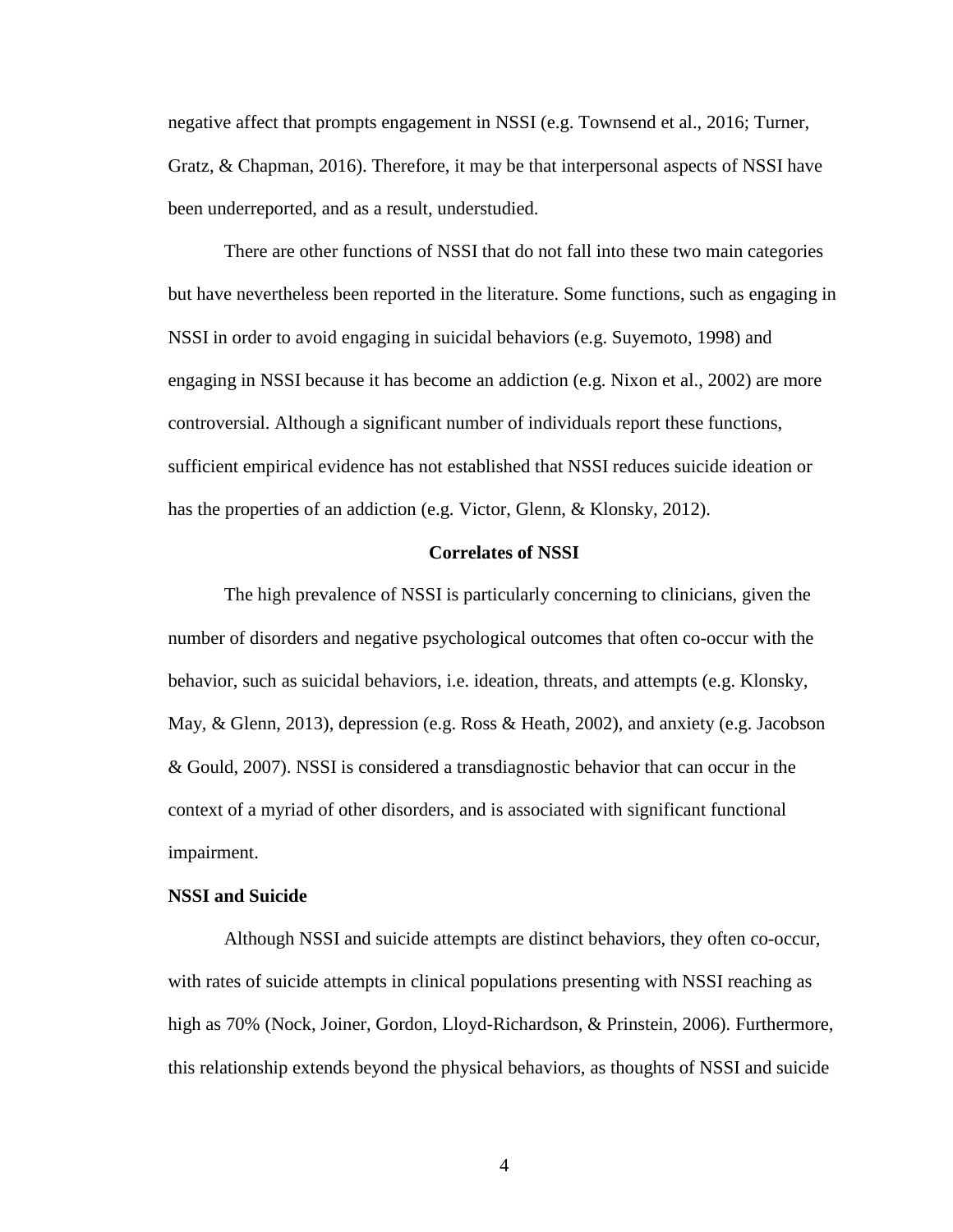ideation also commonly coincide (Cloutier, Martin, Kennedy, Nixon, & Muehlenkamp, 2010). NSSI and suicidal thoughts and behaviors share a number of risk factors, including depression, borderline personality disorder (Nock et al., 2006), and a history of physical or sexual abuse (Muehlenkamp, Kerr, Bradley, & Adams, 2010). In both crosssectional and longitudinal research, NSSI has been found to be one of the most robust predictors of suicidal ideation and attempts, even when controlling for depression, hopelessness, abuse history, and other psychopathology (e.g. Guan, Fox, & Prinstein, 2012; Hamza et al., 2012); this relationship is even stronger among individuals who endorsed forms of NSSI that result in greater tissue damage, such as burning (Tang et al., 2011). Individuals who engage in both NSSI and suicidal behaviors report higher levels of psychopathology and stressful life events than do those who engage in NSSI alone or suicidal behaviors alone (e.g. Whitlock & Knox, 2007).

#### **NSSI and Depression**

Given the common emotion regulation function of NSSI, it is unsurprising that NSSI is associated with a number of mood disorders and associated emotional psychopathology, such as depression (e.g. Jacobson & Gould, 2007). Depressive symptoms differentiate between adolescents who endorse NSSI and those who do not in both clinical (e.g. Ferrara, Terrinoni, & Williams, 2012) and nonclinical samples (e.g. Hankin & Abela, 2011). The association between NSSI and depression may be due to similar underlying vulnerabilities or to the use of NSSI to reduce depressive symptoms (Marshall, Tilton-Weaver, & Stattin, 2013). In a longitudinal study, Marshall et al. (2013) found that although baseline depressive symptoms predicted future engagement in NSSI, future time point assessments saw no significant lag between concurrent NSSI and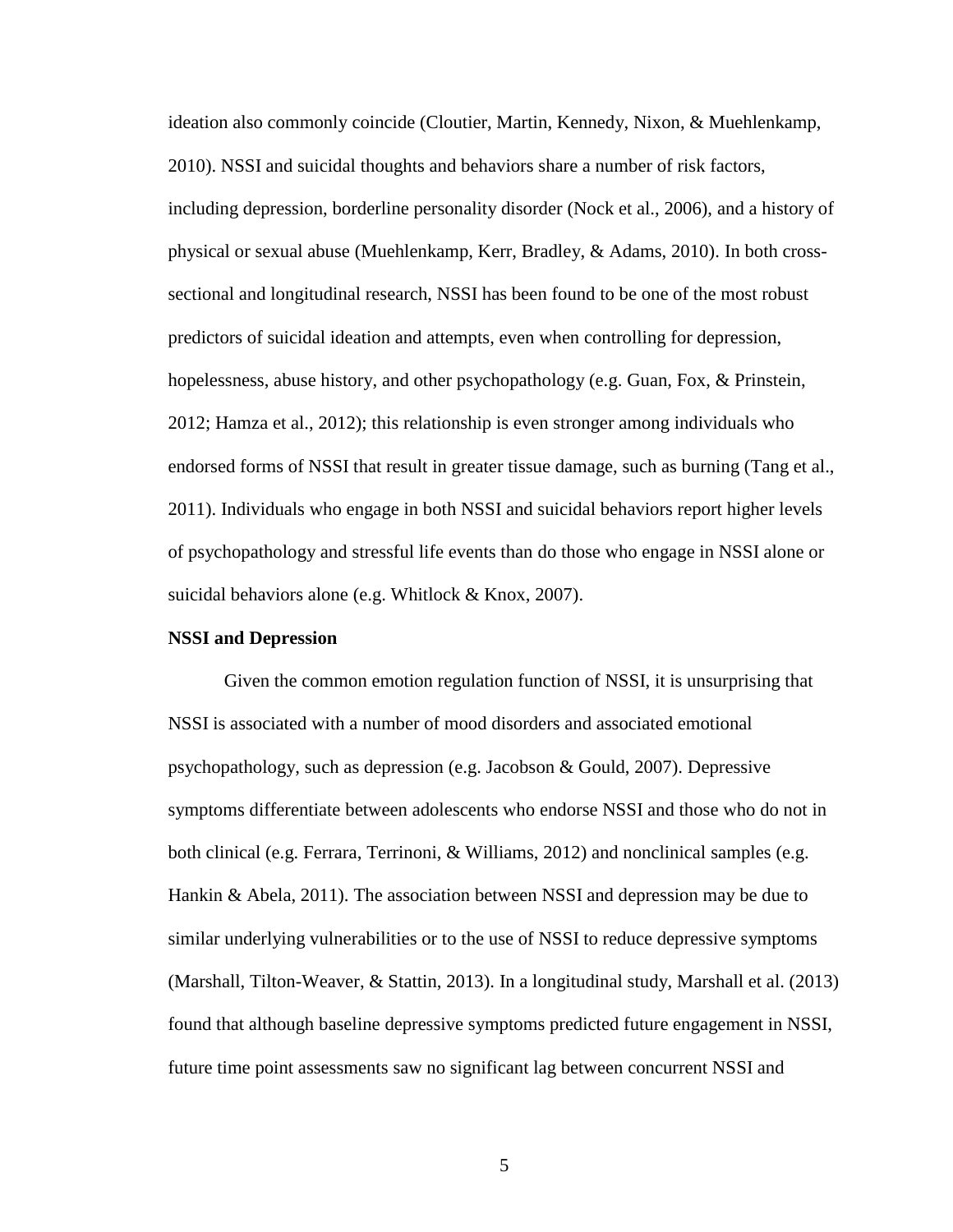depressive symptoms. Furthermore, Guerry and Prinstein (2010) found that depressive symptoms predicted lower rates of NSSI remission during a 6-month follow-up period; this may be due to potential difficulties individuals with depressive symptoms might have in giving up a coping mechanism for these symptoms. Taken together, these findings suggest that depression is implicated not only in the onset but also the maintenance of NSSI.

#### **NSSI and Anxiety**

In addition to depression, individuals who engage in NSSI also report higher levels of anxiety (e.g. Hoff & Muehlenkamp, 2009), and diagnosed anxiety disorders are significantly more common in NSSI samples than in both the general population (Chartrand, Sareen, Toews, & Bolton, 2011; Victor & Klonsky, 2014) and non-NSSI clinical samples (Selby et al., 2012). Anxiety may be an even better predictor of NSSI than depression; Klonsky, Oltmanns, and Turkheimer (2003) found that although the relationship between depression and NSSI was significantly diminished when controlling for the effects of anxiety, the relationship between anxiety and NSSI remained substantial even when controlling for the effects of depression.

Feelings of anxiety often precede incidents of NSSI (Chapman & Dixon-Gordon, 2007; Victor & Klonsky, 2014), which are then undertaken in an attempt to reduce these feelings. Specific factors of anxiety, such as worry and rumination (Anderson, 2009), as well as specific types of anxiety, such as anxiety over abandonment (Levesque, Lafontaine, Bureau, Cloutier, & Dandurand, 2010), have been implicated as predictors of NSSI.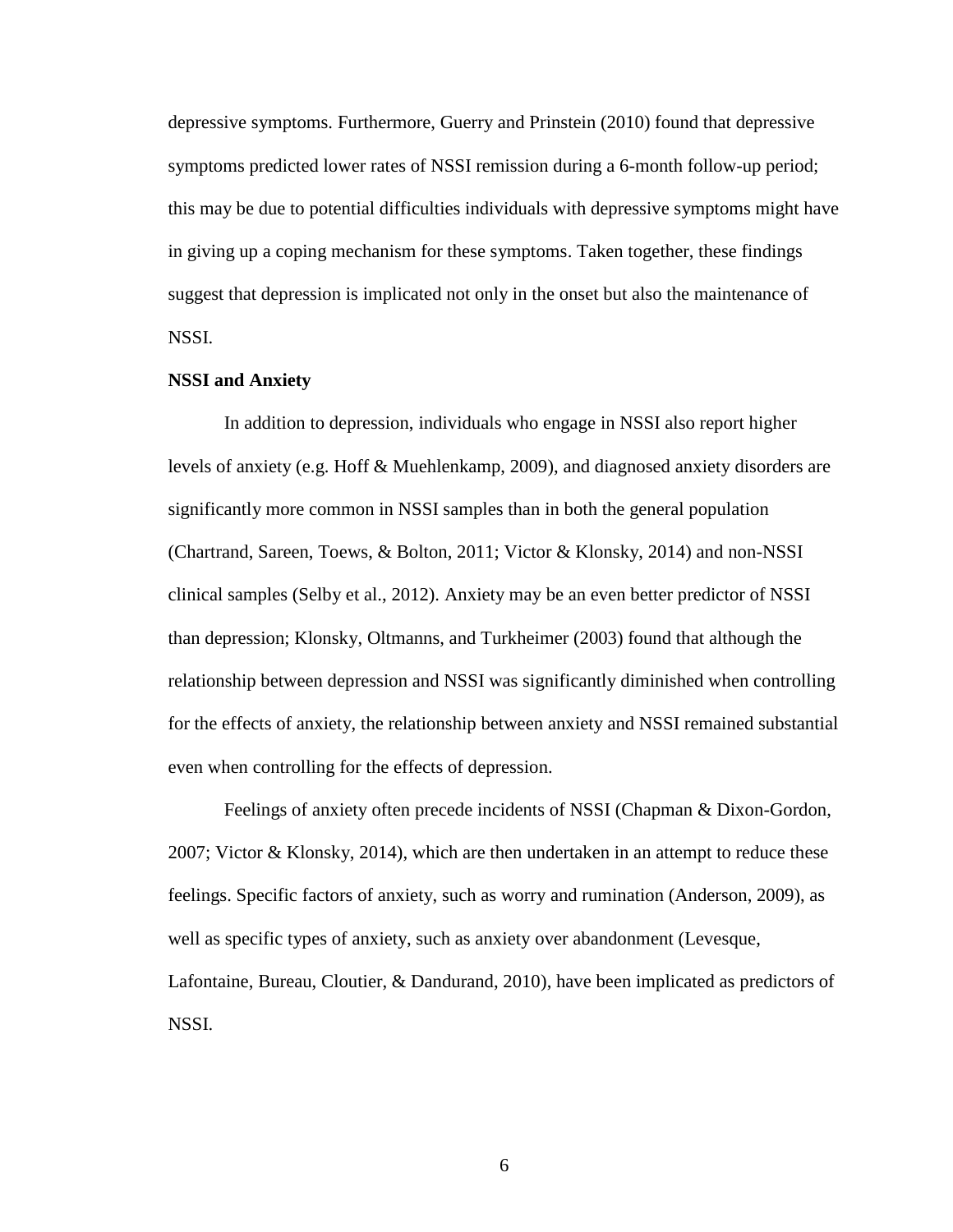#### **Nonsuicidal Self-Injury Disorder**

Despite these significant associations with other disorders and psychopathology, prior to 2013, nonsuicidal self-injury was only present in the *Diagnostic and Statistical Manual of Mental Disorders* (DSM) as a symptom of borderline personality disorder (BPD, American Psychiatric Association [APA], 2000). Although NSSI does occur in a significantly higher proportion of individuals with borderline personality disorder (e.g. Soloff, Lis, Kelly, Cornelius, & Ulrich, 1994), NSSI also occurs at significant rates independently of BPD (e.g. Selby, Bender, Gordon, Nock, & Joiner, 2012). Additionally, although there is some overlap between the occurrence of BPD and NSSI, this overlap is no greater than the overlap between occurrences of BPD and other Axis I disorders, such as depression (Glenn & Klonsky, 2013).

In the most recent edition of the *DSM*, the APA designated nonsuicidal self-injury disorder (NSSID) as a condition that requires further study  $(5<sup>th</sup>$  ed.; DSM-5; APA, 2013). The proposed criteria for NSSID are (a) intentionally harming oneself without suicidal intent on 5 or more days within the past year; (b) the reason for the behavior is either to relieve negative emotions or cognitions, to resolve an interpersonal issue, or to induce a positive emotional state; (c) the behavior is associated with (1) a negative emotional state immediately preceding the behavior, (2) persistent preoccupation with the behavior, or (3) frequent urges to engage in the behavior; (d) the behavior is not trivial or socially sanctioned; (e) the behavior causes clinically significant distress and impairment in multiple domains; and (f) the behavior is not better explained by the presence of another condition or disorder ( $5<sup>th</sup>$  ed.; DSM-5; APA, 2013). However, in the DSM-5 field trials, the inter-rater reliability for diagnoses of NSSID was unacceptably low (Reiger et al.,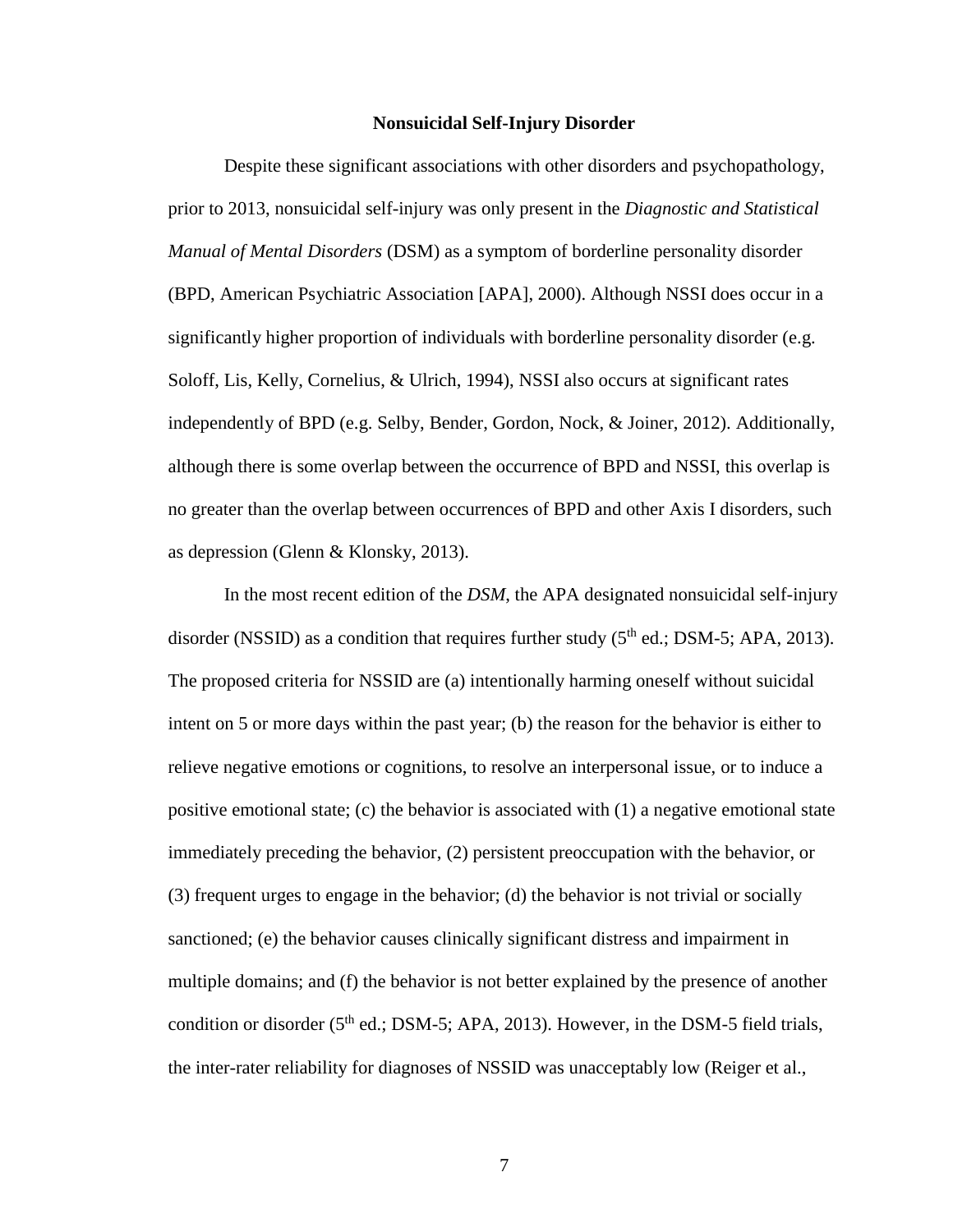2013), which has led a number of researchers to examine the proposed criteria more closely (e.g. Andover, 2014; Gratz, Dixon-Gordon, Chapman, & Tull, 2015, In-Albon, Ruf, & Schmid, 2013).

#### **NSSID Frequency Criterion**

In particular, a number of researchers and clinicians have called into question the frequency criterion of five or more instances of NSSI within the past year. In the original proposal for the inclusion of NSSID submitted to the APA, Shaffer and Jacobson (2009) noted that data upon which a frequency criterion could be based were limited. The number of reported lifetime occurrences of NSSI can vary widely; although a number of adolescents endorsing the behavior have reported only one or two instances (Brausch  $\&$ Gutierrez, 2010), a large percentage of individuals have reported significantly greater frequencies. Hamza and Willoughby (2013b) found that 14.2% of a sample of selfinjuring young adults reported over 100 occurrences, and the highest reported number of lifetime occurrences in a sample can reach the thousands (e.g. Anestis, Khazem, & Law, 2015).

In a review of the literature examining the proposed DSM-5 criteria, Zetterqvist (2015) suggested a higher frequency criterion would be more appropriate, considering the much higher frequencies often reported. Additionally, Selby, Kranzer, Fehling, and Panza (2015) pointed out that NSSI during adolescence is often transient, and therefore a higher threshold might be necessary in order to delineate a consistent pattern of clinically significant behavior. In support of these suggestions, Andover (2014) found that individuals with a history of NSSI who met the frequency criterion for NSSID were not significantly more likely to report clinically significant distress and impairment than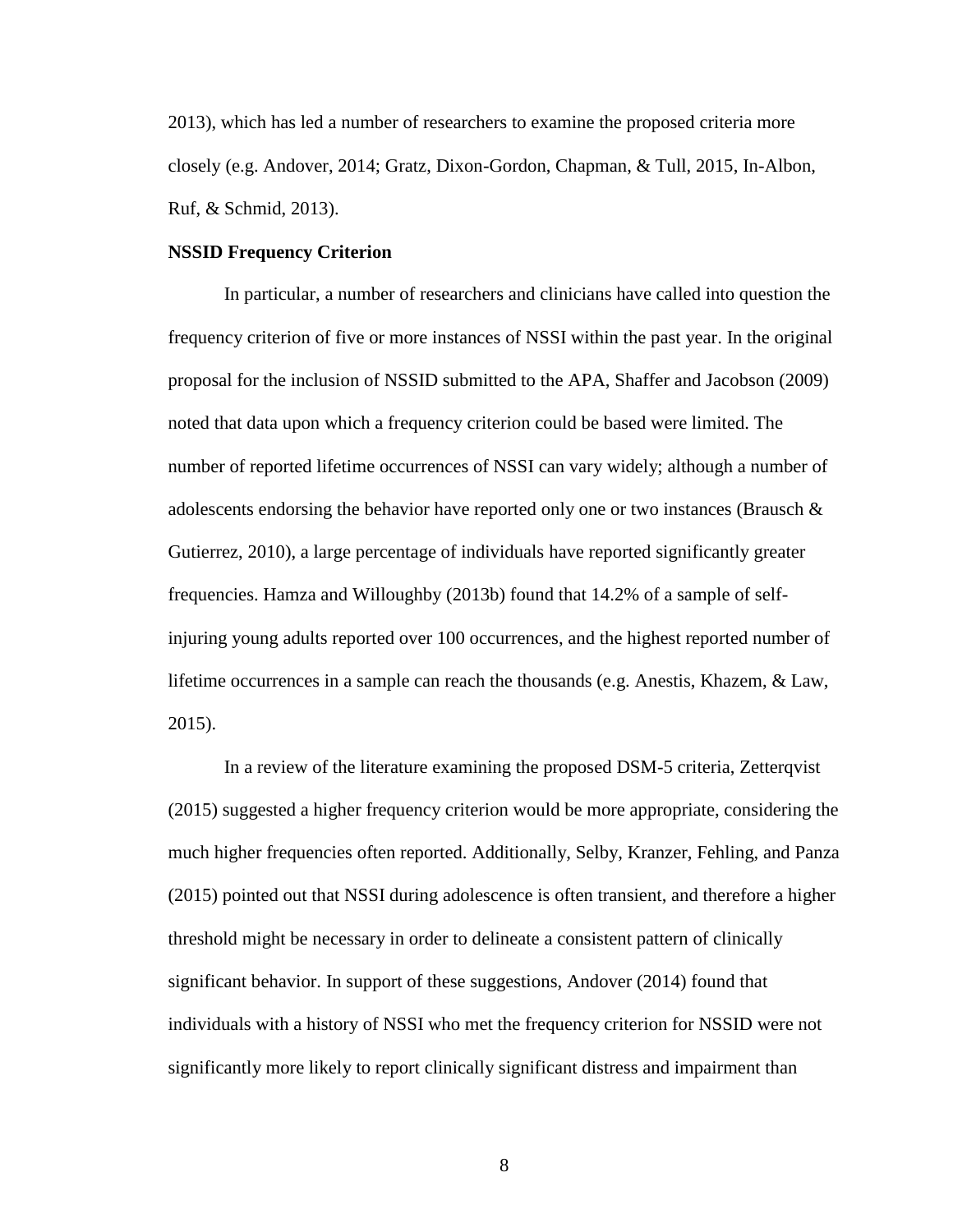individuals who did not, and recommended that further research examine whether 5 days is a clinically meaningful cut-off.

Several studies have identified specific frequency criteria higher than five times. Muehlenkamp and Brausch (2016) used discriminant function analyses to identify 10 or more incidents as the point that differentiated between participants with NSSI on variables of psychopathology, including anxiety and depression; distress, including lower life satisfaction and social support; and impairment, including suicide ideation and attempts. Whitlock et al. (2013) found that increased risk of suicidal thoughts and behaviors was predicted by greater than 20 occurrences of NSSI, and Whitlock and Knox (2007) found that the relationship between NSSI and suicide ideation, plans, gestures, and attempts peaked at 11 to 50 incidents. Taken together, these findings suggest that a higher cut-off may be more appropriate.

There is some limited support for a criterion around five times per year. One of the main studies on which Shaffer and Jacobson (2009) based this criterion found that participants who reported five or more instances of NSSI within the past year had higher levels of suicidal ideation and were more likely to have diagnoses of depression, anorexia nervosa, and bulimia nervosa (Dulit, Fyer, Leon, Brodsky, & Frances, 1994). However, the sample for this study consisted of patients admitted to an inpatient psychiatric unit who had received a diagnosis of borderline personality disorder. Although most NSSI research at the time of Dulit et al. (1994) focused on populations diagnosed with BPD, more recent research has noted how commonly NSSI occurs independently of BPD (e.g. Selby et al., 2012), and therefore a sample of only inpatient participants with BPD is not representative of the population of individuals who engage in NSSI.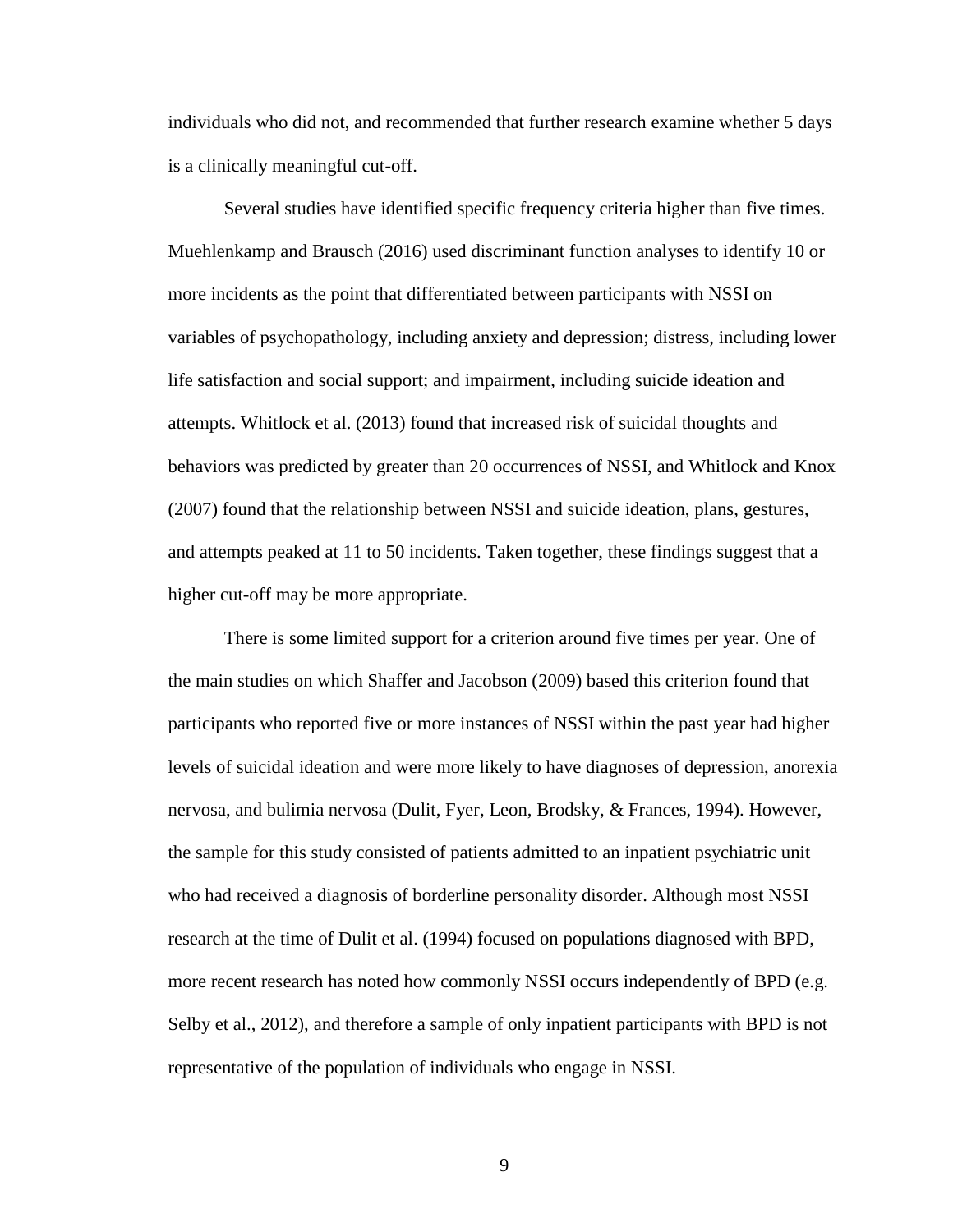In addition, several of the studies that seem to support the frequency criterion suffered from the same methodological issue. In each study, the items assessing frequency were forced choice, with a low, predetermined ceiling that was not rooted in theory. For example, You, Leung, Fu, and Lai (2011) categorized Chinese adolescents into repetitive NSSI (i.e. six or more times) and episodic NSSI (i.e. five or fewer times) and found that the repetitive group had more depressive and dissociative symptoms as well as greater impulse-control problems. However, the highest option provided for the frequency items was "six times or more" (You et al., 2011). Therefore, the repetitive category may have included individuals who engaged in NSSI close to six times and individuals who engaged in NSSI hundreds or even thousands of times. Similarly, Brunner et al. (2007) grouped German ninth graders into repetitive NSSI (i.e. four or more times within the past year), occasional NSSI (i.e. one to three times in the past year), and no NSSI categories, and found that participants who reported suicide ideation were much more likely to belong to the repetitive NSSI group than the occasional NSSI group or the no NSSI group. However, Brunner et al. (2007) did not provide any theoretical justification for the cut-off numbers used for each frequency category, and so may have obscured other significant differences by condensing individuals with widely differing frequencies into one group without any theoretical basis for doing so.

#### **Frequency**

Overall, the literature on NSSI frequency has shown a number of inconsistencies, often dependent on the method used to assess frequency. Historically, researchers have used one of two methods for examining frequency. The first method has been to separate individuals reporting NSSI into groups based on frequency, either determined a priori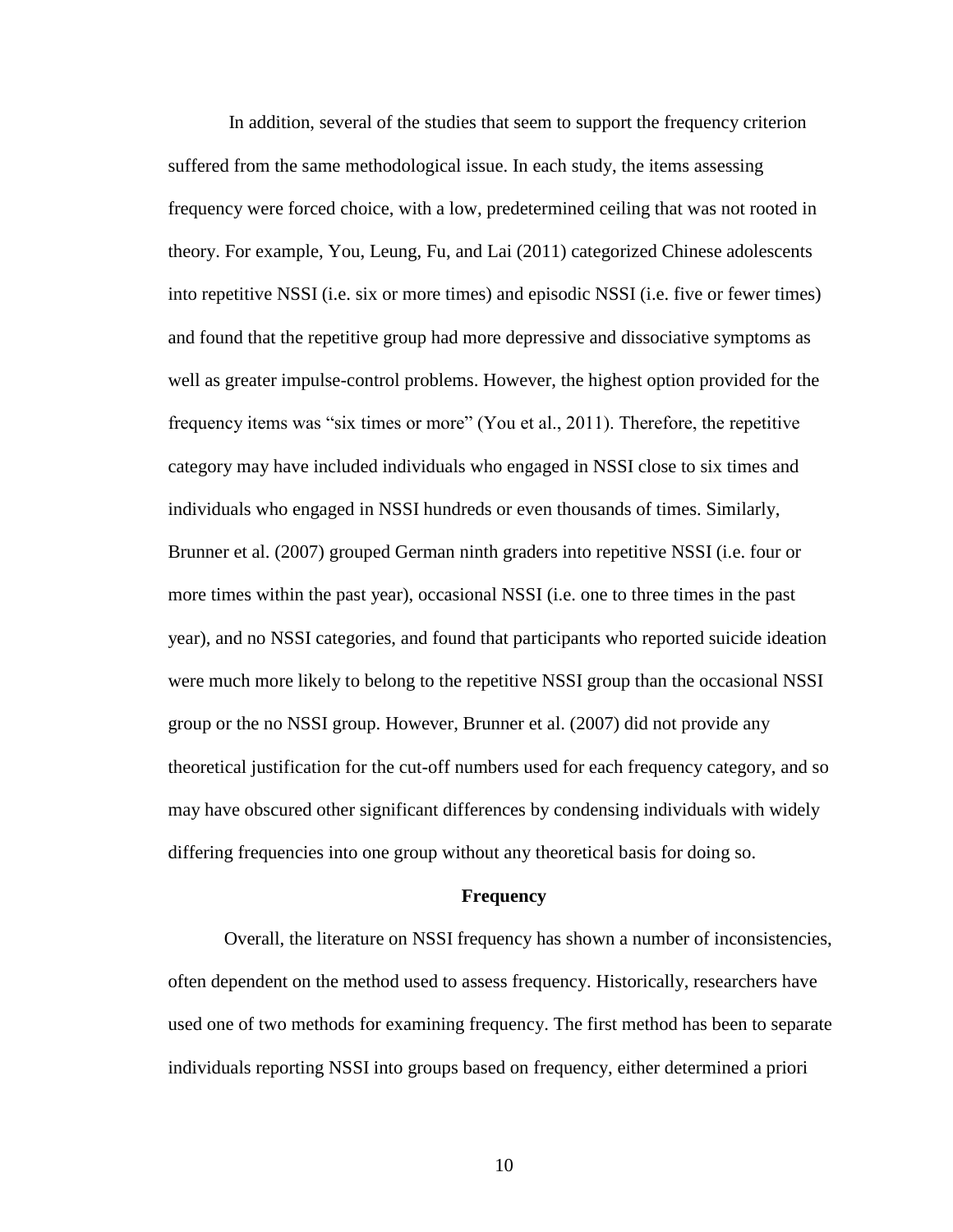(e.g. You et al., 2011) or based on the results of statistical analyses such as latent class analyses (e.g. Hamza & Willoughby, 2013b) or group-based trajectory modeling (e.g. Barrocas, Giletta, Hankin, Prinstein, & Abela, 2014). The second method has been to treat frequency as a continuous variable. When the first method has been employed, membership in a higher frequency group often has been associated with greater levels of psychopathology. Using this method, significant differences have been found in regard to emotional problems (You et al., 2011), psychosocial impairment (Hamza & Willoughby, 2013b), depression (Barrocas et al., 2014), disordered eating and substance abuse (Brausch & Boone, 2015), and suicidal thoughts and behaviors (Brausch & Boone, 2015; Whitlock et al., 2013), such that higher frequency groups endorsed higher levels of the outcome variables.

However, when frequency of NSSI has been treated as a continuous variable, findings have been mixed. In a sample of Italian adolescents, DiPierro, Sarno, Perego, Gallucci, and Madeddu (2012) found positive linear relationships between NSSI frequency and depression, and NSSI frequency and anxiety. Conversely, Burke, Hamilton, Abramson, and Alloy (2015) noted a nonlinear relationship between NSSI frequency and depressive symptoms, which was mediated by higher levels of interpersonal stressful life events. Some studies have found a positive relationship between NSSI frequency and number of suicide attempts (e.g. Andover & Gibb, 2010), but others have not found such a relationship (e.g. Nock et al., 2006).

Paul, Tsypes, Eidlitz, Ernhout, and Whitlock (2015) proposed that one potential reason for these inconsistencies might be that the associations between NSSI frequency and a number of psychological variables are more complex than positive linear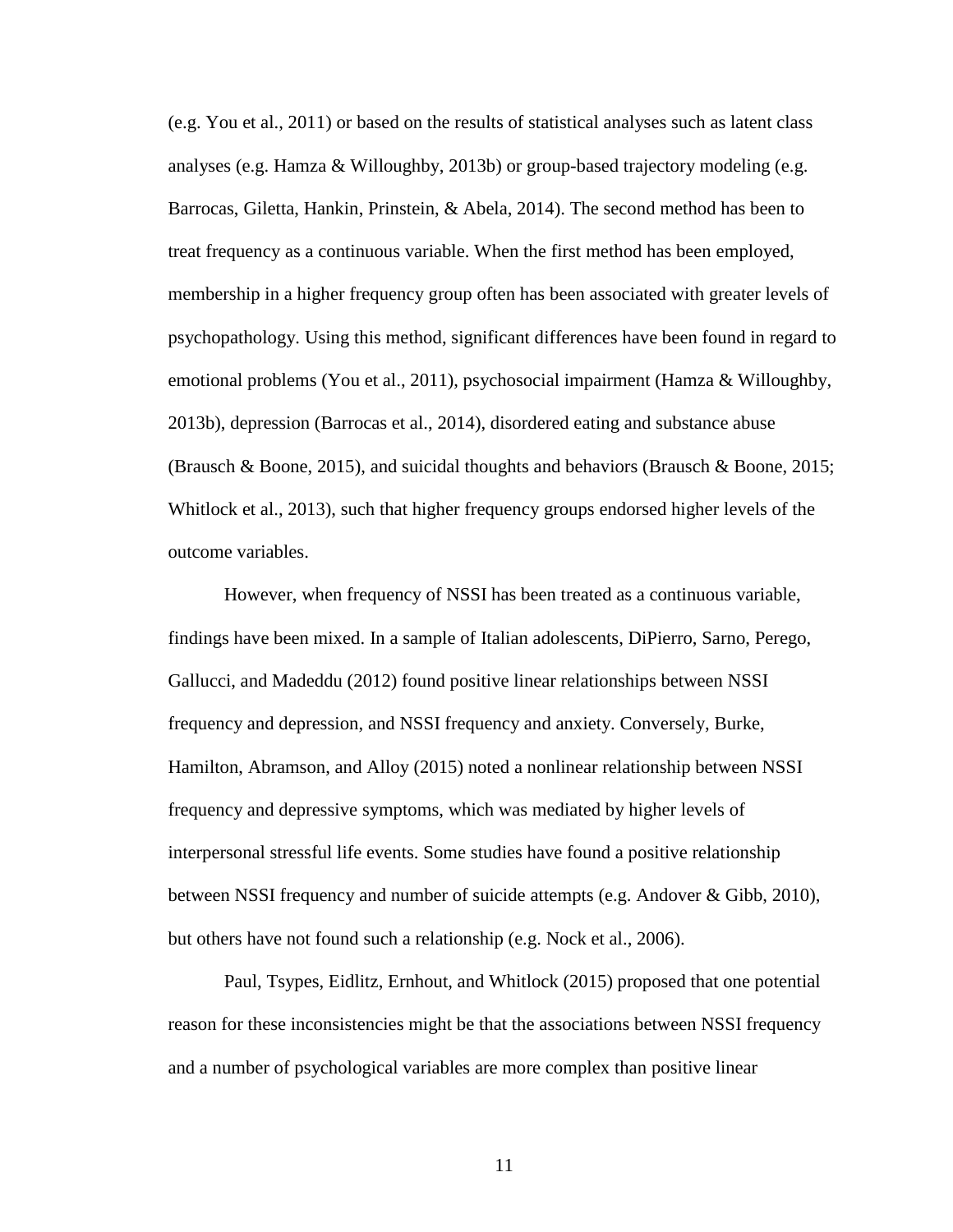relationships. If the relationships between NSSI frequency and certain variables are curvilinear, this might explain the lack of significant findings in studies using linear analyses, because the use of such analyses would therefore be inappropriate. Paul et al. (2015) found curvilinear relationships between NSSI frequency and suicide ideation, plans, and attempts such that the relationships between frequency and these variables increased until a maximum risk point, after which the relationships declined. In the case of ideation, the maximum risk point was between 11-20 occurrences; in the case of plans and attempts, the maximum risk point was between 21-59 occurrences (Paul et al., 2015).

Whitlock and Knox (2007) was the only other study that used analyses that revealed a curvilinear relationship between NSSI frequency and suicidality, which consisted of suicide ideation, gestures, plans, and attempts. This relationship peaked between 11 and 50 occurrences of NSSI, and subsequently declined (Whitlock & Knox, 2007). Both Paul et al. (2015) and Whitlock and Knox (2007) suggested that a possible reason that the relationship between NSSI and suicidal thoughts and behaviors declined after the maximum risk points was that, among individuals reporting higher frequencies, NSSI may be a consistent coping mechanism that helps to mitigate some distress, albeit in an unhealthy way. Future research should examine further differences between individuals reporting NSSI frequencies above and below maximum risk points to determine if this potential explanation is supported.

#### **Hypotheses and Rationale**

Given the complex relationships between NSSI frequency and a number of variables related to NSSI, the proposed study examined more closely a number of those relationships using curvilinear regression. Four hypotheses stemmed from the research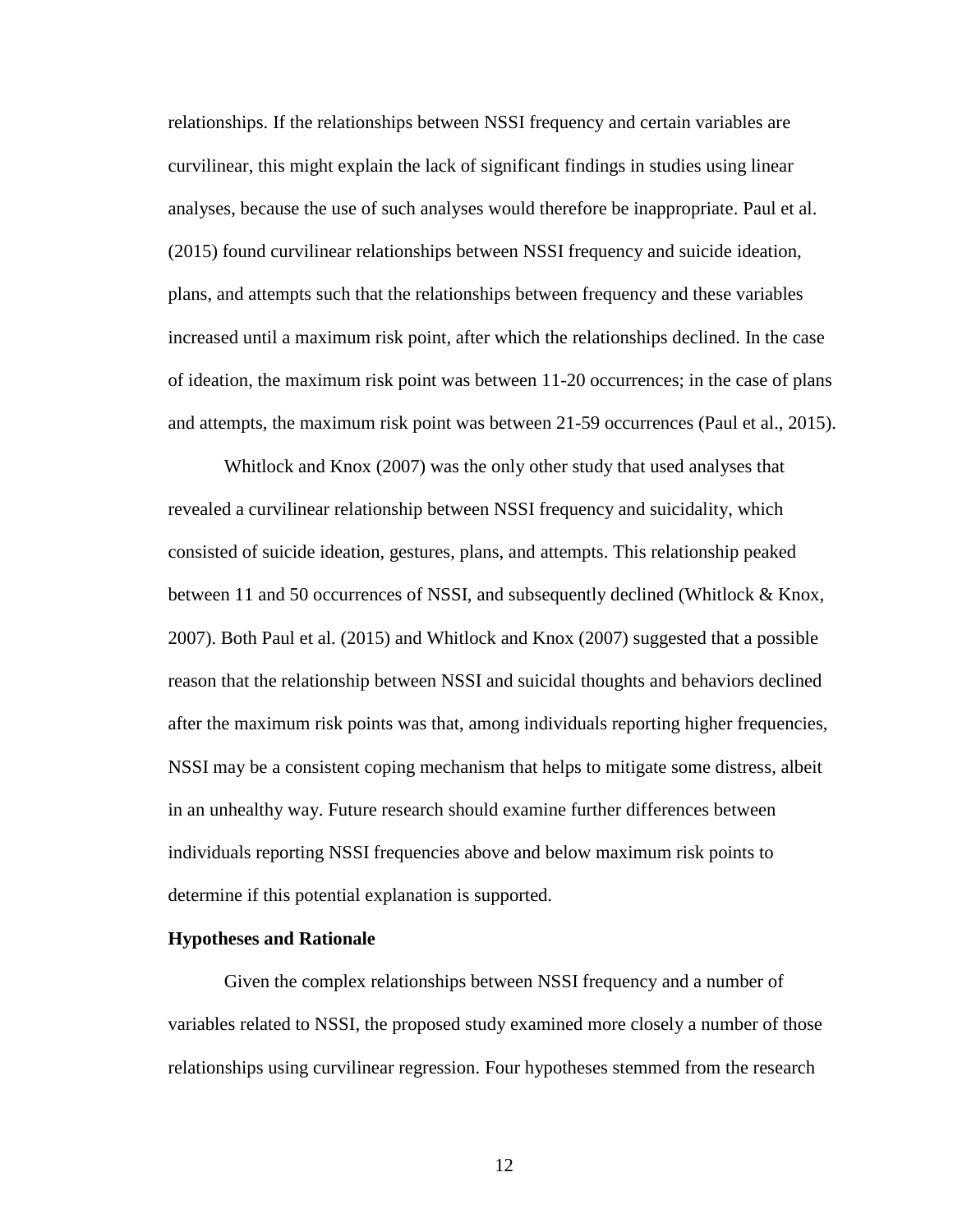literature. First, it was predicted that, among participants indicating NSSI, the suicidal behavior dependent variables of suicide ideation, suicide threats, and suicide attempts would exhibit positive curvilinear relationships to the independent variable of NSSI frequency. The predicted curvilinear relationship was that as NSSI frequency increased, so would suicidal behaviors, until a maximum risk point, after which the relationship would level off or decline. Second, it was predicted that, among participants indicating NSSI, the dependent variable of depressive symptoms would exhibit a curvilinear relationship to the independent variable of NSSI frequency, following the same pattern. Third, it was predicted that, among participants indicating NSSI, the dependent variable of anxiety symptoms would also exhibit a positive curvilinear relationship with NSSI frequency, following the same pattern. These hypotheses were based on the findings of Paul et al. (2015) and Whitlock and Knox (2007), and, if supported, would provide a potential reason for previously mixed findings in the literature. If NSSI frequency and the dependent variables exhibited curvilinear relationships that leveled out at some point, this would mean that NSSI frequency is positively correlated with the dependent variables, but only up to a certain number of lifetime occurrences. After that point, greater numbers of lifetime NSSI incidents no longer reflect an increase in risk for the outcome variables. If these relationships instead declined, this finding could also provide support for the suggestion of Paul et al. (2015) that NSSI does serve as a somewhat effective, if unhealthy, way of mitigating negative affect and avoiding suicide for individuals who engage in the behavior a certain number of times.

The last hypothesis predicted that the points at which the expected curvilinear relationships leveled out would be higher than the suggested DSM-5 criteria of five or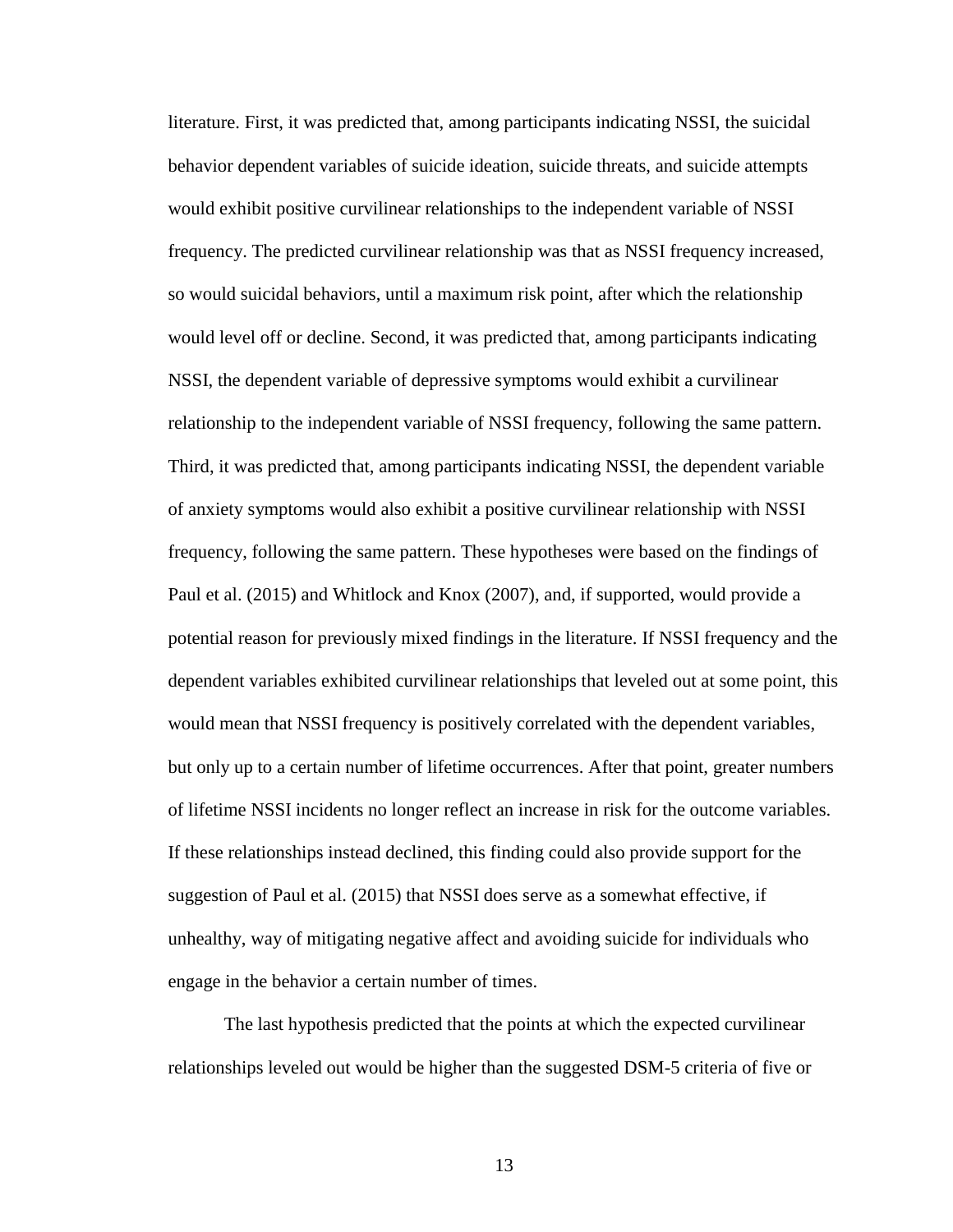more instances of NSSI. This hypothesis was based on the growing body of literature that has called into question the recently proposed frequency criterion for NSSID (e.g. Andover, 2014; Muehlenkamp & Brausch, 2016; Zetterqvist, 2015). If there does not appear to be a strong relationship between increased psychopathology and frequency of NSSI at five occurrences, it is likely that this is a cut-off point of low clinical significance, and future research should continue to search for a more appropriate frequency criterion for NSSID. If instead the relationships peaked at close to five incidents, this would provide support for the originally proposed frequency criterion.

#### **Method**

#### **Participants**

Participants for this study were undergraduate students at Western Kentucky University who endorsed at least one instance of NSSI as part of a larger, ongoing study examining risk behaviors and mental health in college students. The larger study recruited participants using the Western Kentucky University Study Board, and granted research participation credit to students in exchange for participation. In order to ensure a sample size large enough for adequate statistical power, data that were collected each semester since the beginning of the larger study in the fall semester of 2012 were used. Although using participant data from multiple semesters may present some issues with possible history or cohort effects, such effects are likely to be small for a timespan of only 3 years, and their impact on such a large sample is not likely to be great (Morling, 2014). Furthermore, although this is a convenience sample, the choice of using collegeage students to examine NSSI and related variables is both common in this area of research and supported by the literature (e.g. Jacobsen & Gould, 2007). NSSI is most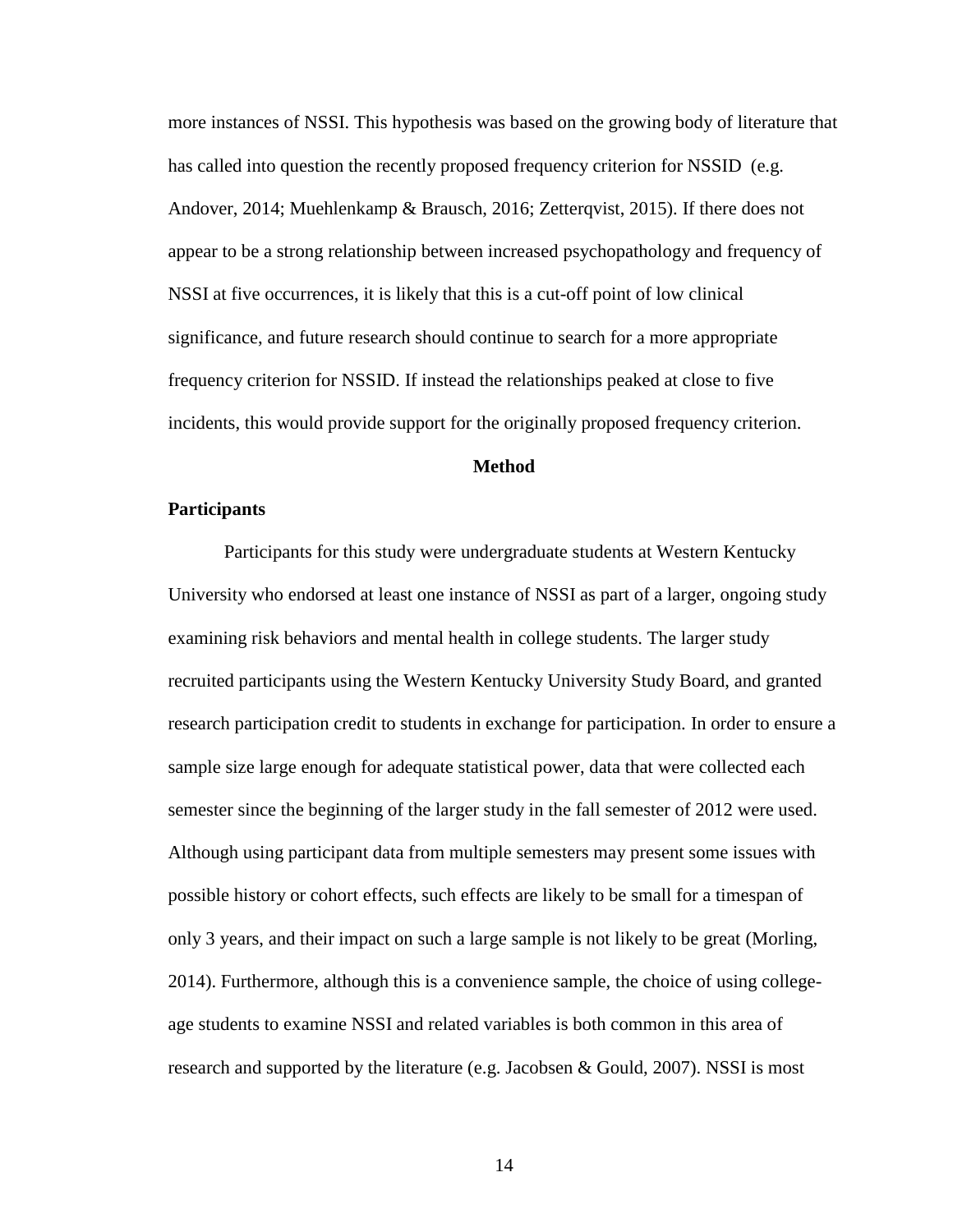common in adolescence, but a significant proportion of individuals who self-injure report beginning the behavior in young or emerging adulthood (Whitlock et al., 2006); thus, using a sample of university students allows for capturing more of the behavior than would be observed in a younger sample. In order to only focus on a population in the typical age range for university, participants older than 25 years old were excluded from analyses, so as to minimize any potentially confounding age differences.

The overall sample contained 1197 participants and had a prevalence rate of approximately 28.7% for NSSI, which yielded an initial sample of 341 participants who had at least one lifetime instance of NSSI and were within the targeted age range. The initial range of NSSI frequency was 1-10,000 instances. After excluding one extreme outlier of 10,000, z-scores were calculated and 11 additional participants were excluded for being three standard deviations from the mean, for a final sample of 329 participants. Participants identified as 69% female, 30.4% male, and .6% other, as well as 75.3% White/Caucasian, 8.8% Black/African-American, 5.5% Hispanic/Latino(a), 3.7% Asian, 3.7% multi-ethnic, 2.4% other, and .6% Native American. The average age was 19.4 years  $(SD = 1.78)$ .

#### **Procedure**

Participants signed up for available time slots for the larger college risk behaviors study online using WKU's Study Board. A maximum of five participants were allowed to sign up for each time slot, so as to ensure enough space in the laboratory to fill out the measures with privacy. Participants signed informed consent sheets, were given instructions (see Appendix A) by the graduate student overseeing the data collection session, and completed all measures in the laboratory. An undergraduate research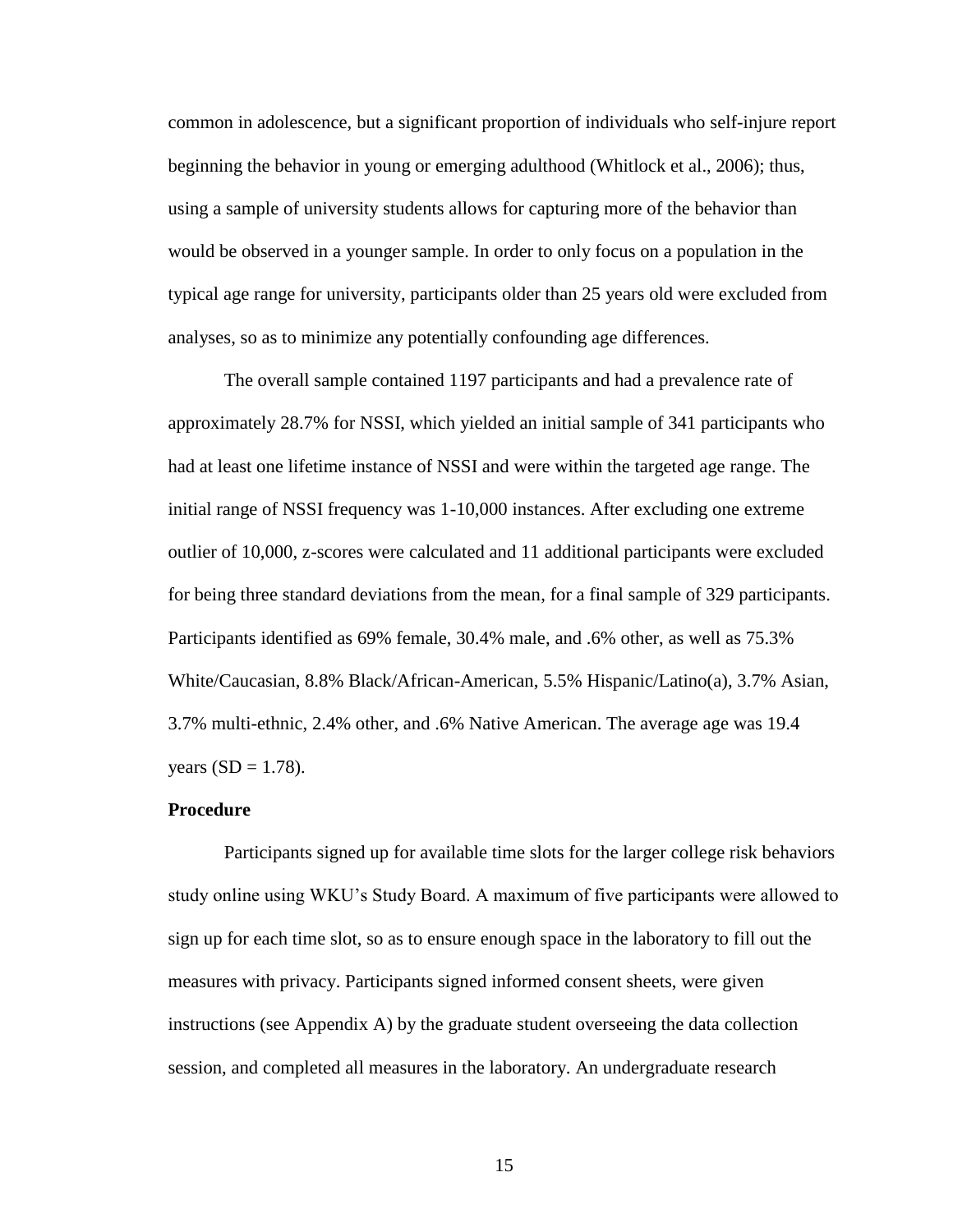assistant was present in the main room of the laboratory for the entire session so as to be available to answer any questions regarding the measures. When participants completed the measures, they brought the completed packet to the back room of the laboratory, where the graduate assistant briefly went through the packet to ensure completion and to perform a short risk assessment (for risk assessment guidelines, see Appendix B). A white noise machine outside of the door to the back room of the laboratory ensured that any follow-up questions that needed to be asked after the risk assessment would not be overheard by the other participants. Participants in the "no risk" category were given a debriefing sheet that further detailed the purpose of the larger, ongoing study and provided the principal investigator's contact information as well as information on local mental health resources and crisis hotlines. Participants in the "low risk" category were given the same sheet, and were encouraged to make an appointment at the counseling center or other agency; participants in the "moderate risk" category were given the same sheet, and received an offer to directly call the counseling center from the laboratory to set up an appointment; and participants in the "high risk" category were given the same sheet, and were immediately escorted to the WKU Counseling Center.

#### **Measures**

#### **Inventory of Statements About Self-Injury (ISAS; Klonsky & Glenn, 2009).**

The independent variable of NSSI frequency was operationally defined as the number of lifetime incidents of cutting, biting, burning, carving, severe scratching, and/or banging or hitting self, in the absence of suicidal intent, as indicated in Section I of the ISAS (Klonsky & Glenn, 2009). The ISAS (see Appendix C) is a self-report measure, developed for use with both clinical and non-clinical samples. The ISAS consists of a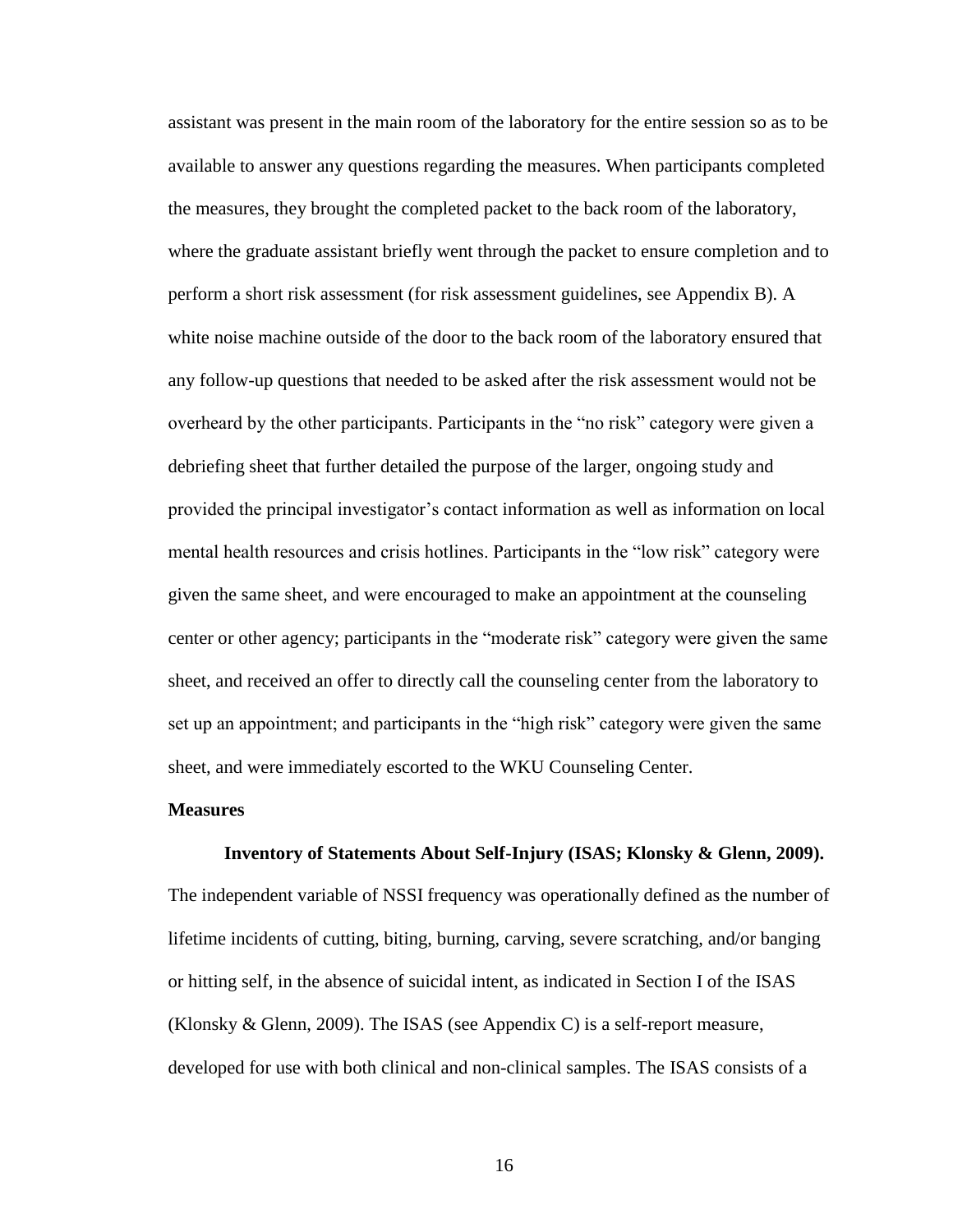mixture of forced-choice and open-ended items that assess the frequency, methods, and functions, as well as several contextual features, of nonsuicidal self-injury. The first section asks respondents to write the number of times they have performed 13 types of self-injury, such as "cutting," "burning," and "carving," in their lives. For the purposes of the present study, the methods of "interfering with wound healing," and "rubbing skin against rough surface" were excluded from analyses because the severity of these behaviors, and therefore the extent to which they classify as NSSI rather than typical, nonpathological behaviors, is debated in the literature (e.g. Jacobsen & Gould, 2007). Furthermore, the method of "pulling hair" was also excluded, both for the aforementioned reason and because a high frequency of hair pulling may capture instances of trichotillomania, an impulse-control disorder characterized by pulling out one's own hair compulsively (Sah, Kooh, & Price, 2008), rather than NSSI. In addition, the method of "swallowing dangerous substances" was also excluded, both because this behavior is most often performed with suicidal intent, and because most other measures of NSSI do not include it, likely for this very reason (e.g. Jacobsen & Gould, 2007).

If a respondent did not indicate any occurrences of NSSI, the instructions directed the respondent to leave the remainder of the ISAS blank, as the remaining items are not applicable. The next part of the ISAS assesses contextual features, including age of onset, experience of pain, and time elapsed between urges to self-harm and acting on those urges. The third section presents 39 functions of NSSI that fall into the categories of interpersonal (e.g. "to bond with others") and intrapersonal (e.g. "to punish myself"), and asks respondents to indicate, on a scale of 0 ("not relevant to me") to 2 ("very relevant to me") how relevant each statement is. The two function subscales of the ISAS have good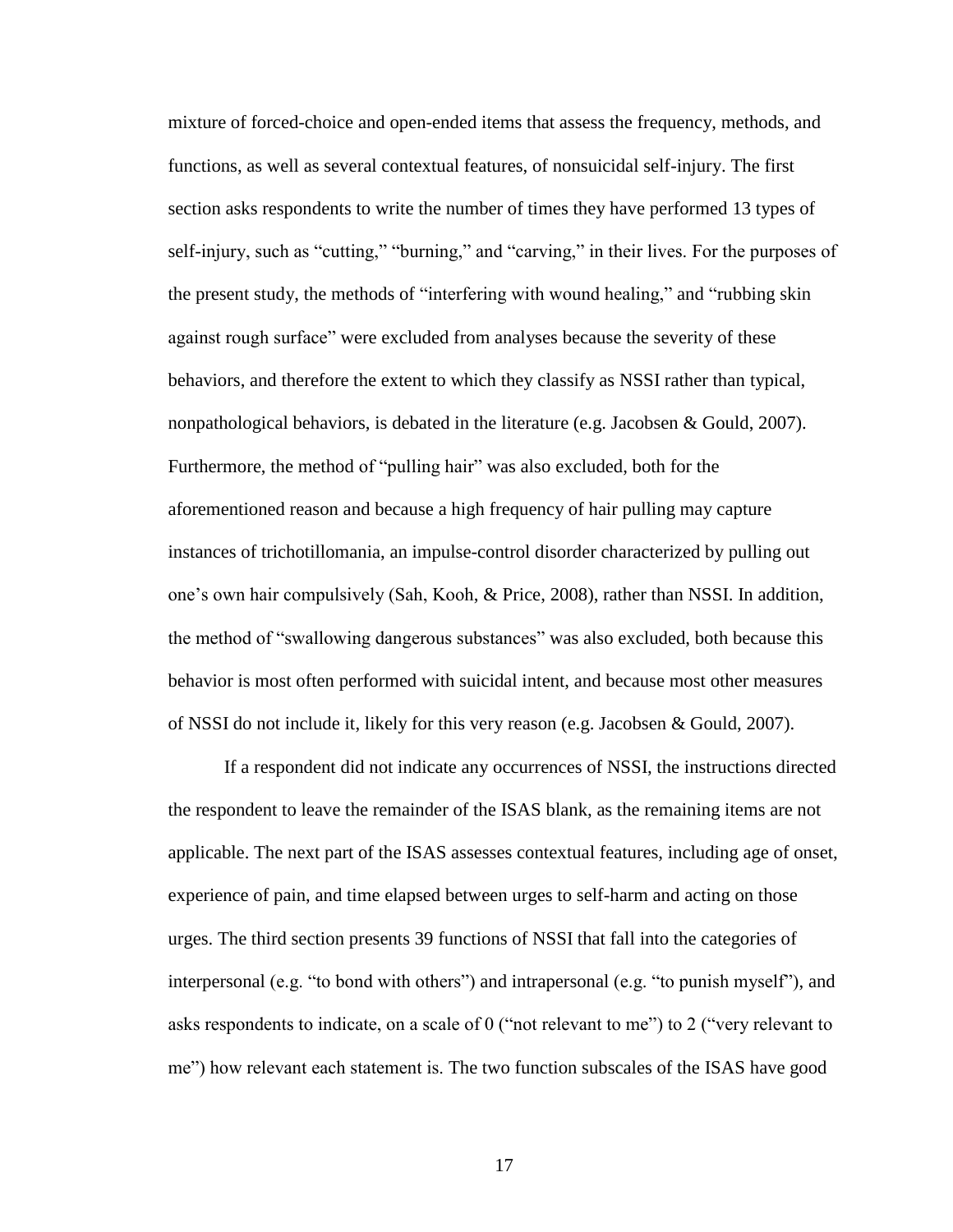internal consistency, with Cronbach's alphas of .88 and .80 for the interpersonal and intrapersonal subscales, respectively (Klonsky & Glenn, 2009). Within the current sample, the Cronbach's alphas were .97 and .96 for the same subscales.

**Self-Harm Behaviors Questionnaire (SHBQ; Gutierrez, Osman, Barrios, & Kopper, 2001).** The dependent variables involving suicidal behaviors were operationally defined as scores on subscales of the Self-Harm Behaviors Questionnaire (SHBQ; Gutierrez, et al., 2001). Suicide ideation was operationally defined as the score on the suicide ideation subscale, which can range from 0-13. This score takes into account the number of reasons given for the ideation, the presence or absence of a specific plan, the level of lethality of the planned method, the presence or absence of definite steps to prepare for an attempt, and beliefs about others' reactions to a theoretical attempt, in order to determine the severity of ideation. Suicide attempts and suicide threats were operationally defined as the subscale scores for the suicide attempt and suicide threat sections of the SHBQ. In both of these sections, scores of zero indicate no attempts or threats were made. Scores of one or higher indicate at least one attempt or threat was made, with higher numbers indicating more severe history, and therefore, more severe risk for future attempts or threats. Suicide attempt scores take into consideration the number of attempts made, the potential lethality of the method of attempt(s), whether medical attention was needed after the attempt, and the recency of the attempt(s), and can range from 0-23. Suicide threat scores take into consideration the number of threats made, the potential lethality of the method described in the threat(s), recency of the threat(s), and the intent to die, and can range from 0-20.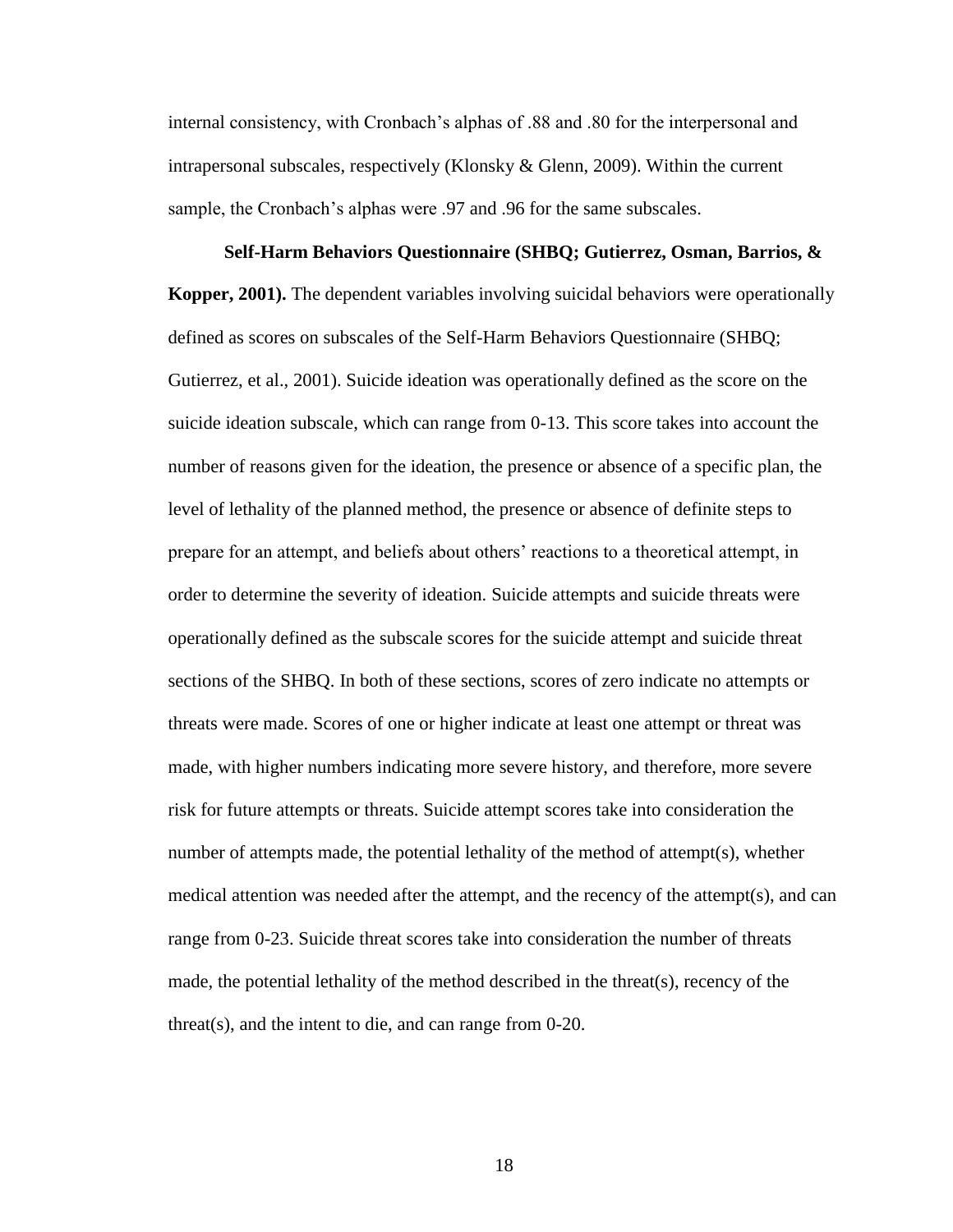The SHBQ (see Appendix D) is a self-report questionnaire with 52 items that assess the frequency, severity, and contextual features of self-harm, suicide attempts, suicide threats, and suicidal ideation. The items are a mixture of yes-or-no (e.g. "Have you ever attempted suicide?") and open-ended questions (e.g. "If yes, how?"). The internal consistency estimates are high for all subscales, ranging from  $\alpha = 0.89$  for the Suicidal Ideation subscale to  $\alpha = 96$  for the Suicide Attempts subscale, and the measure has shown both good convergent and construct validity (Gutierrez et al., 2001). The internal consistency estimates for the sample were  $\alpha = 0.82$  for the Suicide Ideation subscale,  $\alpha$  =.95 for the Suicide Attempt subscale, and  $\alpha$  =.92 for the Suicide Threats subscale.

**Center for Epidemiologic Studies Depression Scale (CES-D; Radloff, 1977).**  The dependent variable of depression was operationally defined as the score on the CES-D (Radloff, 1977). The CES-D (see Appendix E) is a 20-item self-report measure that assesses how often over the past week respondents have experienced various symptoms of depression, such as "I thought my life had been a failure," and "I did not feel like eating; my appetite was poor." Respondents indicate whether they have experienced each item "rarely or none of the time" (0), "some or a little of the time" (1), "occasionally or a moderate amount of time" (2), or "most or all of the time" (3). Certain positive items, such as "I was happy," are reverse-scored. Possible scores range from 0-60, with higher scores indicating greater depressive symptomatology, and a cut-off score of 16 indicating an increased risk of clinical depression. The CES-D has good internal consistency ( $\alpha$ ) =.82; Lewinsohn, Seeley, Roberts, & Allen, 1997), and has been validated for community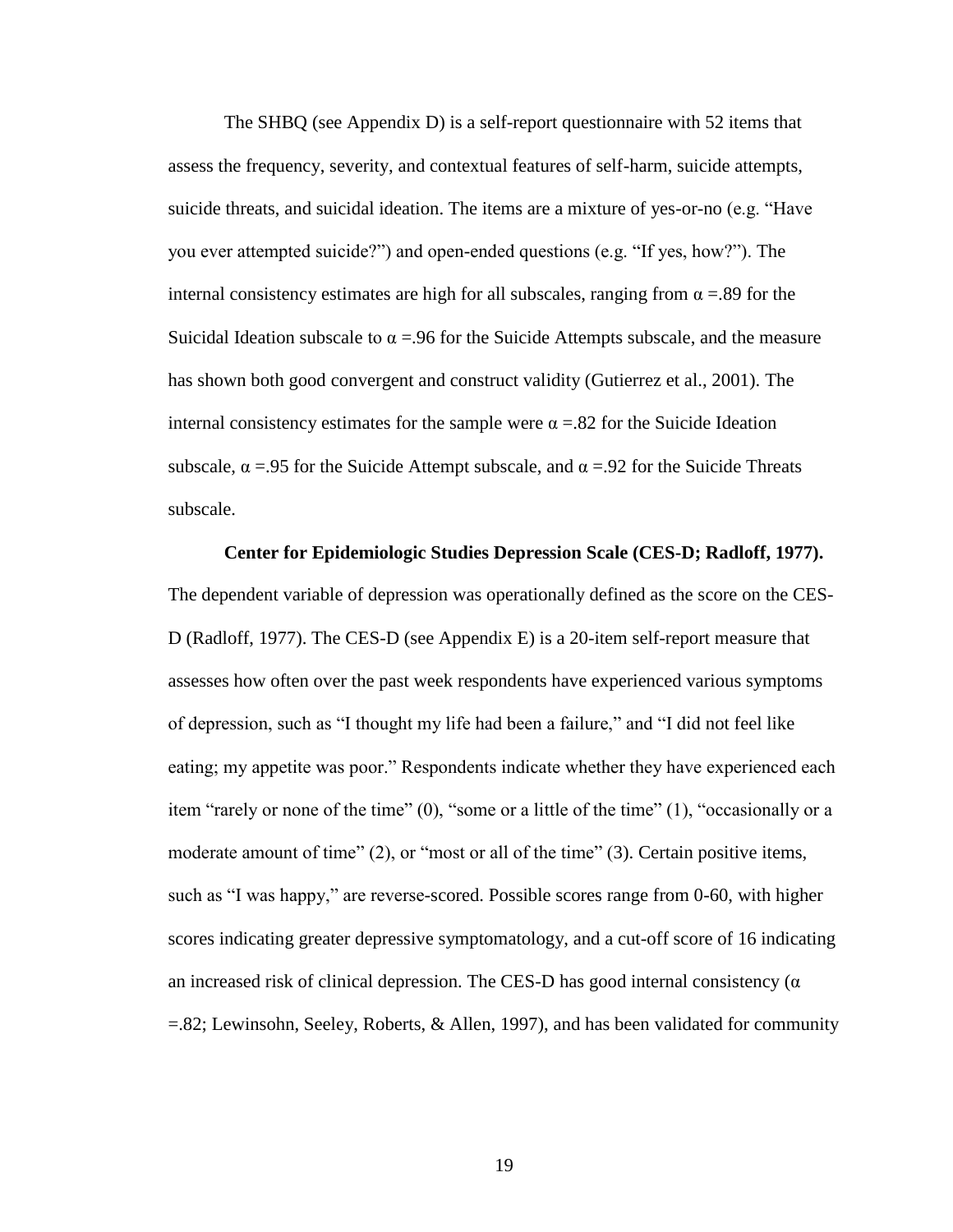samples of adolescents and young adults (Radloff, 1991). In the current sample, the internal consistency estimate was  $\alpha = .92$ .

**Zung Self-Rating Anxiety Scale (ZSAS; Zung, 1971).** The dependent variable of anxiety was operationally defined as the score on the ZSAS (Zung, 1971). The ZSAS (see Appendix F) is a 20-item self-report measure that asks respondents to rate how often they have felt symptoms of anxiety during the past week on a scale of 1 ("none or a little of the time") to 4 ("most or all of the time"). Several items, such as "I feel calm and can sit still easily" are reverse-scored. Within the measure, four types of anxiety symptoms are assessed: motor (e.g. "my arms and legs shake and tremble"), cognitive (e.g. "I feel like I'm falling apart and going to pieces"), autonomic (e.g. "I am bothered by stomachaches and indigestion"), and central nervous (e.g. "I am bothered by headaches, neck, and back pains"). Raw scores, which can range from 20-80, are converted into "Anxiety Index" scores ranging from 25-100 using a table, with higher scores indicating greater levels of anxiety. The ZSAS has adequate internal consistency in both clinical  $(\alpha$  $=$  .81) and community ( $\alpha$  = .69) samples (Jegede, 1977), and has demonstrated good convergent (Olatunji, Deacon, Abramowitz, & Tolin, 2006) and discriminant validity (Beck, Brown, Epstein, & Steer, 1988). In the current sample, the internal consistency estimate was  $\alpha = .88$ .

#### **Results**

After 12 total outliers were excluded, the NSSI sample contained 329 participants. After descriptive statistics were run, preliminary analyses included two one-way MANOVAs to assess for gender and ethnicity differences to be controlled for in analyses. In order to test the hypotheses that the relationships between NSSI frequency and the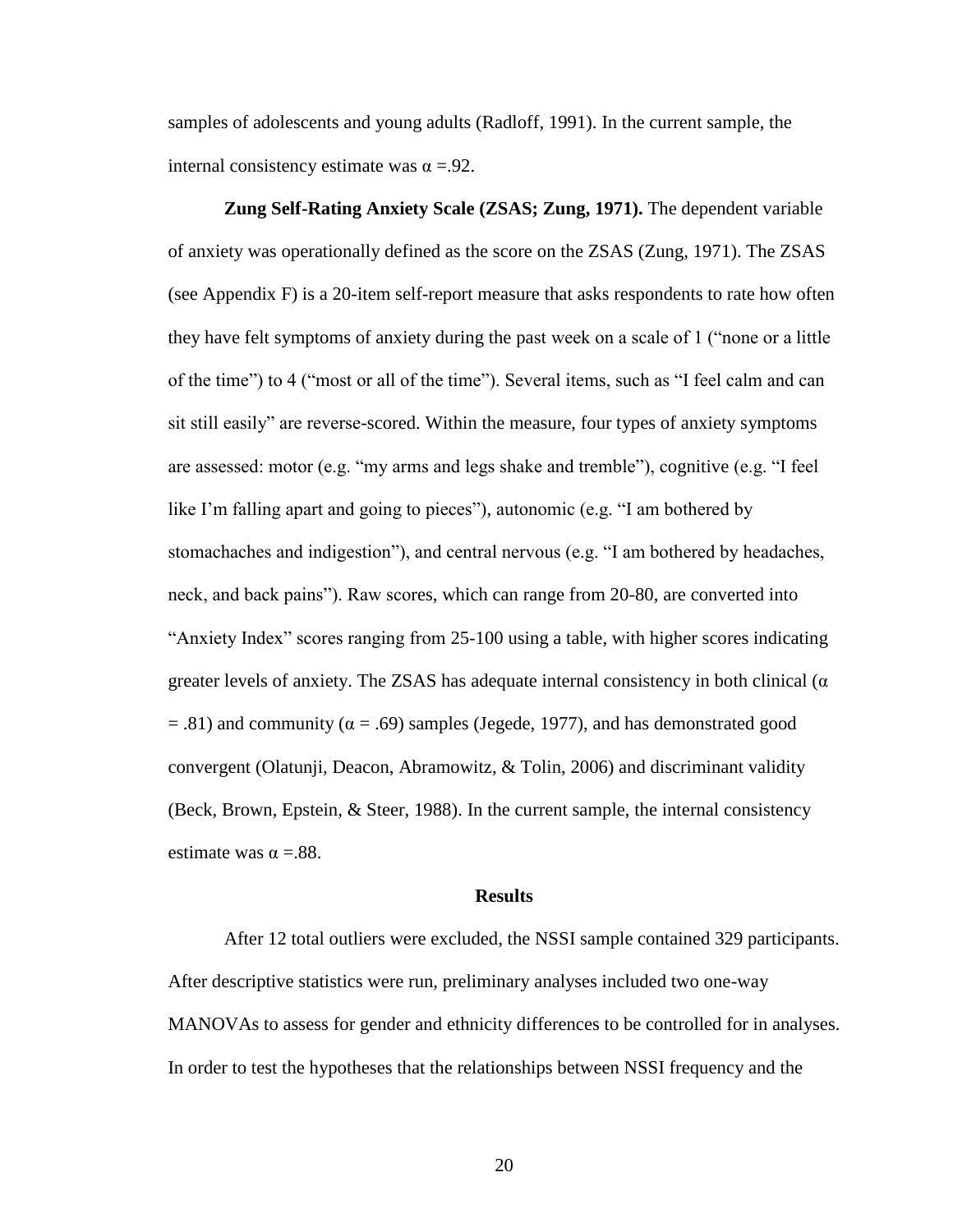outcome variables were curvilinear, curvilinear regression analyses were conducted, and scatterplots were generated with the best-fit lines so as to describe the relationships and determine at approximately what level of NSSI frequency those relationships changed.

#### **Descriptive Statistics and Bivariate Correlations**

After the exclusion of outliers, NSSI frequency ranged from 1-612 lifetime instances, with a mean of 51.99 and standard deviation of 95.19. Descriptive statistics for each of the dependent can be found Table 1.

| <i>Descriptive statistics for aependent variables</i> |     |       |           |                 |          |  |  |  |  |
|-------------------------------------------------------|-----|-------|-----------|-----------------|----------|--|--|--|--|
| Variable                                              | n   | М     | <b>SD</b> | <b>Skewness</b> | Kurtosis |  |  |  |  |
| <b>NSSI</b> Frequency                                 | 329 | 51.99 | 95.19     | 3.38            | 13.03    |  |  |  |  |
| Depression total score                                | 282 | 21.31 | 12.42     | .49             | $-.50$   |  |  |  |  |
| Anxiety total score                                   | 310 | 42.21 | 10.67     | .21             | .35      |  |  |  |  |
| Suicide ideation subscore                             | 327 | 4.27  | 4.40      | .45             | $-1.19$  |  |  |  |  |
| Suicide attempt subscore                              | 327 | 2.38  | 5.95      | 2.11            | 3.19     |  |  |  |  |
| Suicide threat subscore                               | 327 | 2.21  | 5.07      | 2.22.           | 3.29     |  |  |  |  |

*Descriptive statistics for dependent variables*

Table 1.

The variables of NSSI frequency, suicide attempts, and suicide threats had distributions that were significantly positively skewed. In the case of NSSI frequency, this was expected, because a significant proportion of individuals who try NSSI one or two times do not go on to engage in repeated NSSI (e.g. Brausch & Muehlenkamp, 2014). The skewed distributions of the suicide attempt and suicide threat subscores were due to the high number of zeros reported. Alterations were made to the planned analyses in order to account for the effect of these zeros; namely, analyses were re-run using only the portions of the sample that reported nonzero scores for each of those variables. In each case, this resulted in acceptable levels of skewness (-.09 and .54 for suicide attempts and suicide threats, respectively) and kurtosis (.52 and -.26).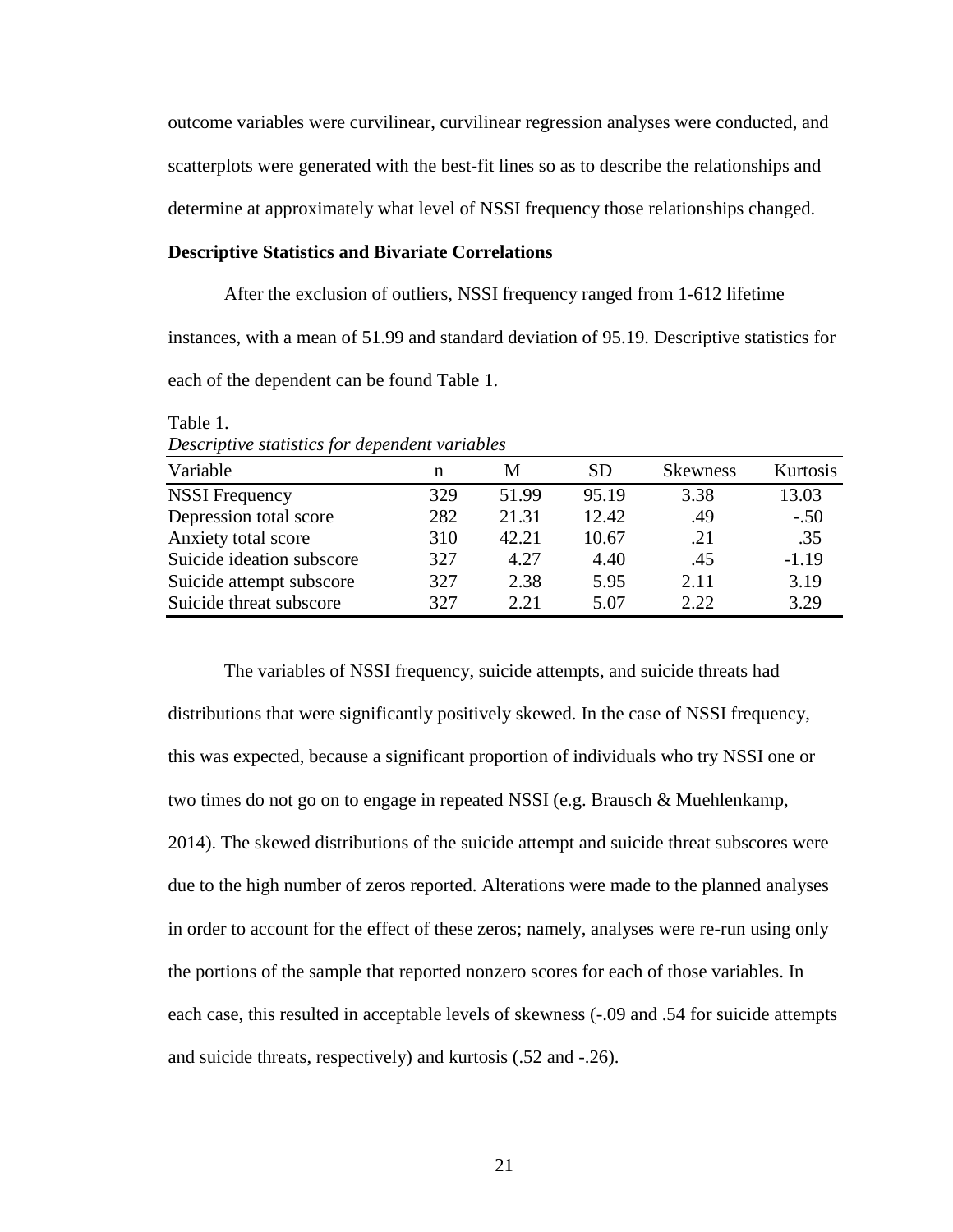Levels of all of the dependent variables were significantly higher in the sample of participants reporting NSSI compared to the sample that did not report NSSI (see Table 2). The mean depression score in the NSSI sample exceeded the CES-D clinical cut-off score of 16, and the mean anxiety score falls outside of the "normal" range and indicates "mild to moderate" levels of anxiety. There is no clinical cut-off for SHBQ subscales, but the means for suicide ideation, attempts, and threats were significantly higher than in the remainder of the sample.

| T-tests between sample with and without nonsuicidal self-injury (NSSI) |          |        |          |  |  |  |  |
|------------------------------------------------------------------------|----------|--------|----------|--|--|--|--|
| Variable                                                               |          | df     | р        |  |  |  |  |
| Depression total score                                                 | $-9.27$  | 492.54 | < .001   |  |  |  |  |
| Anxiety total score                                                    | $-9.41$  | 529.94 | < .001   |  |  |  |  |
| Suicide ideation subscore                                              | $-11.90$ | 508.02 | ${<}001$ |  |  |  |  |
| Suicide attempt subscore                                               | $-5.67$  | 430.57 | < .001   |  |  |  |  |
| Suicide threat subscore                                                | $-6.71$  | 385.41 | < 0.01   |  |  |  |  |

Table 2.

Bivariate correlations between each of the dependent variables are listed in Table 3.

There were significant correlations between all of the dependent variables, ranging from *r*

= .24 for suicide attempts and suicide threats and *r* = .76 for anxiety and depression.

Table 3.

| Correlation matrix for the dependent variables |          |         |         |         |  |  |  |
|------------------------------------------------|----------|---------|---------|---------|--|--|--|
| Variable                                       |          |         |         |         |  |  |  |
| 1. Depression total score                      |          |         |         |         |  |  |  |
| 2. Anxiety total score                         | $.76***$ |         |         |         |  |  |  |
| 3. Suicide ideation subscore                   | $47**$   | $.32**$ |         |         |  |  |  |
| 4. Suicide attempt subscore                    | $.41**$  | $.25**$ | $.36**$ |         |  |  |  |
| 5. Suicide threat subscore                     | $.26**$  | $.25**$ | $.39**$ | $.24**$ |  |  |  |

Note: \*\* indicates significance at  $p=0.1$ 

### **Preliminary Analyses**

Two one-way MANOVAs were used to determine whether gender or minority

status (indicated by a dummy-coded ethnicity variable) affected scores on the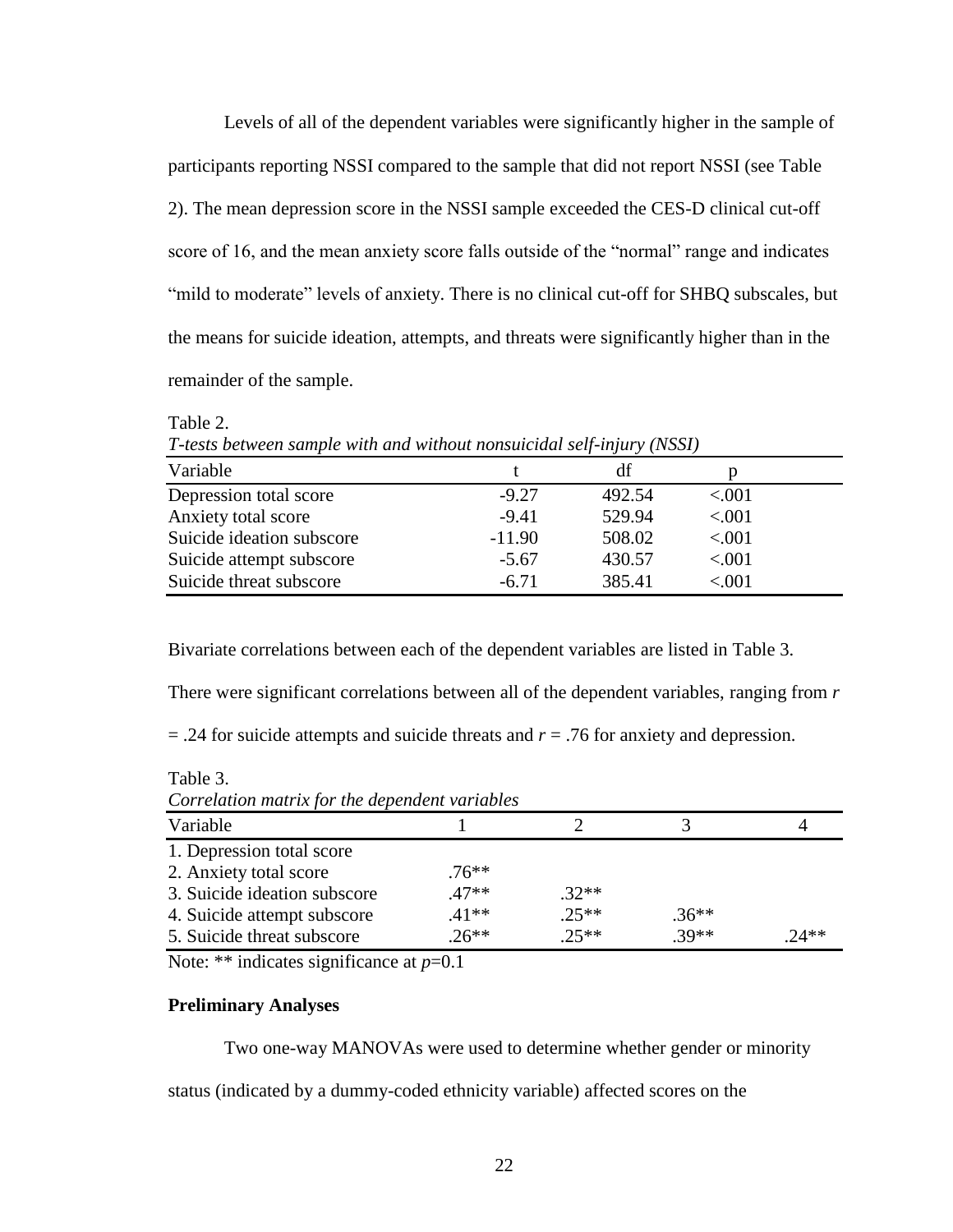independent or dependent variables. The multivariate result for gender was significant, Wilk's  $\lambda$  = .85,  $F(18, 753) = 2.43$ ,  $p = .001$ . Follow-up univariate ANOVA results indicated that there were significant differences between males and females on scores for anxiety  $(F(1, 271) = 6.482, p < .001)$ , and suicide ideation  $(F(1, 271) = 2.99, p = .032)$ , such that female participants had significantly higher scores for both variables. For means and standard deviations, see Table 4.

Table 4

*Significantly different means and standard deviations for female and male participants* 

|                                  | Male  |       |       | Female |  |
|----------------------------------|-------|-------|-------|--------|--|
| Variable                         | M     | SD    | M     | SD     |  |
| <b>Anxiety Total Score</b>       | 38.32 | 10.40 | 43.94 | 10.23  |  |
| <b>Suicide Ideation Subscore</b> | 3.20  | 4.49  | 4.59  | 4.39   |  |

The multivariate result for minority status was also significant, Wilk's  $\lambda$  = .93, *F*(6, 268)  $= 3.51, p = .002$ . Follow-up univariate ANOVA results indicated that there were significant differences between Whites and non-Whites on scores for depression (*F*(1,  $273$ ) = 4.60,  $p = .033$ ) and suicide threats  $(F(1, 273) = 5.91, p = .016)$ , such that non-Whites had significantly higher levels of depression and significantly lower levels of suicide threats. For means and standard deviations, see Table 5. As a result of these tests, gender was controlled for in the analyses of anxiety and suicide ideation, and minority status was controlled for in the analyses of depression and suicide threats.

Table 5

*Significantly different means and standard deviations for White and non-White participants*

|                         | White |       | non-White |       |
|-------------------------|-------|-------|-----------|-------|
| Variable                | M     | SD    |           |       |
| Depression total score  | 20.47 | 12.14 | 24.31     | 13.18 |
| Suicide threat subscore | 2.63  | 5.52  |           | 3.39  |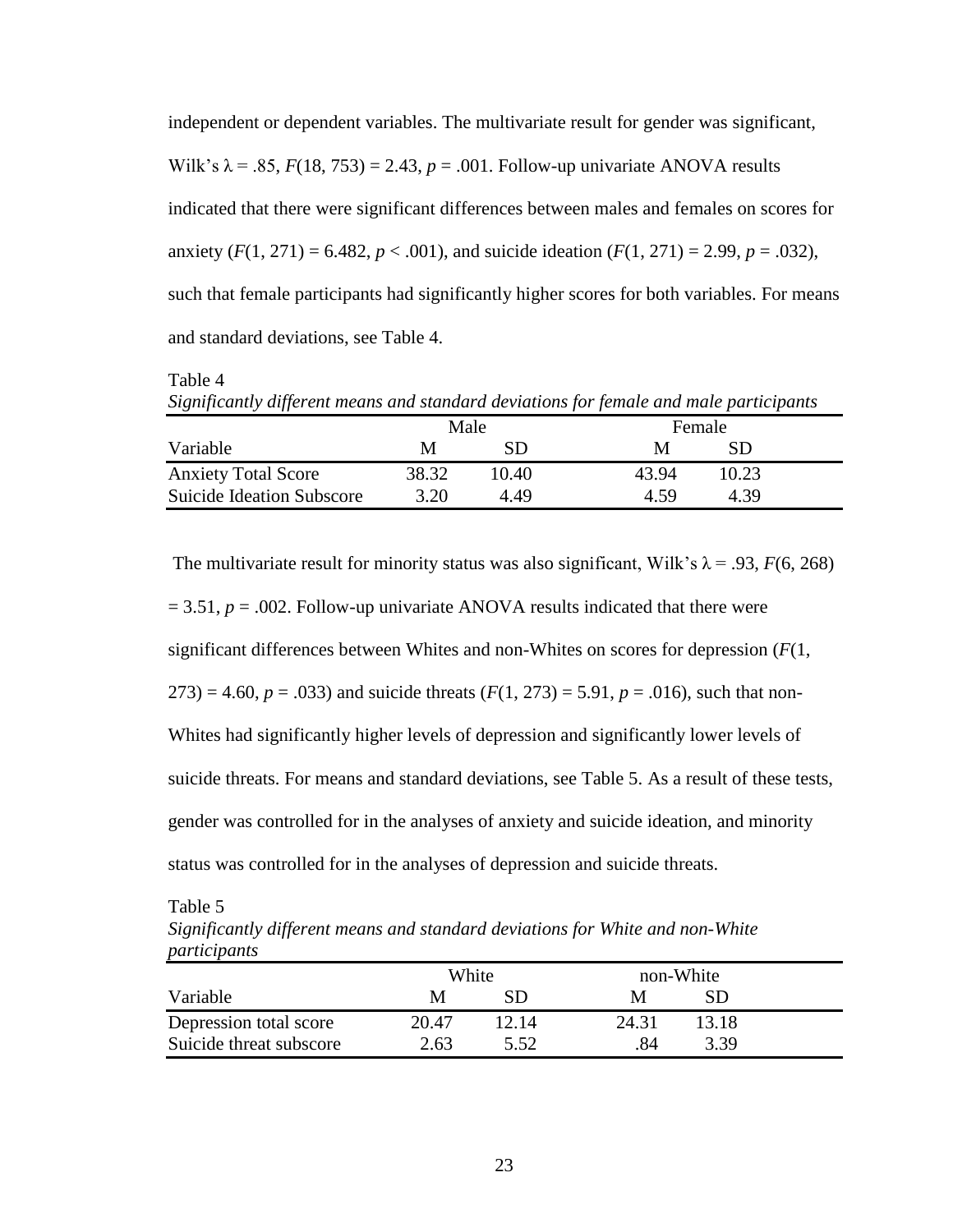#### **Curvilinear Regressions and Scatterplots**

Curvilinear regression analyses were used to determine if the relationships between NSSI frequency and each of the dependent variables were curvilinear, as hypothesized. In curvilinear regression analyses, in order to determine whether a curvilinear relationship exists, power vectors are calculated and added to the regression model step by step until two nonsignificant results occur. When the addition of a power vector results in a significant F change, this indicates that a curvilinear line best fits the relationship (Brown, 2016). In order to deal with possible linear dependency issues, power vectors were calculated from the z-scores of the NSSI frequency variable rather than the NSSI frequency variable itself. However, because NSSI frequency was not normally distributed, this method did not eliminate entirely the issue of correlations among the power vectors and the original frequency variable. Therefore, power vectors beyond  $X<sup>4</sup>$  were not able to be added to the regression equations.

The first curvilinear regression analysis revealed that NSSI frequency significantly predicted depression scores, and the addition of power vectors showed a curvilinear relationship. For the regression table, see Table 6. Note that partial regression coefficients are not included in the table because they cannot be interpreted in curvilinear regression analyses (Brown, 2016).

Table 6

*Curvilinear regression table with nonsuicidal self-injury (NSSI) frequency as the predictor and depression as the dependent variable*

| Model                                        |      | $\mathbf{R}^2$ | $R^2\Lambda$ | FΛ     |      |
|----------------------------------------------|------|----------------|--------------|--------|------|
| 1. Minority status                           | .140 | .019           | .019         | 5.560  | .019 |
| 2. Min. st., NSSI frequency                  | .235 | .055           | .048         | 10.554 | .001 |
| 3. Min. st., frequency, $x^2$                | .261 | .068           | .013         | 3.905  | .049 |
| 4. Min. st., frequency, $x^2$ , $x^3$        | .269 | .073           | .004         | 1.259  | .263 |
| 5. Min st., frequency, $x^2$ , $x^3$ , $x^4$ | .318 | .085           | .028         | 8.724  | .003 |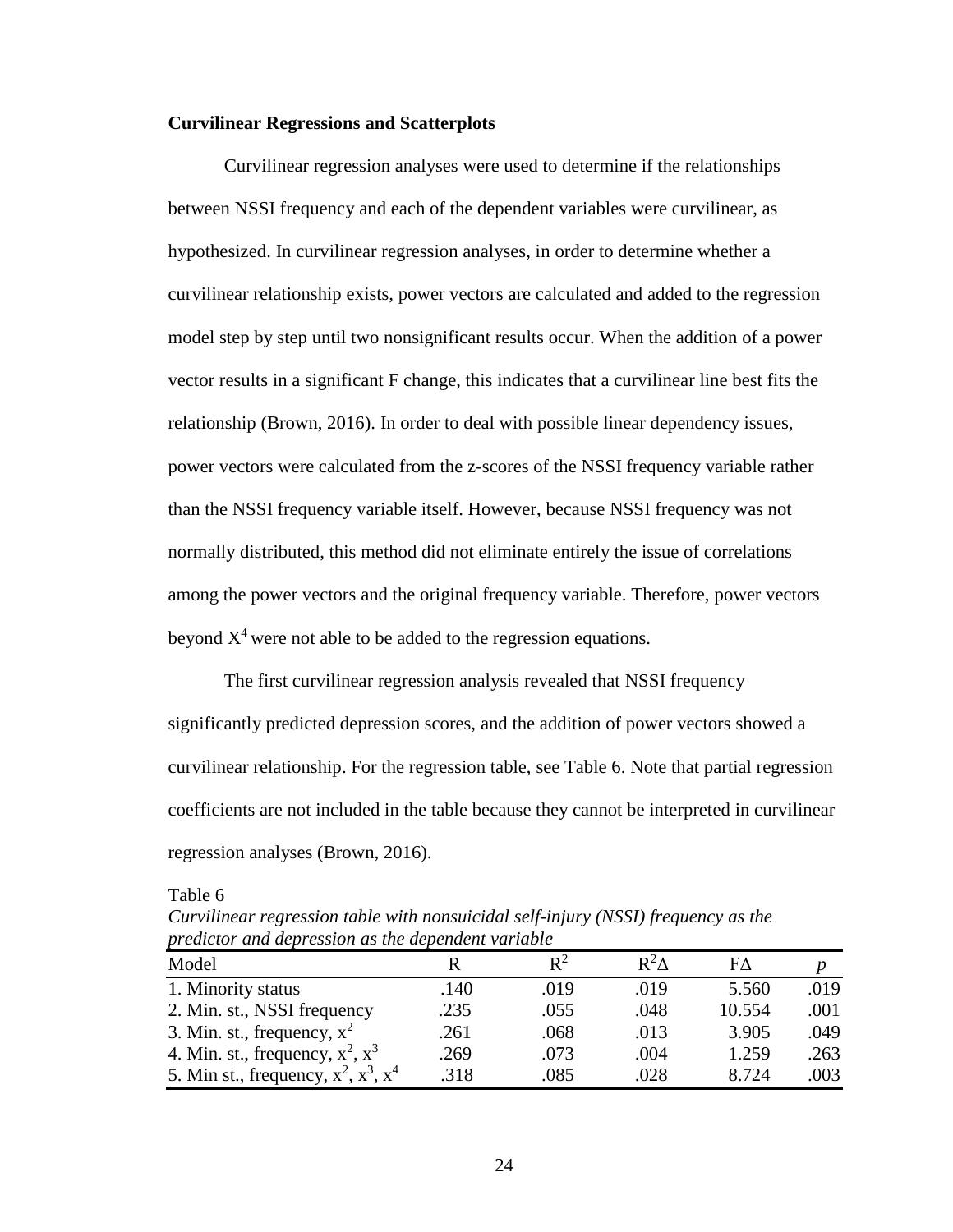A scatterplot was generated and the best-fit curvilinear line applied to this plot (see Figure 1) in order to better understand the nature of the curvilinear relationship between NSSI frequency and depression. This line showed a positive relationship between depression and NSSI frequency until approximately 300 lifetime instances of NSSI. For individuals who engaged in NSSI with this level of frequency, higher frequencies predicted higher levels of depression. The relationship appeared flat between approximately 300-450 lifetime instances. This level of frequency was predictive of a higher level of depression than either 1-300 lifetime instances or over 450 lifetime instances. After 450 lifetime instances, there was a negative relationship between NSSI frequency and depression. As individuals engaged in NSSI more frequently than 450 lifetime instances, lower levels of depression were predicted.



*Figure 1.* Scatterplot showing the relationship between nonsuicidal self-injury frequency and depression.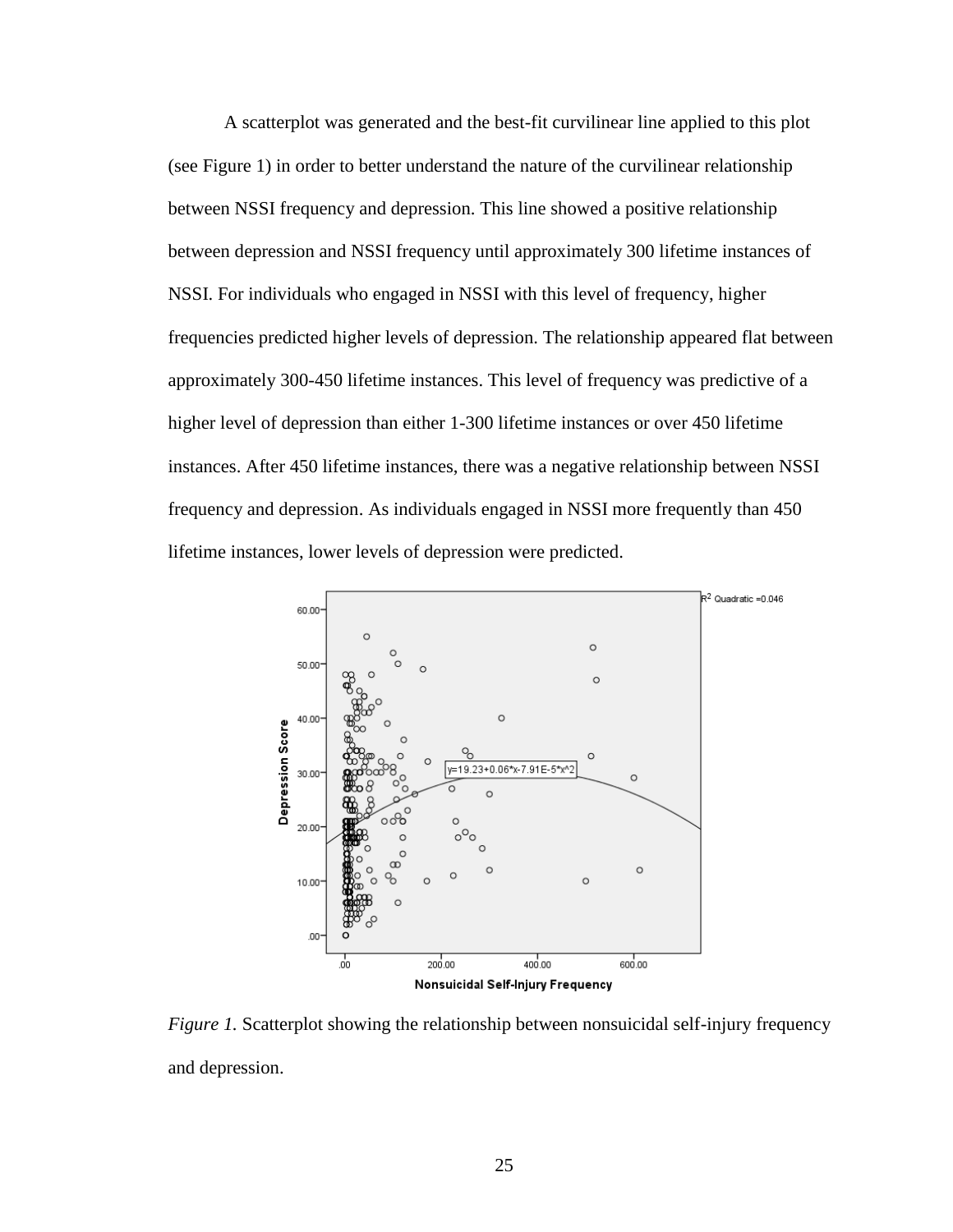Similarly, the second curvilinear regression showed that anxiety scores were

significantly predicted by NSSI frequency, and this relationship was also curvilinear (see

Table 7).

Table 7 *Curvilinear regression table with nonsuicidal self-injury (NSSI) frequency as the predictor and anxiety as the dependent variable*

| Model                                       |      | $\mathbb{R}^2$ | $R^2\Lambda$ | FΛ     |      |
|---------------------------------------------|------|----------------|--------------|--------|------|
| 1. Gender                                   | .204 | .041           | .041         | 13.315 | .000 |
| 2. Gender, NSSI frequency                   | .069 | .063           | .027         | 8.958  | .003 |
| 3. Gender, frequency, $x^2$                 | .285 | .081           | .013         | 4.227  | .041 |
| 4. Gender, frequency, $x^2$ , $x^3$         | .313 | .098           | .017         | 5.652  | .018 |
| 5. Gender, frequency, $x^2$ , $x^3$ , $x^4$ | 344  | .118           | .020         | 6.988  | .009 |

The scatterplot generated to show the relationship between NSSI frequency and anxiety demonstrated a similar relationship to that between NSSI frequency and depression (see Figure 2). There was a positive relationship between anxiety and NSSI frequency until approximately 300 lifetime instances. Until that point, higher levels of NSSI frequency predicted higher levels of anxiety. Between approximately 300-425 lifetime instances, the relationship between NSSI frequency and anxiety was such that an increase in NSSI frequency was not predictive of higher levels of anxiety. However, a number of lifetime instances within this range was predictive of higher levels of anxiety than either 300 or fewer lifetime instances, or 425 or greater lifetime instances. After approximately 425 lifetime instances, the relationship between NSSI frequency and anxiety was negative so that higher levels of NSSI frequency predicted lower levels of anxiety.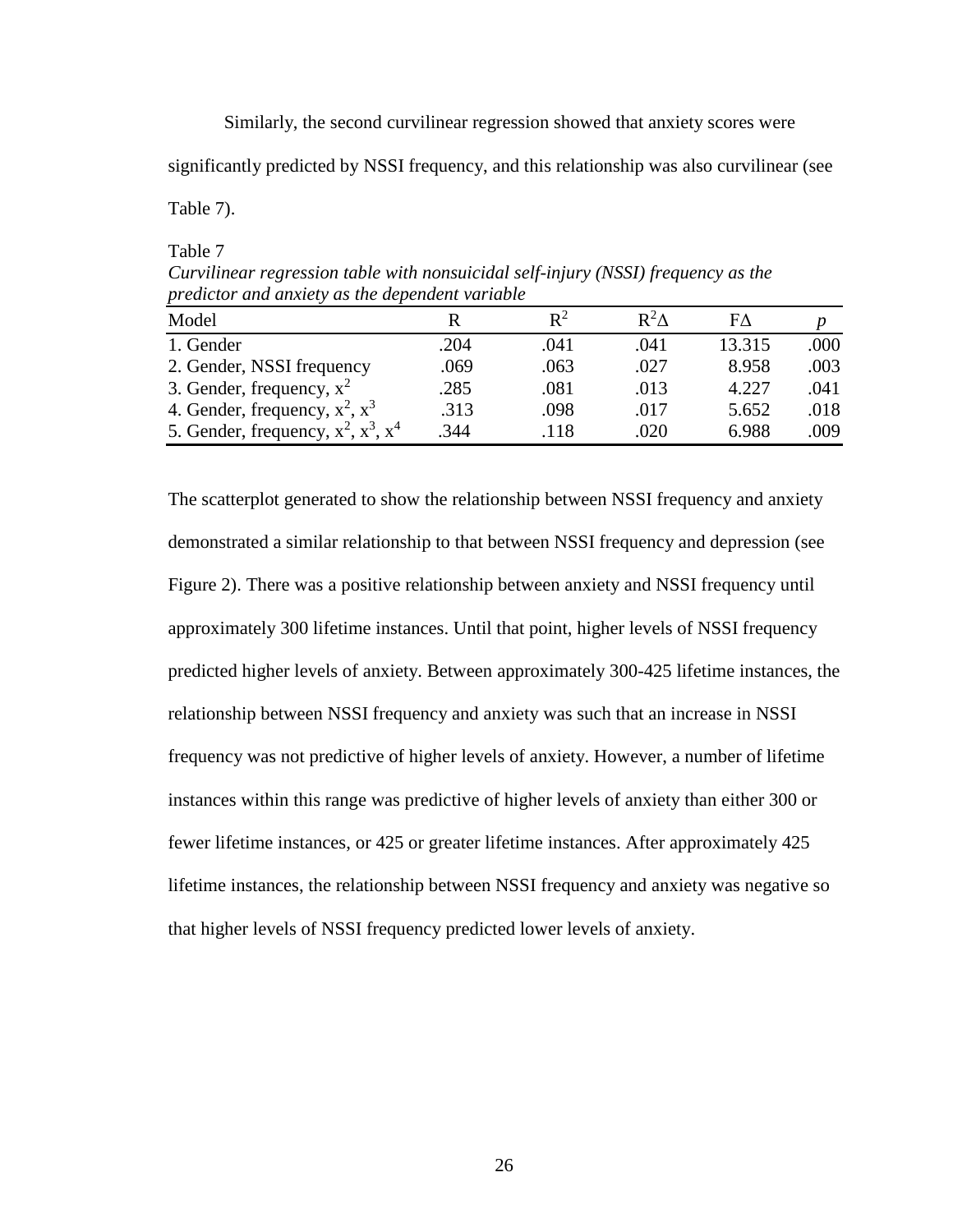

*Figure 2.* Scatterplot showing the relationship between nonsuicidal self-injury frequency and anxiety.

NSSI frequency significantly predicted suicide ideation, but adding power vectors did not result in significant changes in F and therefore, the relationship between NSSI frequency and suicide ideation was linear (see Table 8). Therefore, a scatterplot was not generated because further visualization of the relationship was unnecessary. Higher levels of NSSI frequency were predictive of higher levels of suicide ideation.

Model R  $R^2$  $R^2\Delta$  $F\Delta$  *p* 1. Gender .163 .027 .027 8.895 .000 2. Gender, NSSI frequency .221 .049 .022 7.524 .003 3. Gender, frequency,  $x^2$  .226 .051 .002 .788 .375 4. Gender, frequency,  $x^2$ ,  $x^3$ .230 .053 .002 .685 .409

*Curvilinear regression table with nonsuicidal self-injury (NSSI) frequency as the predictor and suicide ideation as the dependent variable*

Table 8

When the scatterplots for suicide threat and suicide attempt scores were examined, the data points all fell a significant distance from the best-fit lines. Coupled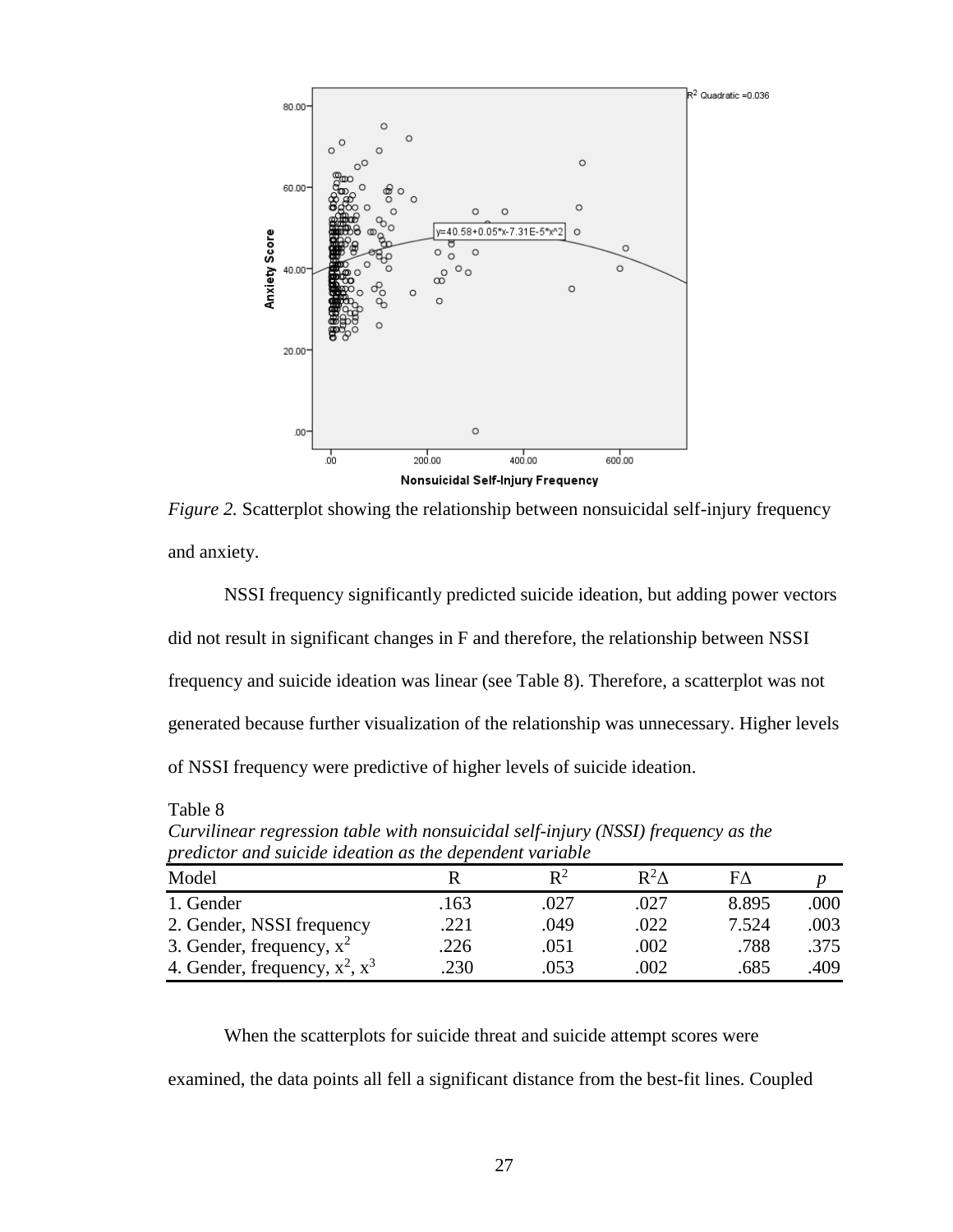with the skewed distributions of both variables, this suggested that the relationships indicated by these analyses might not describe the data well, likely due to the effect of the high number of zeros. Therefore, the analyses were run again using only individuals with scores greater than zero on these outcome variables ( $n = 47$  for suicide attempts and  $n =$ 57 for suicide threats). In the overall sample, the relationship between NSSI frequency and suicide attempt scores was curvilinear (see Table 9).

Table 9

*Curvilinear regression table with nonsuicidal self-injury (NSSI) frequency as the predictor and suicide attempt scores as the dependent variable (total sample)*

| Model                               |      | $\mathbf{p}^2$ | $\mathbf{R}^2\Lambda$ |       |      |
|-------------------------------------|------|----------------|-----------------------|-------|------|
| 1. NSSI frequency                   | .105 | .011           | .011                  | 3.611 | .058 |
| 2. Frequency, $x^2$                 | .107 | .011           | .000                  | .123  | .726 |
| 3. Frequency, $x^2$ , $x^3$         | .163 | .027           | .015                  | 5.076 | .025 |
| 4. Frequency, $x^2$ , $x^3$ , $x^4$ | 178  | 032            | .005                  | .617  | .204 |

Unlike the relationships between NSSI frequency and depression and NSSI frequency and anxiety, the relationship between NSSI frequency and suicide attempt scores did not ever become negative (see Figure 3). Suicide attempt scores indicated the severity of suicide attempt history, which included factors such as the number of attempts, the recency of the attempt, the severity of the method of attempt, and whether medical attention was needed after an attempt. Until approximately 450 lifetime instances of NSSI, the relationship between NSSI frequency and suicide attempt scores was positive, so that higher levels of NSSI frequency predicted a more severe history of suicide attempts. After approximately 450 lifetime instances, this relationship appeared flat and greater NSSI frequency did not predict a more severe history of suicide attempts than individuals who reported approximately 450 lifetime instances.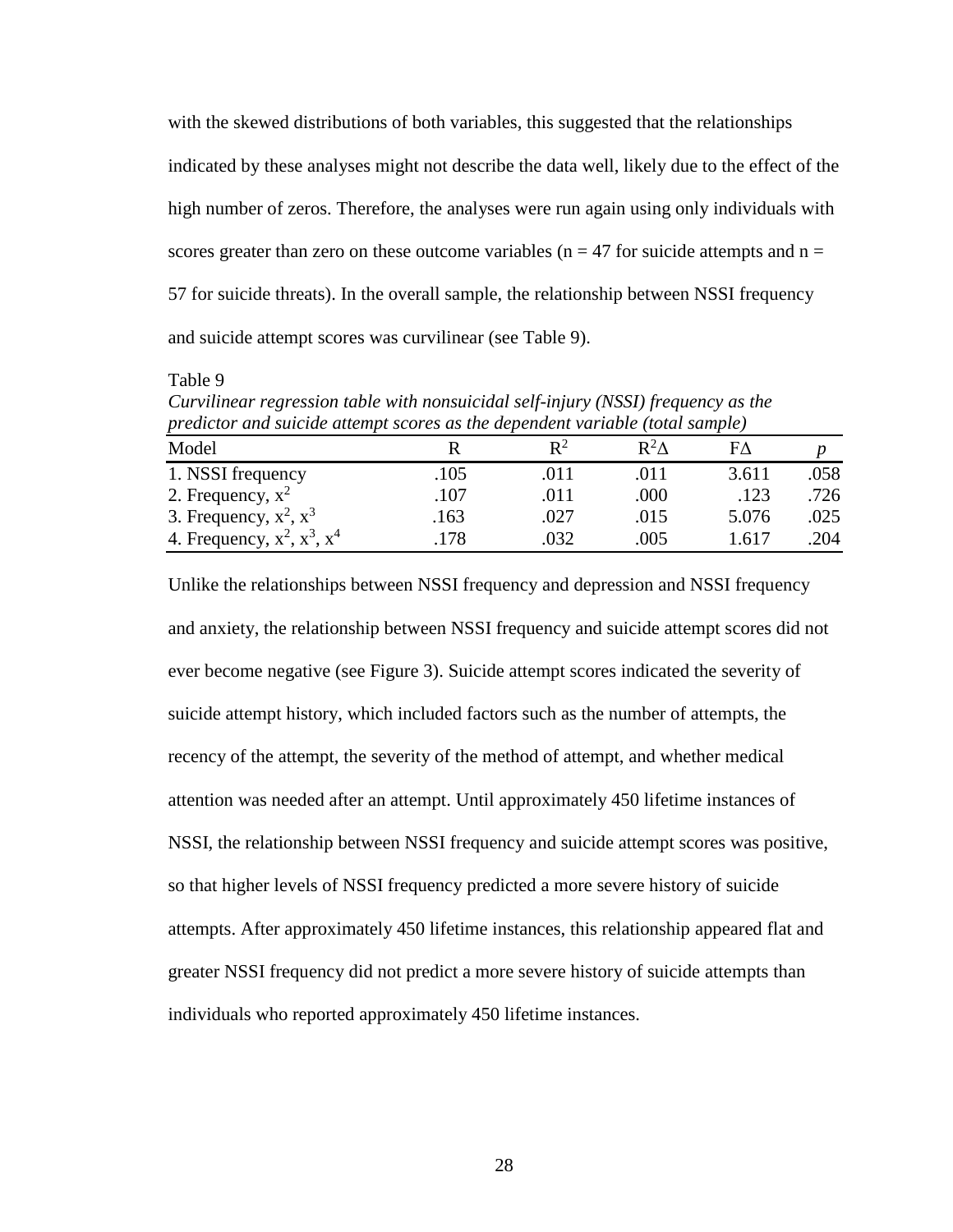

*Figure 3*. Scatterplot showing the relationship between nonsuicidal self-injury frequency and suicide attempt scores within the total sample.

However, when analyses were run using only those participants with nonzero suicide attempt scores  $(n = 47)$ , NSSI frequency was not predictive of suicide attempt scores (see Table 10). Therefore, greater NSSI frequency did not predict more severe suicide attempt history.

*predictor and suicide attempt scores as the dependent variable (nonzero sample)* Model R  $R^2$  $R^2\Delta$  $F\Delta$  *p* 1. NSSI frequency .121 .015 .015 .674 .416 2. Frequency,  $x^2$  .233 .054 .039 1.833 .183 3. Frequency,  $x^2$ ,  $x^3$  .364 .133 .078 3.890 .055 4. Frequency,  $x^2$ ,  $x^3$ ,  $x^4$ .364 .133 .000 .001 .974

Table 10 *Curvilinear regression table with nonsuicidal self-injury (NSSI) frequency as the* 

In the overall NSSI sample, NSSI frequency predicted suicide threat scores. The addition of power vectors revealed that this relationship was curvilinear (see Table 11).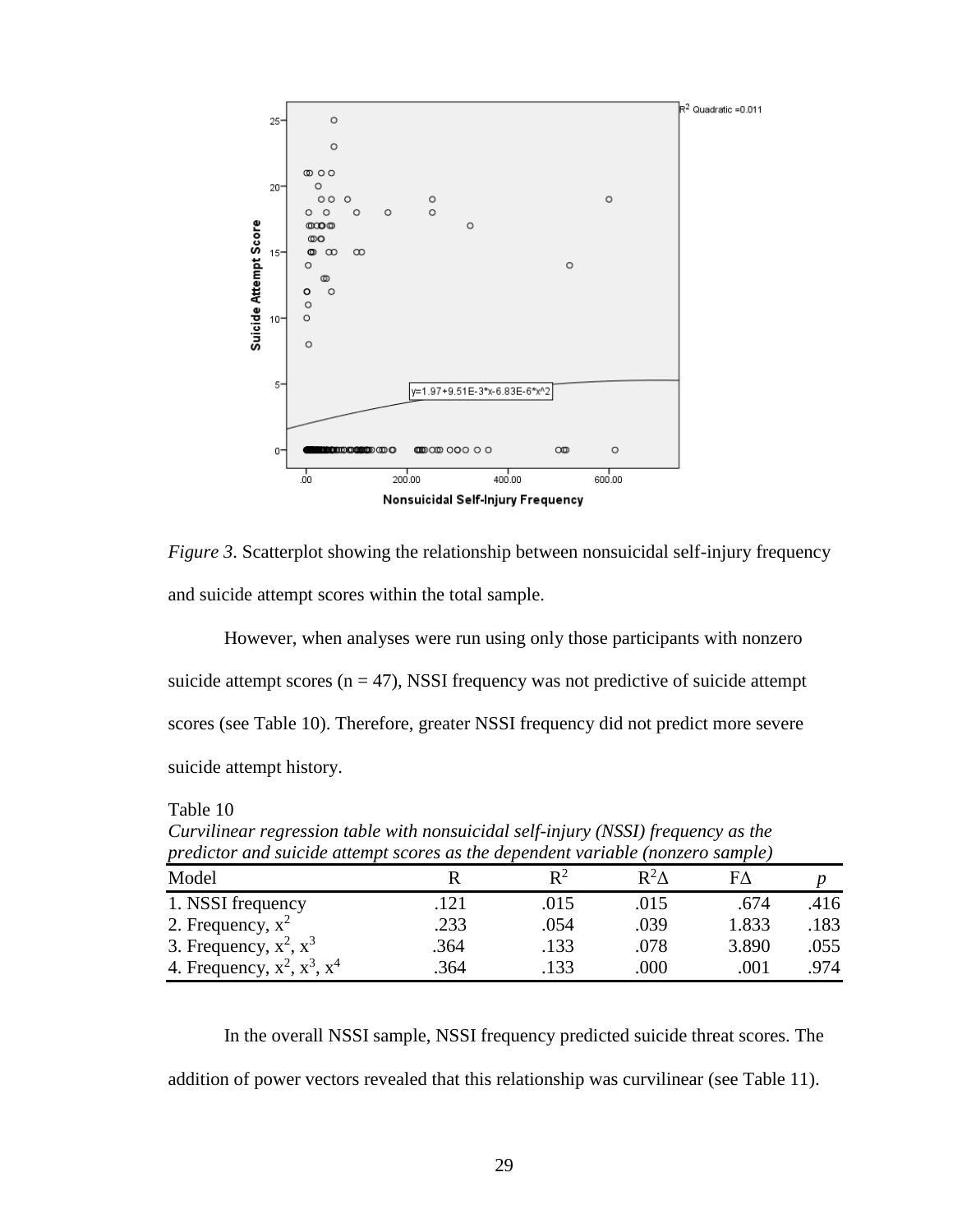| predictor and suicide inreal scores as the dependent variable (fold) sumple) |      |                |              |       |      |  |
|------------------------------------------------------------------------------|------|----------------|--------------|-------|------|--|
| Model                                                                        |      | $\mathsf{R}^2$ | $R^2\Lambda$ | FΛ    |      |  |
| 1. Minority status                                                           | .118 | .014           | .014         | 4.571 | .033 |  |
| 2. Min. st., NSSI frequency                                                  | .119 | .014           | .000         | .069  | .793 |  |
| 3. Min. st., frequency, $x^2$                                                | .119 | .014           | .000         | .019  | .891 |  |
| 4. Min. st., frequency, $x^2$ , $x^3$                                        | .189 | .036           | .022         | 7.208 | .008 |  |
| 5. Min st., frequency, $x^2$ , $x^3$ , $x^4$                                 | .193 | .037           | .002         | .501  | .480 |  |

Table 11 *Curvilinear regression table with nonsuicidal self-injury (NSSI) frequency as the predictor and suicide threat scores as the dependent variable (total sample)*

However, the best-fit line depicting this relationship was nearly flat, and therefore it is unlikely that the different levels of severity of suicide threat history predicted by different levels of NSSI frequency represent clinically significant differences. The severity of suicide threat history variable included factors such as how many threats were made, how lethal the method described in the threat(s) would be, how recently the threat(s) were made, and if there was an intent to die. The relationship between NSSI frequency and suicide threat scores was slightly positive until approximately 250 lifetime instances, so that greater NSSI frequencies until this point predicted more severe suicide threat history. The relationship was slightly negative after approximately 425 lifetime instances, so that greater NSSI frequencies after this point predicted less severe suicide attempt history (see Figure 4).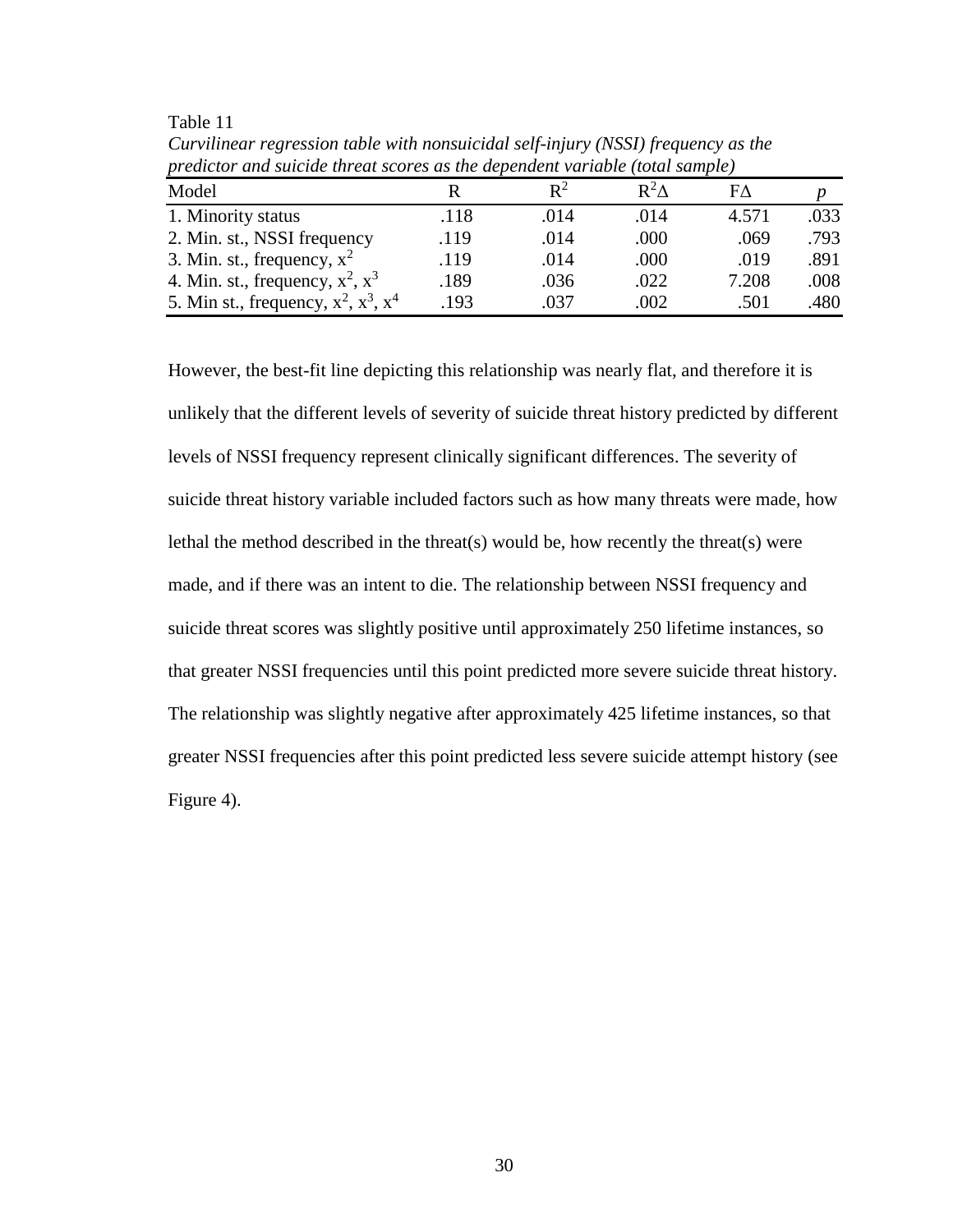

*Figure 4.* Scatterplot showing the relationship between nonsuicidal self-injury frequency and suicide threat scores within the total sample.

Among only those participants with nonzero suicide threat scores  $(n = 57)$ , NSSI frequency predicted suicide threat scores, and the relationship was curvilinear (see Table

12).

Table 12

| predictor and suicide infeat scores as the dependent variable (total sample) |      |                |              |       |      |
|------------------------------------------------------------------------------|------|----------------|--------------|-------|------|
| Model                                                                        |      | $\mathbf{R}^2$ | $R^2\Lambda$ | FΛ    |      |
| 1. Minority status                                                           | .088 | .008           | .008         | .425  | .517 |
| 2. Min. st., NSSI frequency                                                  | .091 | .008           | .001         | .035  | .853 |
| 3. Min. st., frequency, $x^2$                                                | .302 | .091           | .083         | 4.840 | .032 |
| 4. Min. st., frequency, $x^2$ , $x^3$                                        | .314 | .099           | .007         | .418  | .521 |
| 5. Min st., frequency, $x^2$ , $x^3$ , $x^4$                                 | .315 | .099           | .001         | .029  | .865 |

*Curvilinear regression table with nonsuicidal self-injury (NSSI) frequency as the predictor and suicide threat scores as the dependent variable (total sample)*

There was a positive relationship between NSSI frequency and suicide threat scores until approximately 225 lifetime instances of NSSI, so that greater NSSI frequency predicted more severe suicide threat history. Between approximately 225 lifetime instances and 325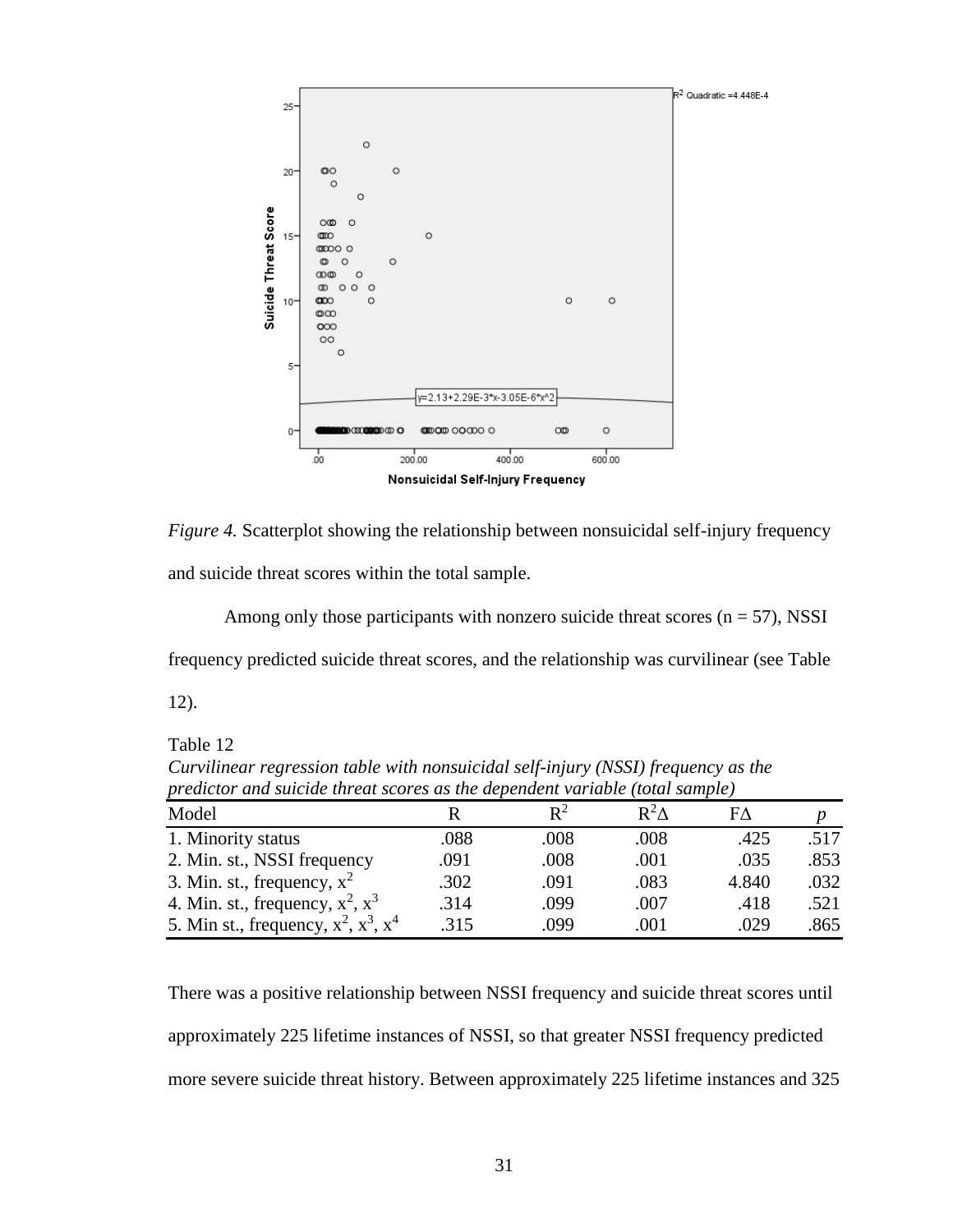lifetime instances, the relationship between NSSI frequency and suicide threat scores appeared relatively flat, so that greater NSSI frequency did not predict a more severe suicide threat history. Reporting a frequency within this range was predictive of the most severe suicide threat history. After approximately 325 instances, the relationship between NSSI frequency and suicide threat scores was negative, so that greater NSSI frequency predicted less severe suicide threat history (see Figure 5).



*Figure 5.* Scatterplot showing the relationship between nonsuicidal self-injury frequency and suicide threat scores within the portion of the sample with at least one suicide threat.

## **Discussion**

The first set of hypotheses, that NSSI frequency would exhibit curvilinear relationships to depression, anxiety, suicide ideation, suicide attempts, and suicide threats was partially supported. Both depression and anxiety exhibited the predicted relationships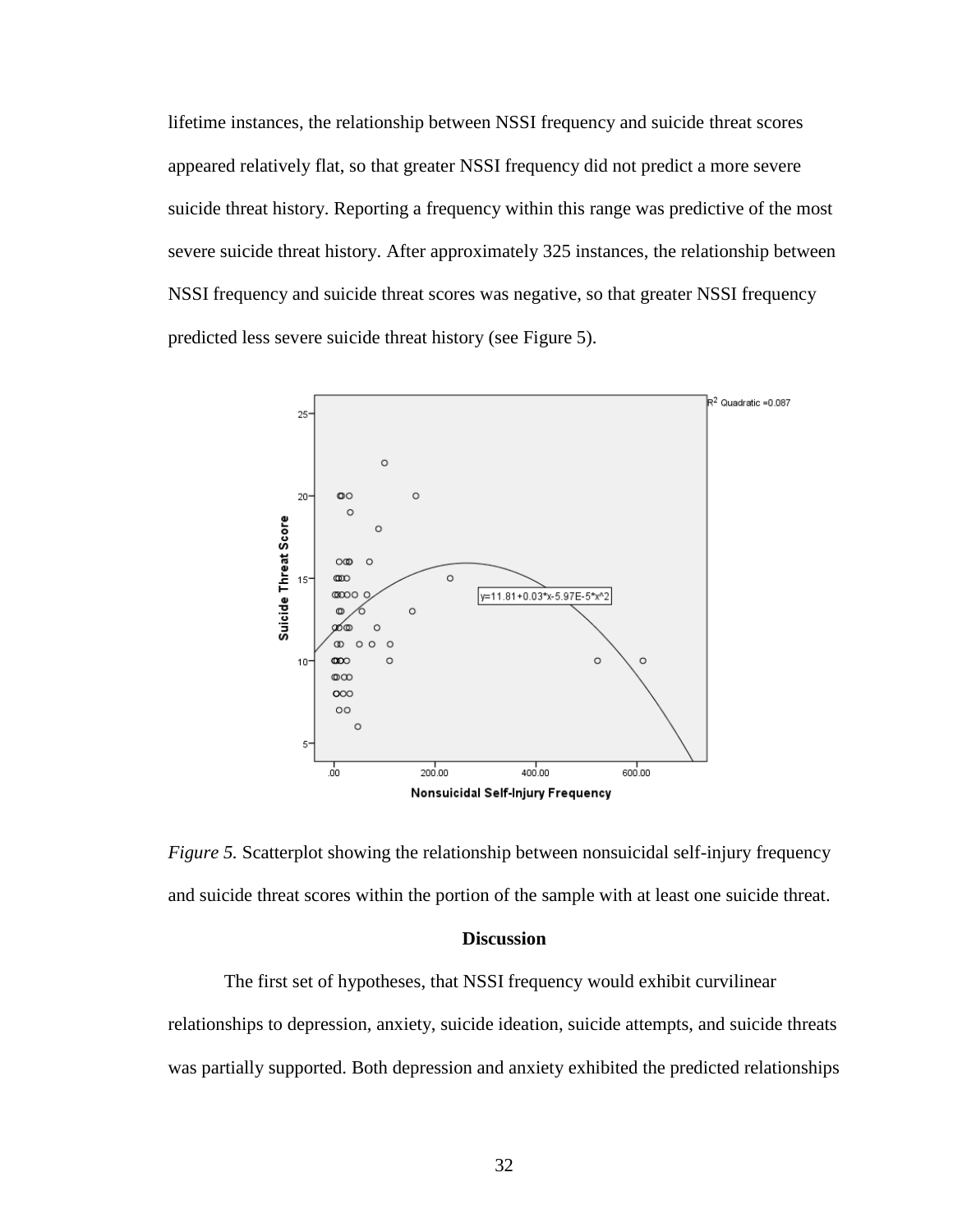to NSSI frequency, but suicide ideation exhibited a positive linear relationship to NSSI frequency. In the total sample, suicide attempts and suicide threats both exhibited curvilinear relationships to NSSI frequency. In the suicide attempt history subsample, NSSI frequency did not predict suicide attempt history severity. In the suicide threat history subsample, suicide threat history severity exhibited a curvilinear relationship to NSSI frequency. The second hypothesis, that the points at which the expected relationships changed would be significantly higher than five instances of NSSI, was supported in every curvilinear relationship. These maximum risk points ranged from 225 lifetime instances for suicide threats in the suicide threat subsample and 450 lifetime instances for suicide attempt scores in the total sample.

#### **Depression and Anxiety**

Higher rates of depression and anxiety predicted higher rates of engagement in NSSI, but at a certain point, these relationships flattened out and eventually became negative. The numbers of lifetime incidents at which these relationships changed were similar, and much higher than those found by the previous studies that used curvilinear analyses to examine NSSI frequency (Paul et al., 2015; Whitlock & Knox, 2007). However, these past studies examined the relationships between NSSI and suicide-related outcome variables; no study to date has examined the relationships between NSSI frequency and depression and NSSI frequency and anxiety using these types of analyses. The potential explanation for the curvilinear relationship between NSSI and suicidality that was proposed by both Paul et al. (2015) and Whitlock and Knox (2007) may still apply to these previously unexamined variables; namely, that among individuals who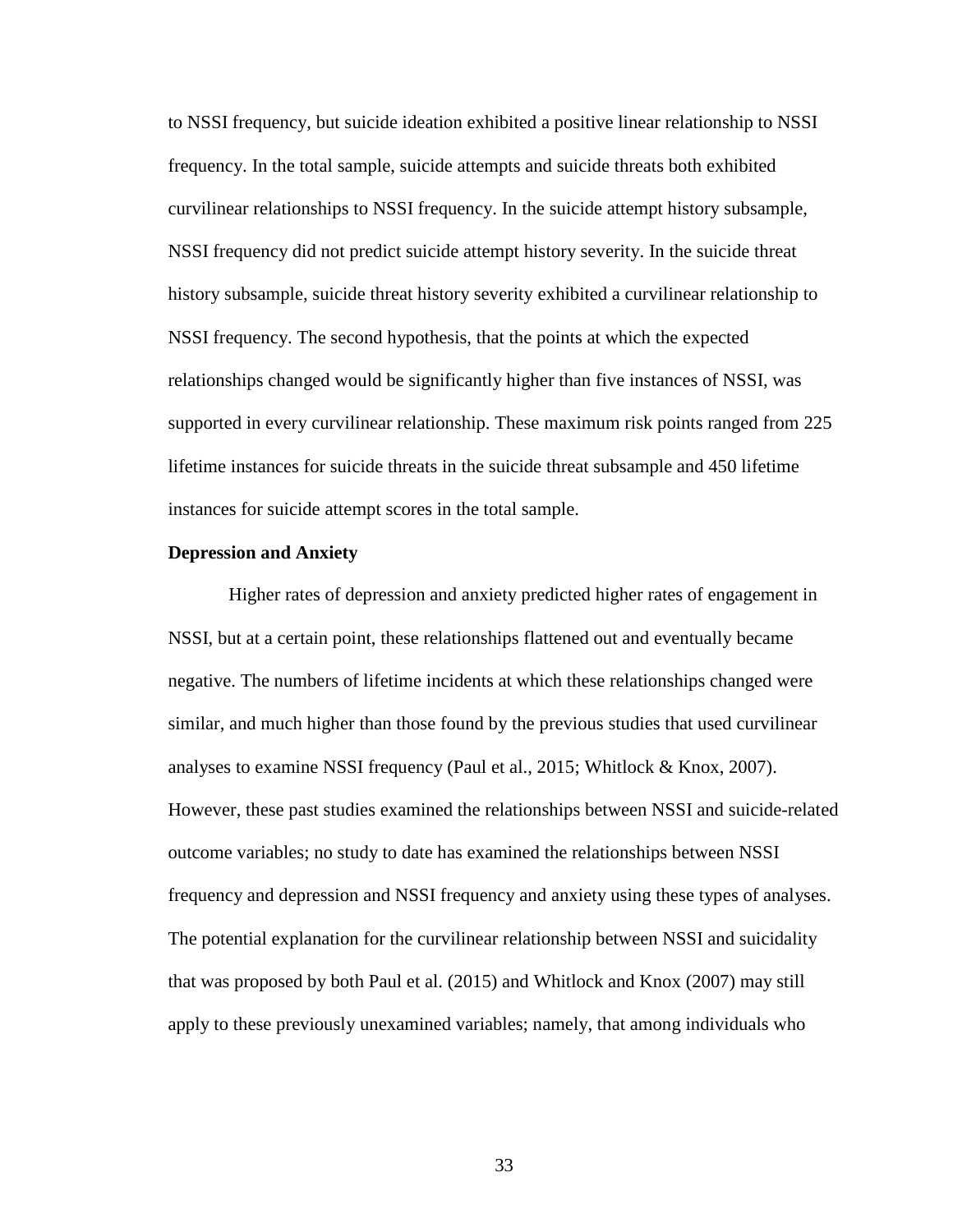frequently engage in NSSI, NSSI might serve as an effective, although maladaptive, coping mechanism that helps to mitigate depression and anxiety.

However, it is important to note that the negative relationships between NSSI frequency and depression and anxiety did not occur until a number of incidents that likely represents very regular engagement in the behavior for a prolonged period of time (e.g. daily for approximately a year or near daily for several years). For individuals who engage in NSSI significantly less frequently (e.g., only a few incidents overall or only regular engagement for a short period of time), although NSSI may temporarily relieve negative affect, they nevertheless are more likely to have higher levels of depression and anxiety overall.

## **Suicide-Related Outcome Variables**

Although NSSI frequency did predict higher levels of suicide ideation, this relationship was not curvilinear. This finding contradicts those of Paul et al. (2015) and Whitlock and Knox (2007), which may be due to methodological differences between these studies and the current study. Both Paul et al. (2015) and Whitlock and Knox (2007) sorted participants into discrete categories based on frequency, with over 50 incidents as the highest category. Doing so allowed the usage of logistic regression rather than curvilinear regression to demonstrate curvilinear relationships. Although these methodological choices allowed for a closer examination of the frequency ranges into which most individuals who engage in NSSI fall, the number of lifetime incidents in the current sample ranged from 1-612 even after excluding extreme outliers. Furthermore, the skewed distribution was such that approximately 50% of the sample endorsed 14 or fewer lifetime instances, 15% endorsed 100 or more instances, and only 2% endorsed 500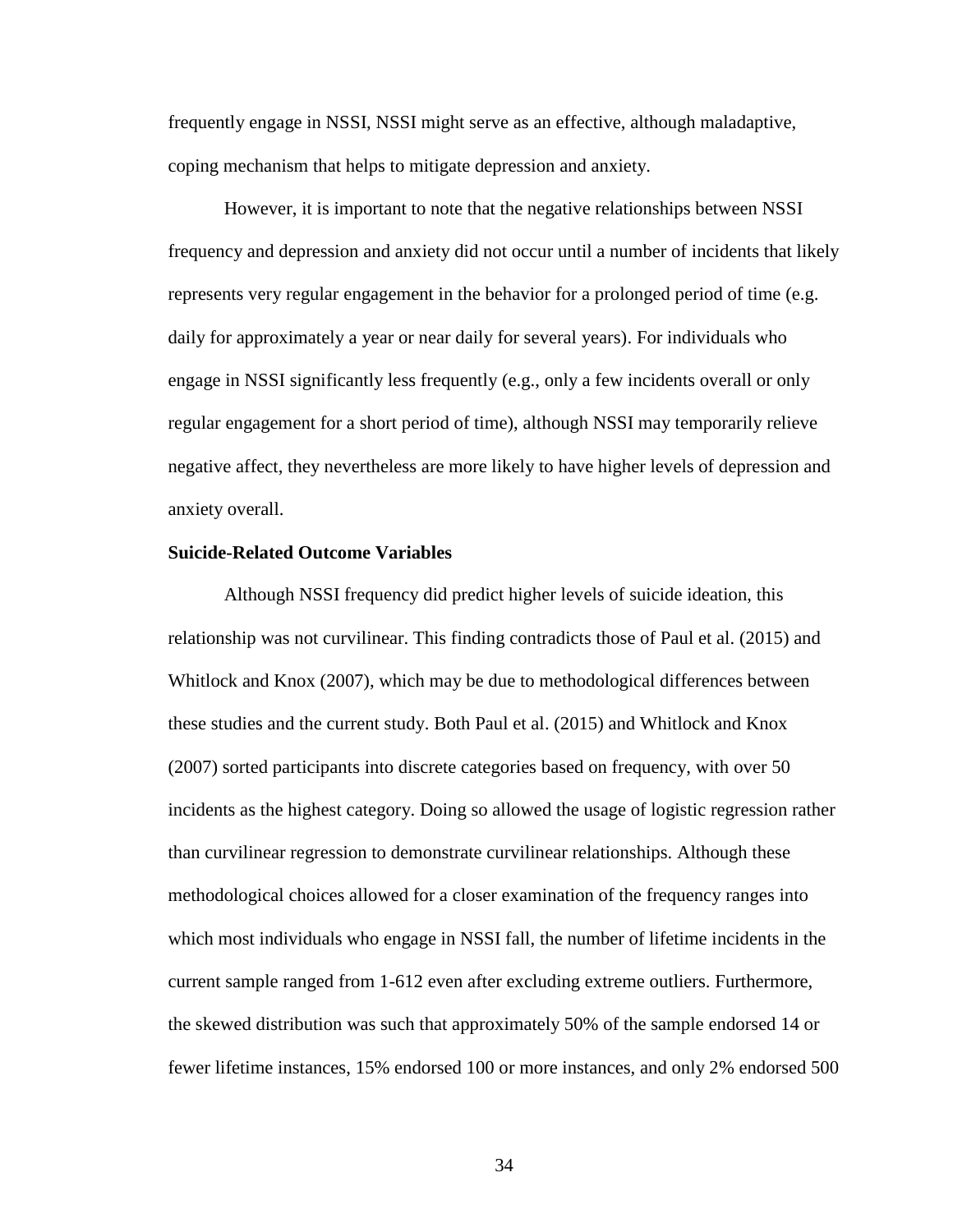or more, making the creation of equal groups of similar frequency levels difficult. Splitting the groups into quintiles would have resulted in the final group containing participants who ranged in frequency from 60-612 lifetime instances, and it seems unlikely that this group would be homogeneous. In addition, among the studies that have group participants this way, there is no consensus on where the lines for each group should be drawn or theory on which these distinctions might be based; some studies have considered 5 or more times the highest frequency group (e.g. You et al., 2011), while others have made that distinction at 50 or more (e.g. Paul et al., 2015). The results of latent class analyses or other attempts to use statistical analyses to determine groups have been similarly inconsistent (e.g. Barrocas et al., 2014; Hamza and Willoughby, 2013b). Therefore, NSSI frequency was treated as a continuous variable so as not to group participants with vastly different lifetime frequencies into the same category or to exclude participants reporting higher frequencies, as the purpose of the current study was to examine a fuller range of NSSI frequency. This may be a possible reason for the results inconsistent with previous findings that did not do so.

The linear relationship between NSSI frequency and suicide ideation suggests that there is not a point at which more frequent engagement in NSSI is associated with lower suicide ideation. Although using NSSI as a means to prevent oneself from thinking about suicide is not the most common function endorsed (e.g. Suyemoto, 1998), these results seem to question the feasibility of this function. It is possible that engagement in NSSI results in short-term reductions in suicide ideation; however, the current study did not find evidence of an overall decrease in suicide ideation after a certain frequency in the same manner as depression and anxiety. It may be that short-term reductions in suicide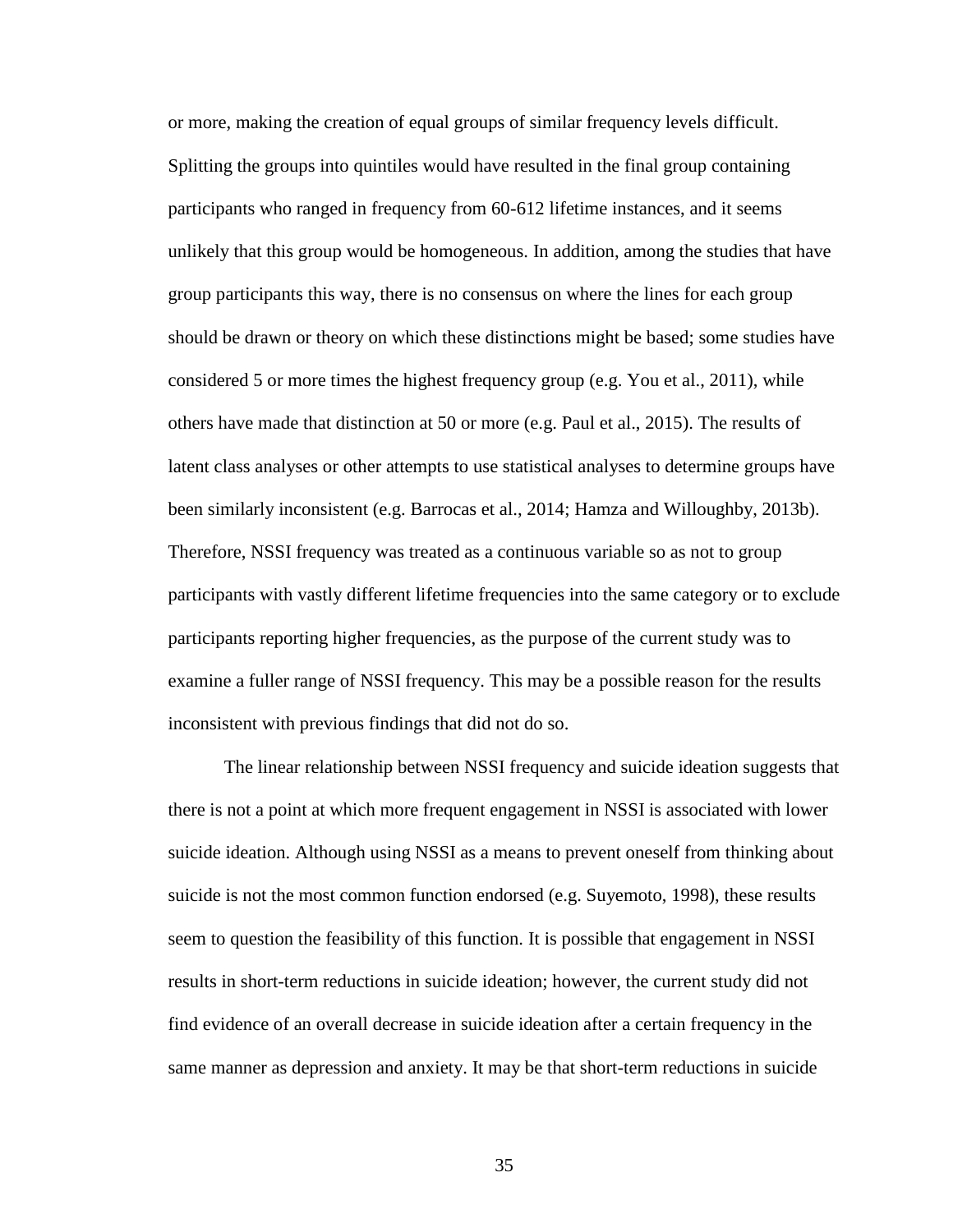ideation immediately after NSSI, if they occur, are offset by long-term increases. Engagement in NSSI may decrease negative thoughts and feelings temporarily while also increasing comfort with self-inflicted bodily harm over time. However, due to the crosssectional nature of the current study, such temporal inferences cannot be drawn. Future research should examine these behaviors using methodologies such as ecological momentary assessment to determine the precise timing of if and how suicide ideation changes in relation to NSSI engagement.

Although NSSI is the best predictor of suicide attempts (Asarnow et al., 2011; Guan et al., 2012) the vast majority of participants had no history of suicide attempts, which is to be expected given the low base rate of the behavior. The high number of zeros for the suicide attempt score skewed the analyses such that the resulting regression line was a poor fit for most of the data and the ability to draw meaningful conclusions may be somewhat limited. The model using all participants suggests that at around 450 incidents of NSSI, the regression line flattens out and higher NSSI frequency is no longer predictive of more severe suicide attempt history. Unlike depression and anxiety, there is no decrease in severity at any point, and therefore individuals with more than 450 lifetime incidents remain more likely to have a more severe history of suicide attempts. This relationship provides more evidence against the anti-suicide function of NSSI, and is consistent with Joiner's Interpersonal-Psychological Theory of Suicide (IPTS; Joiner, 2005), which posits NSSI increases one's capability to make a lethal or near-lethal attempt. The finding that this relationship is curvilinear is consistent with Paul et al. (2015) and Whitlock and Knox (2007), but unlike these previous studies, the current study did not find a decline in the relationship after 50 incidents. This may be due to the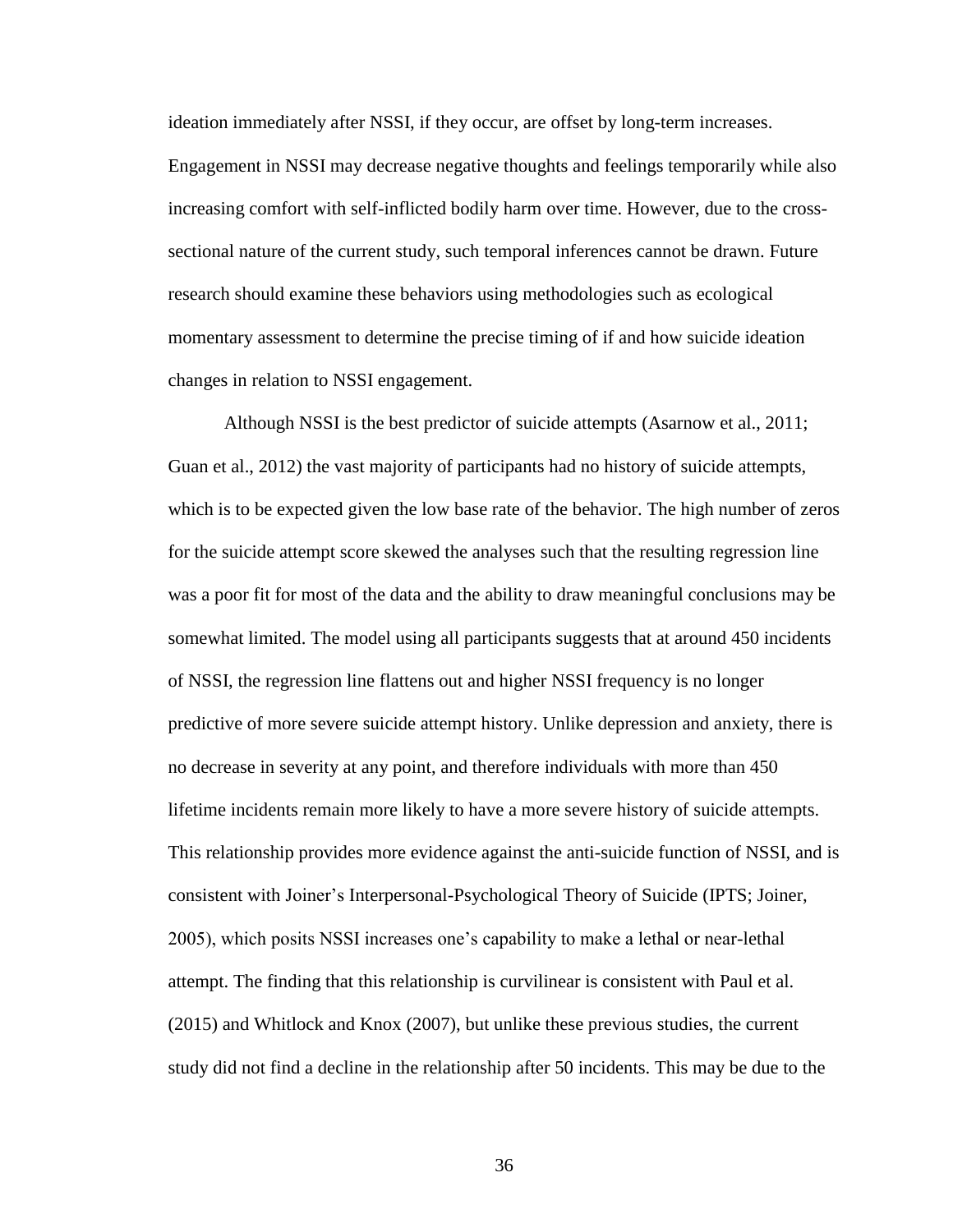abovementioned methodological differences in handling frequency and the types of analyses used.

Conversely, when analyses were run only with participants with a history of at least one suicide attempt, NSSI frequency did not significantly predict a more severe suicide attempt history. It appears that among those who engage in NSSI and have a suicide attempt history, more frequent NSSI does not predict more severe history. This finding might be seen as contradictory to the IPTS, such that those with higher NSSI frequencies might be expected to make more serious or more numerous attempts, due to their higher capability for suicide. However, the suicide attempt severity variable takes into account a number of factors, including number of attempts, the method of attempt(s), and medical severity of the attempt(s). Van Orden et al. (2008) found that individuals with multiple attempts had higher levels of capability for suicide than those with single attempts, which suggests that higher capability for suicide does predict a higher number of attempts; however, capability for suicide may not have an effect on the other factors that contributed to the attempt history severity score. Future research should examine the relationships between capability for suicide, method of attempt(s), and medical severity of attempt(s).

A slightly higher portion of the sample endorsed at least one suicide threat. As with suicide attempt history, when the total sample was analyzed, the best-fit regression line was significantly affected by the high number of zeros and therefore did not appear to represent the data well. The analyses did indicate a curvilinear relationship, but examination of the scatterplot revealed a nearly flat line. Although this line appears to show a slightly positive relationship at the lowest frequencies and a slightly negative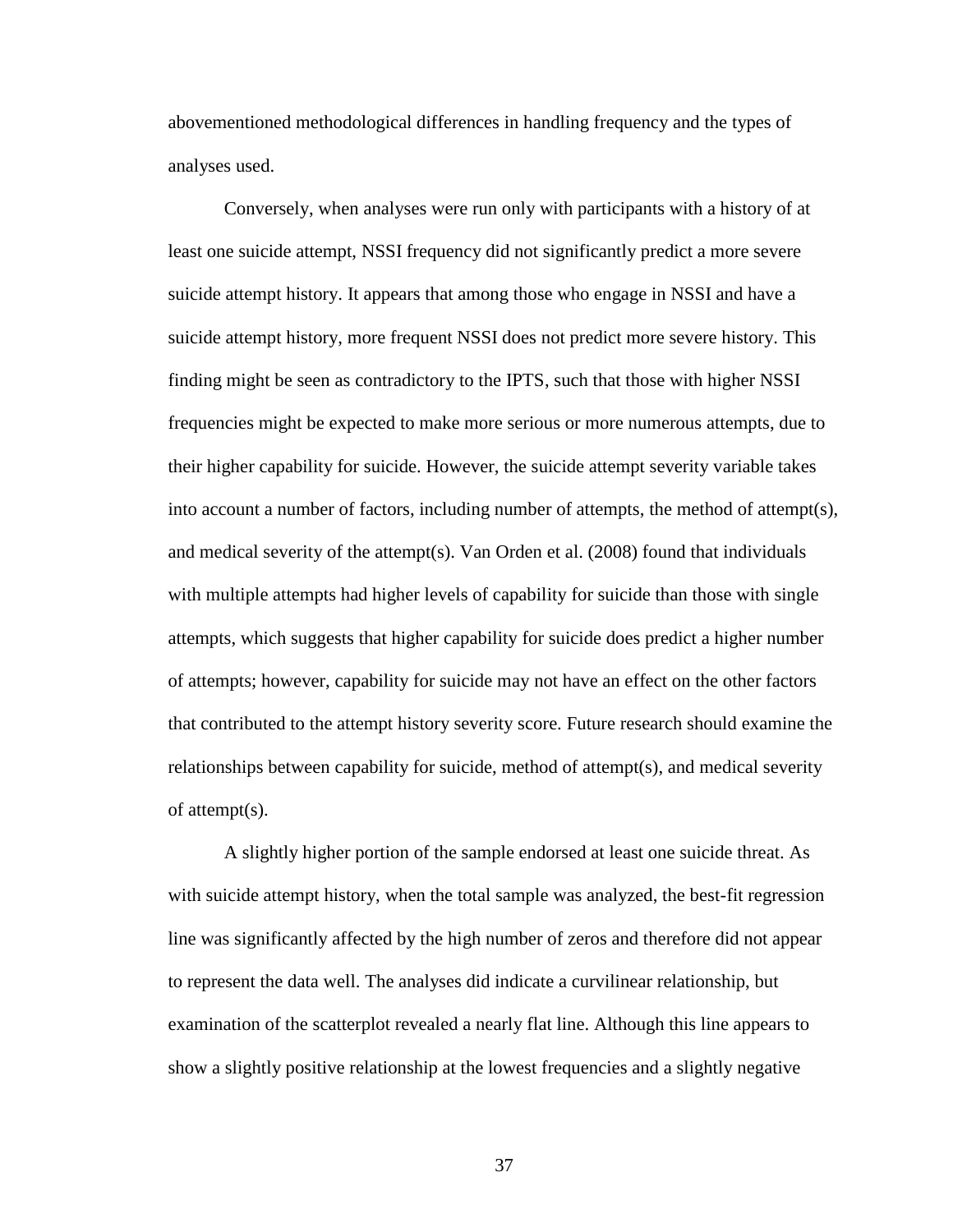relationship at the highest frequencies, these differences do not appear to reflect clinically significant differences in suicide threat scores. Although Paul et al. (2015) and Whitlock and Knox (2007) examined a range of suicidal thoughts and behaviors, including suiciderelated communication (which includes both explicit suicide threats and actions undertaken to make someone else believe that a suicide attempt has been made), curvilinear analyses have not been used to examine NSSI frequency and specifically suicide threats, and so there are no previous studies with which to compare these results.

When analyses were run using only the portion of the sample with both NSSI and suicide threat history, NSSI frequency significantly predicted the severity of the suicide threat history, and this relationship was curvilinear. Higher NSSI frequency predicted more severe suicide threat history until approximately 225 lifetime incidents, and then reversed at approximately 325 lifetime incidents. This finding suggests that frequent engagement in NSSI may reduce some of the factors that lead to more severe suicide threat history. However, it is difficult to speculate precisely what these factors may be, as suicide threats have been a relatively understudied form of suicidal behavior and are often conflated with other types of suicide-related communication in the literature. Future research should further investigate potential interpersonal and intrapersonal factors that might mediate the relationship between NSSI frequency and suicide threats.

### **Maximum Risk Points**

The peaks of the curvilinear relationships between NSSI frequency and depression, NSSI frequency and anxiety, NSSI frequency and suicide attempts in the total sample, and NSSI frequency and suicide threats in the suicide threat sample were all significantly greater than five incidents. The wide range of reported lifetime incidents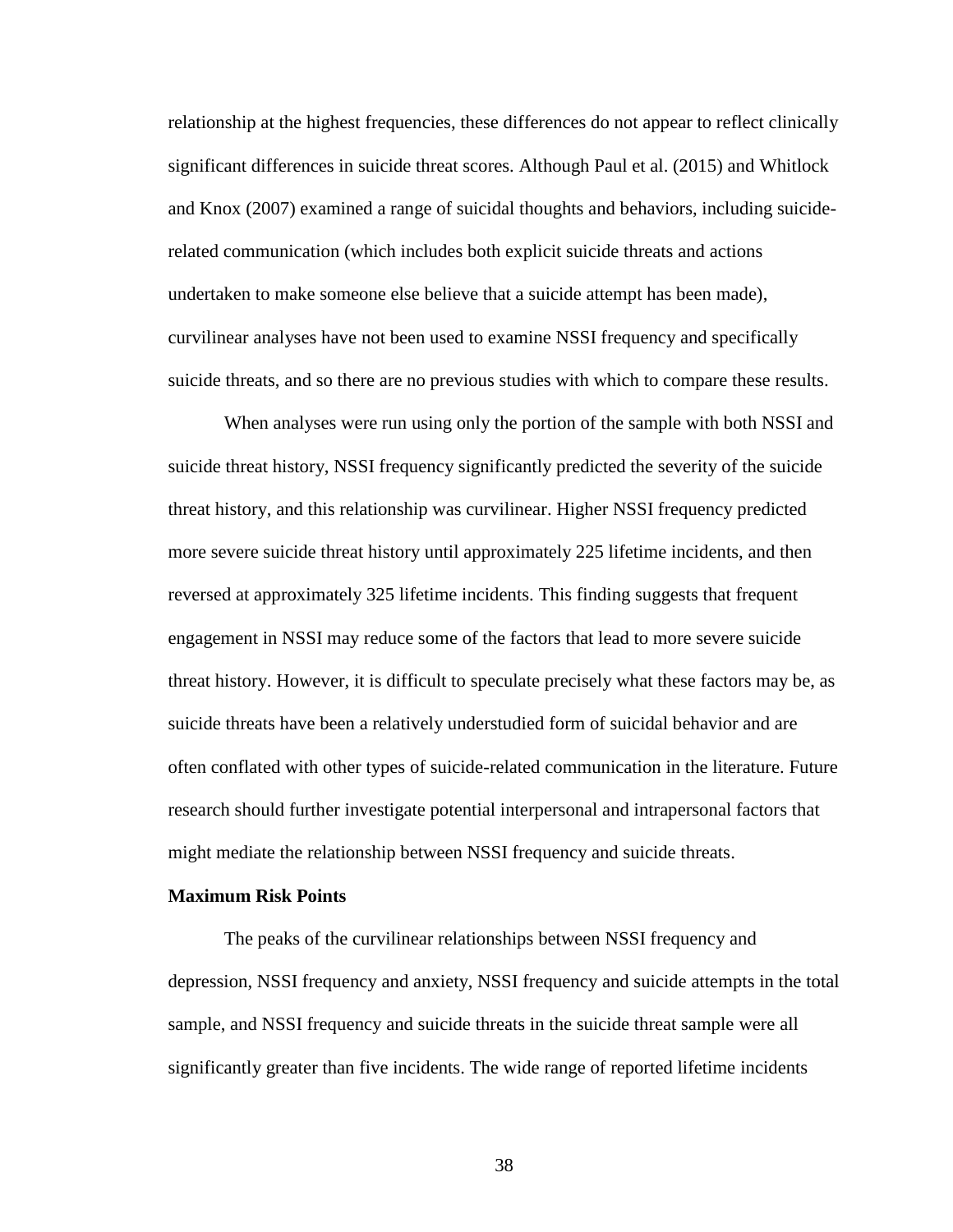made it difficult to precisely determine the relationships between NSSI frequency and the outcome variables at exactly five incidents, but there did not appear to be any significant difference between those who endorsed fewer than five incidents with those who endorsed five or more. These results provide support for the growing body of literature that suggests five instances is a cut-off with limited empirical support (e.g. Andover 2014; Muehlenkamp & Brausch, 2016). Engaging in five or more instances of NSSI in one year represents a frequency of less than once every two months on average, and yet the frequencies of NSSI predictive of the highest levels of depression and anxiety represent a much more frequent engagement. The maximum risk points for depression, anxiety, suicide attempts, and suicide threats all suggest daily or near-daily frequency for at least one year, or at least an approximately weekly frequency for several years. Although a cut-off point well below these maximum risk points may still represent a clinically concerning pattern of behavior, both the range and the mean found in this nonclinical sample suggest that five may be too low. However, the sample did have elevated levels of all outcome variables compared to the sample without NSSI, which indicates that even one incident of NSSI confers elevated risk for higher levels depression, anxiety, and suicidal behaviors. Any NSSI should be of clinical concern, but the results of this study provide support to the body of literature (e.g. Zetterqvist, 2015) that suggests five incidents within a year does not appear to be a meaningful distinction at which this behavior becomes potentially diagnosable.

#### **Limitations**

There are a number of limitations that should be considered when interpreting the results of the current study. First, the independent variable of frequency was not normally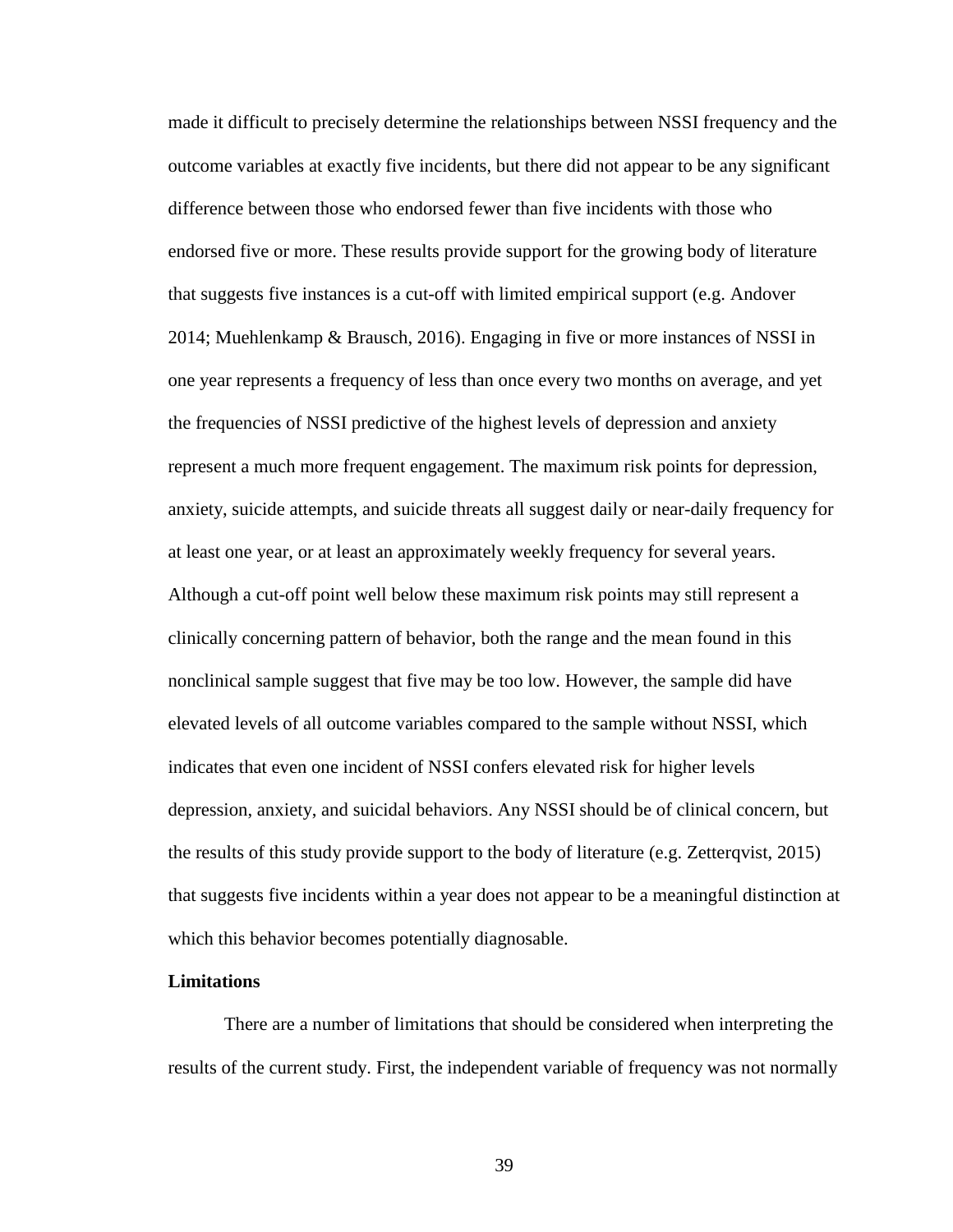distributed, and therefore interpretations of the analyses used should be made with caution. It is this abnormal distribution that has led to frequency rarely being studied as a continuous variable, but this methodological choice has often led to individuals with different frequencies being grouped together. In the current study, using such methodologies would have led to grouping individuals with 51 lifetime incidents in the same category as individuals with 500+ incidents; it seems unlikely that there would be no differences between these groups. In addition, this pattern in previous literature has led to a dearth of research examining relationships at the highest NSSI frequencies.

Initially, the discrete suicide attempt and suicide threat items were to be used for the suicide attempt and suicide threat variables rather than the total scores for each of these subscales. However, preliminary analyses of the data revealed that there was significant range restriction for these variables, and so the subscale scores were used instead. Therefore, results of these analyses do not necessarily indicate higher numbers of threats or attempts, but more generally, a more severe history of these behaviors. A single near-lethal attempt might lead to a similarly high score as a number of lower lethality attempts, and thus, the complexities of these variables should be considered when interpreting results.

Because the number of instances of NSSI reported represented lifetime occurrences rather than frequencies tied to specific time periods (e.g. several times a week), it is difficult to pinpoint exactly how regularly those in the sample engaged in NSSI. Using lifetime frequencies is more common in previous literature (e.g. Paul et al, 2015; Whitlock & Knox, 2007; You et al., 2011), and allows for easier comparisons between studies by using absolute numbers. However, using frequencies tied to time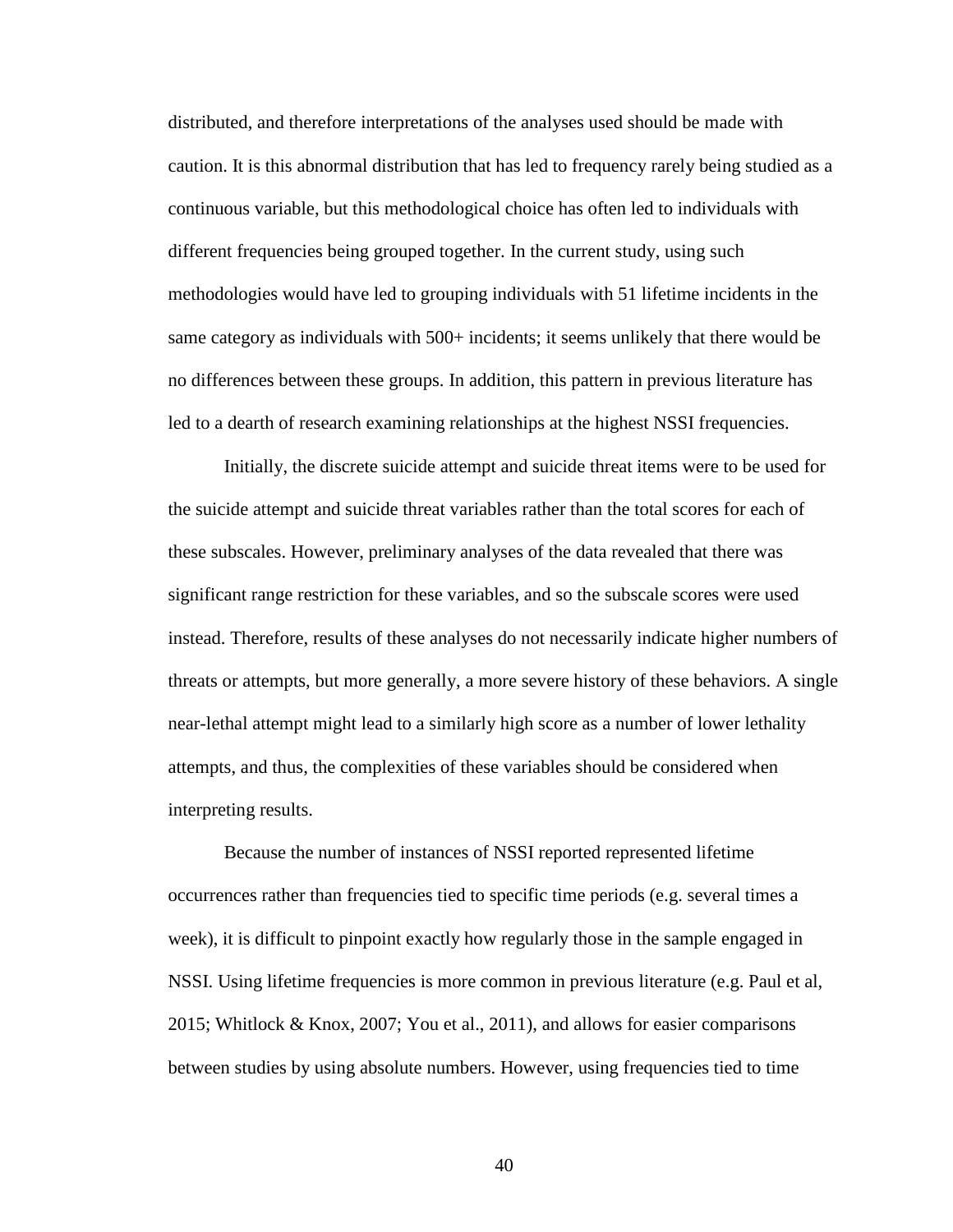periods (e.g. Barrocas et al., 2014) may lead to more accurate reporting due to the avoidance of recall issues with high numbers of lifetime instances. Nevertheless, the number of lifetime instances at which the relationships between NSSI frequency and the outcome variables of depression, anxiety, and suicide threat scores shifted were so high as to suggest near daily engagement for a period of time of approximately a year, or slightly less frequent engagement for several years. Therefore, although an exact frequency range (e.g. several times a week) cannot be delineated, participants who reported the highest lifetime occurrences likely engaged in NSSI on a frequent, regular basis.

Approximately 50% of the sample was not currently self-injuring at the time of participation. However, previous research has found that those who have stopped selfinjuring are not significantly different from those currently self-injuring on a number of measures of psychosocial risk (e.g. Glenn & Klonsky, 2011; Hamza & Willoughby, 2013a), and so this may not have significantly affected results. Future research should examine these relationships in a sample of individuals currently engaging in NSSI so as to determine if these relationships remain. In particular, a clinical sample would likely yield more participants with higher NSSI frequencies and therefore provide more data points at the number of lifetime incidents of NSSI at which the relationships with the outcome variables decline.

Generalizability may also be limited, due to the nature of the sample. Both the overall sample and the NSSI sample were majority female and majority Caucasian, and all were in college. Therefore, applying the results of this study to other populations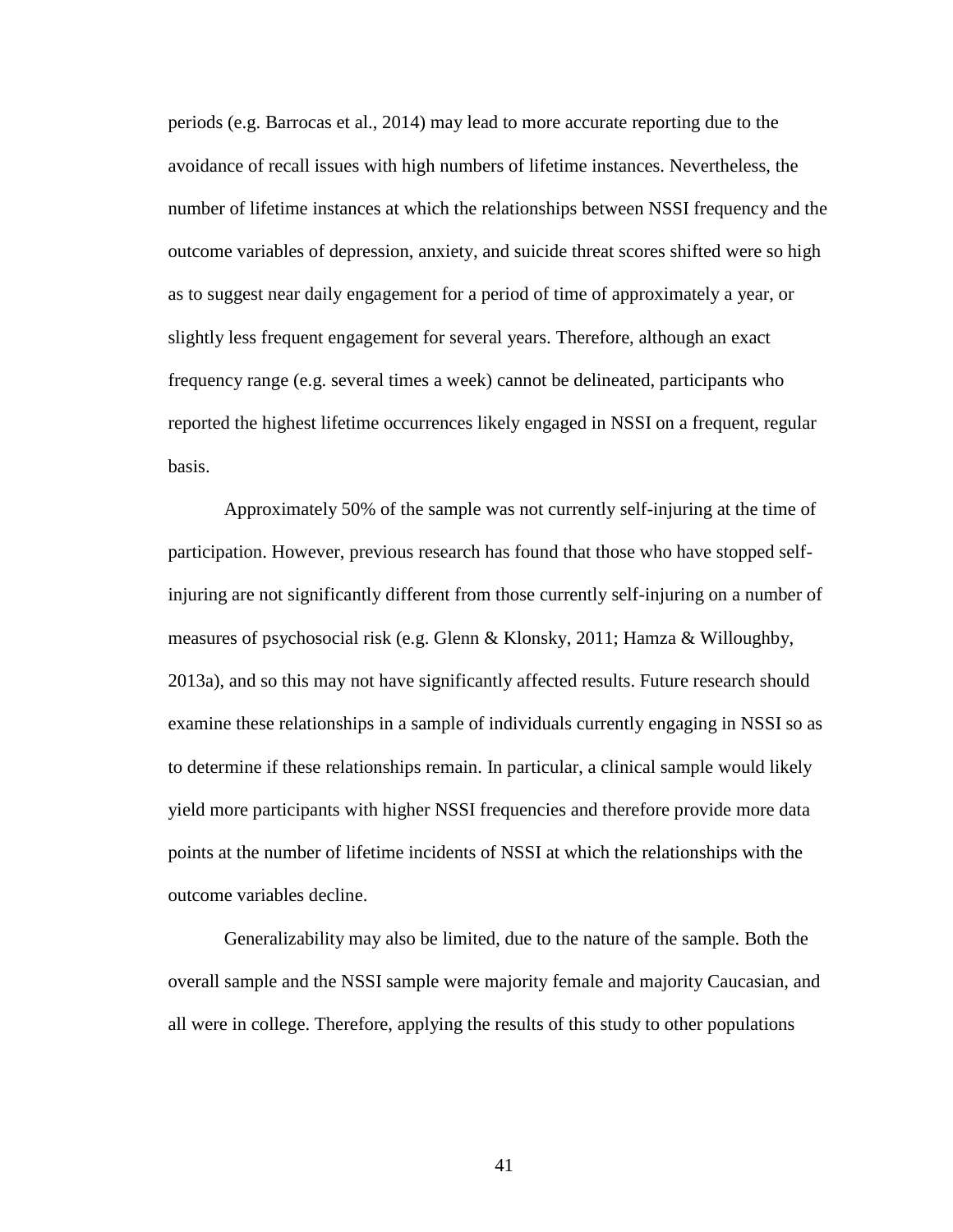would be inappropriate, and future research should examine these relationships in other populations in order to determine their generalizability.

As with most research on NSSI, the current study relied on self-report measures. This may have led to inaccuracies, particularly regarding higher NSSI frequencies. It may have been difficult for individuals to precisely recall how many times they engaged in the behavior, particularly for those who self-injured regularly for prolonged periods of time.

The use of the statistical software SPSS also led to a significant limitation. Because scatterplots generated by this software cannot be manipulated, it was not possible to more closely examine the scatterplots at the precise point of five incidents of NSSI. It was also difficult to precisely pinpoint the numbers of incidents at which the curvilinear relationships changed, although a range could be approximated.

#### **Implications and Conclusions**

The results of this study have a number of clinical implications. When treating individuals who have been engaging in NSSI regularly over a long period of time, clinicians should note that NSSI may actually be a somewhat effective coping mechanism, particularly with regards to depression and anxiety. When devising a treatment plan, emphasis should be placed on replacing NSSI with healthier coping mechanisms. These findings also provide context to the difficulty experienced by those attempting to recover from NSSI, and the ambivalence towards recovery that many individuals report (Kelada, Hasking, Melvin, Whitlock, & Baetens, 2016). If frequent engagement in NSSI leads to an overall reduction in other symptoms, it may remain appealing despite the other negative consequences of the behavior.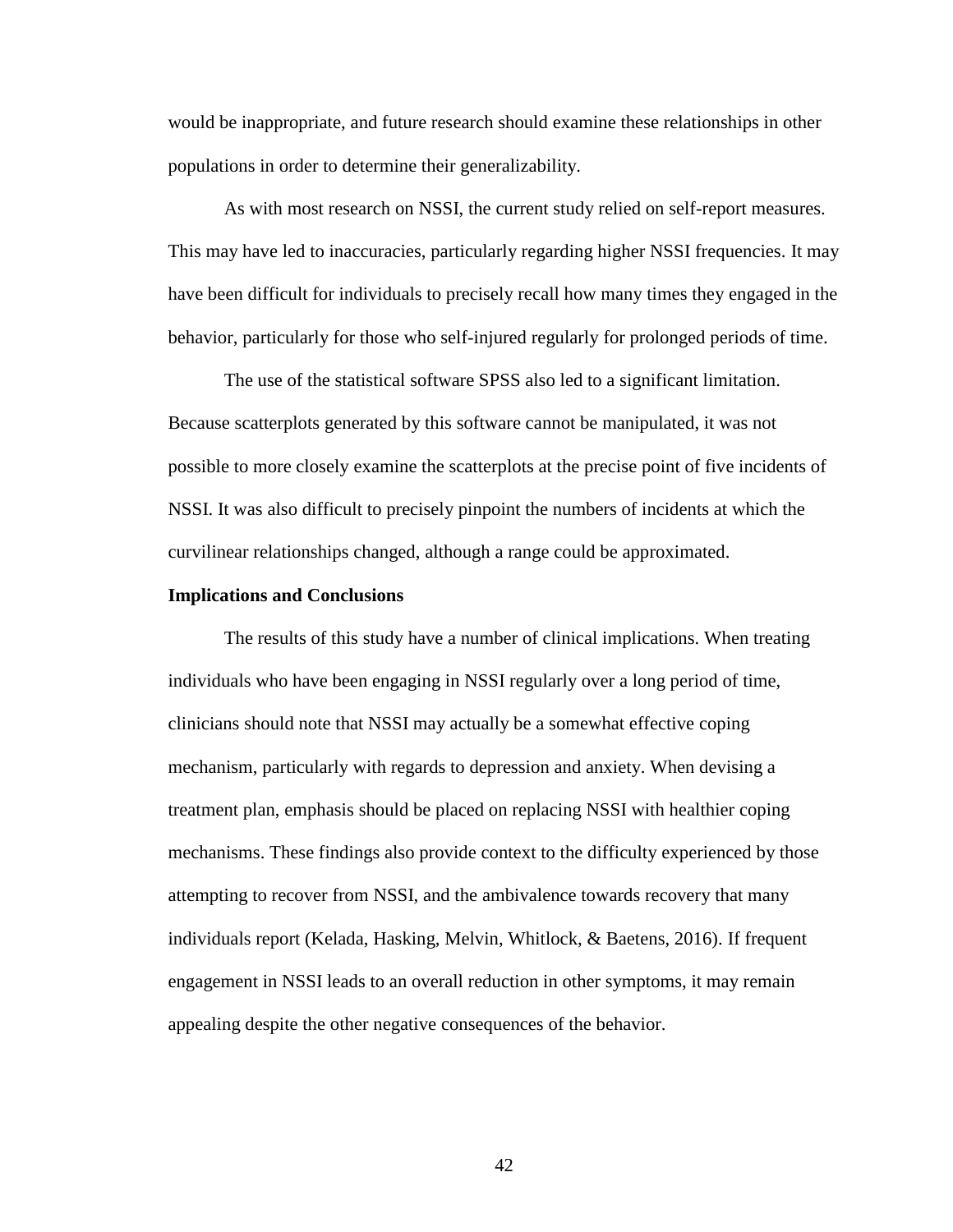Additionally, individuals who report using NSSI as a way to control suicidal thoughts and behaviors, particularly suicide ideation, may not be experiencing the reductions in these thoughts and behaviors that they believe. Although causal inferences cannot be drawn, higher NSSI frequency predicted higher levels of suicide ideation. This may be due to the increase in capability for suicide that NSSI confers, or it may be because increased suicide ideation leads to an increased desire to use NSSI to control it; nevertheless, a decrease was not found at any level of NSSI frequency. Therefore, individuals who report higher frequencies of NSSI may be at an increased risk for suicidal thoughts and behaviors, even if they believe NSSI is in fact decreasing this risk.

NSSI frequency has been an area of the literature fraught with methodological issues and conflicting results. The findings of this study provide both a reason for previous conflicts in the literature and directions for future research into NSSI. The curvilinear relationships between NSSI frequency and depression, NSSI frequency and anxiety, and NSSI frequency and suicide threats (in the suicide threat subsample) suggest that when NSSI is engaged in regularly for a prolonged period of time, it can function as a way to mitigate negative thoughts and feelings. However, the linear relationship between NSSI frequency and suicide ideation, as well as the lack of a significant relationship between NSSI frequency and suicide attempt history (in the suicide attempt subsample), both suggest that NSSI may not be effective at reducing suicidal thoughts and behaviors. Finally, the study failed to find compelling evidence to suggest that 5 incidents in a year is likely to be a clinically concerning pattern of repetitive NSSI. Indeed, both the frequency range and the maximum risk points of well over 300 incidents for each of these curvilinear relationships suggest that NSSI does not become a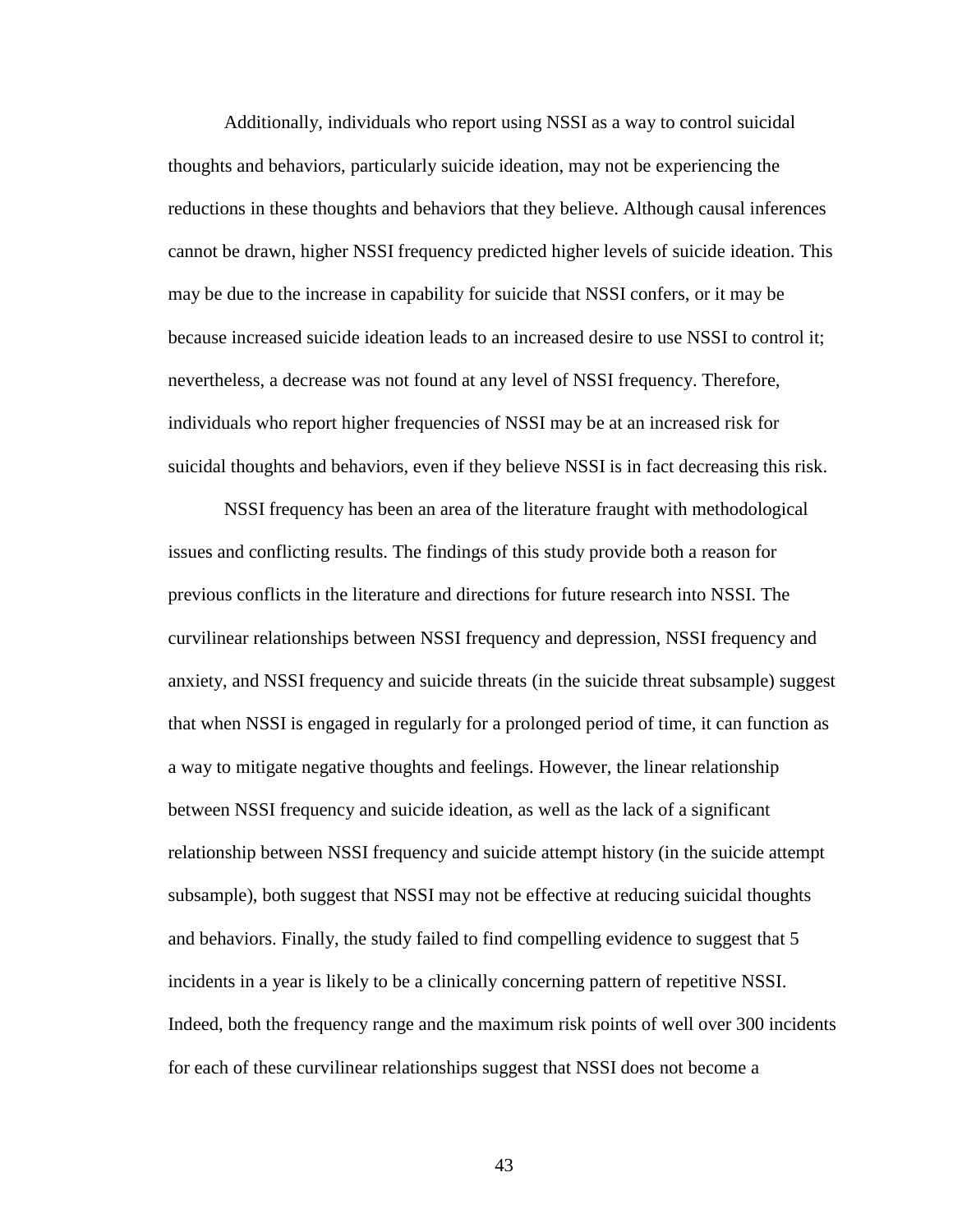consistent, effective coping mechanism an individual might depend upon to reduce depression, anxiety, and suicide-related behaviors until a frequency of engagement well beyond 5 times in a year. Overall, results of the current study add to the understanding of NSSI frequency and provide support for evidence that conflict with the proposed frequency criterion for nonsuicidal self-injury disorder.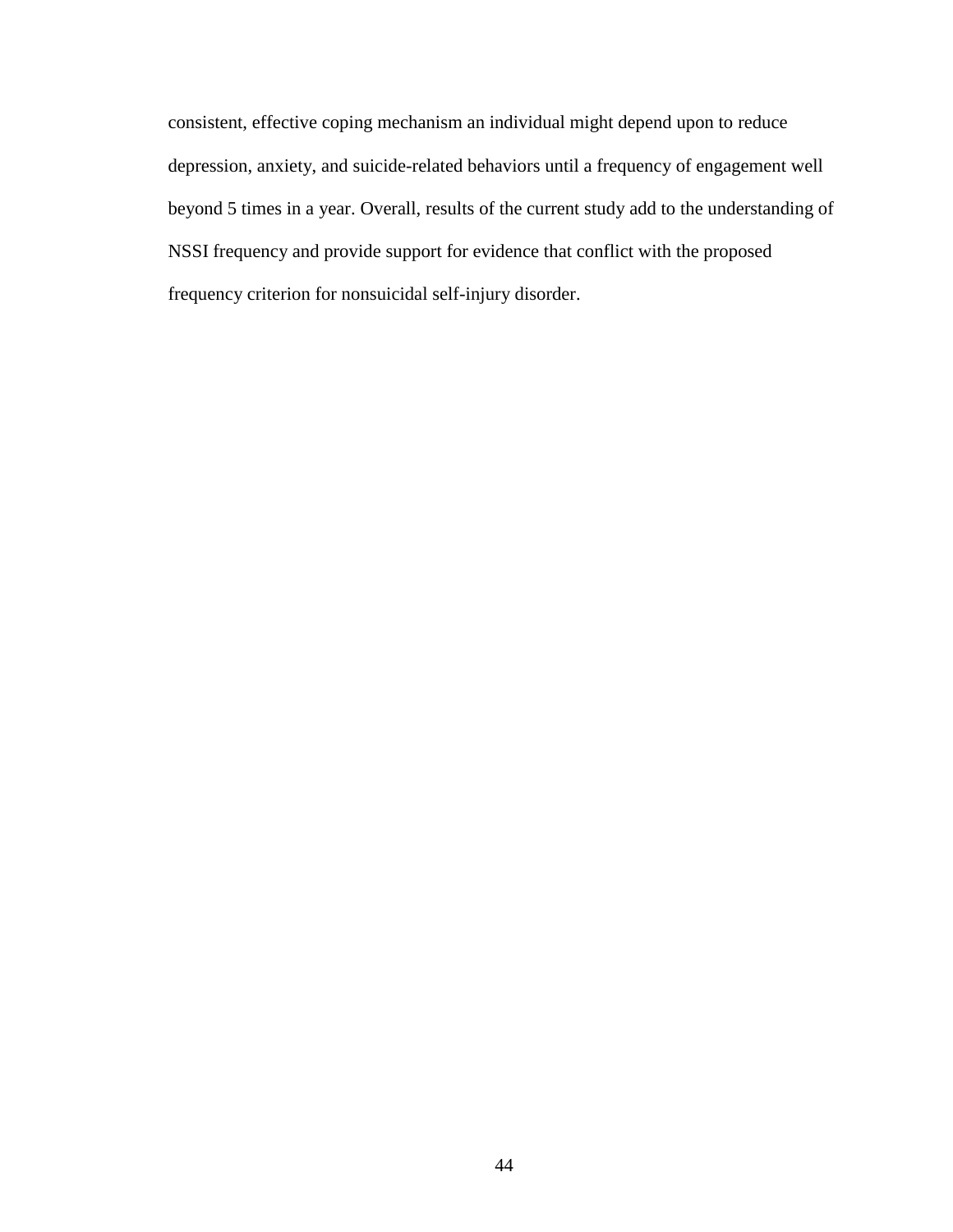#### References

- American Psychiatric Association. (2000). *Diagnostic and statistical manual of mental*  disorders (4<sup>th</sup> ed., text rev.). Washington, DC: Author.
- American Psychiatric Association. (2013). *Diagnostic and statistical manual of mental*  disorders (5<sup>th</sup> ed.). Arlington, VA: American Psychiatric Publishing.
- Anderson, N. L. (2009). *A test of two models of non-suicidal self-injury* (Doctoral dissertation).Kent State University, Kent, OH.
- Andover, M.S. (2014). Non-suicidal self-injury disorder in a community sample of adults. *Psychiatry Research, 219,* 305-310. doi:10.1016/j.psychres.2014.06.001
- Andover, M.S., & Gibb, B.E. (2010). Nonsuicidal self-injury, attempted suicide, and suicidal intent among psychiatric inpatients. *Psychiatry Research, 178*, 101-105. doi:10.1016/j.psychres.2010.03.019
- Anestis, M.D., Khazem, L.R., & Law, K.C. (2015). How many times and how many ways: The impact of number of nonsuicidal self-injury methods on the relationship between nonsuicidal self-injury frequency and suicidal behavior. *Suicide and Life-Threatening Behavior, 45*, 164-177. doi:10.1111/sltb.12120
- Asarnow, J. R., Porta, G., Spirito, A., Emslie, G., Clarke, G. Wagner, K. D.,…Brent, D. A. (2011). Suicide attempts and nonsuicidal self-injury in the treatment of resistant depression in adolescent: Findings from the TORDIA Trial. *Journal of the American Academy of Child and Adolescent Psychiatry, 50*, 772-781.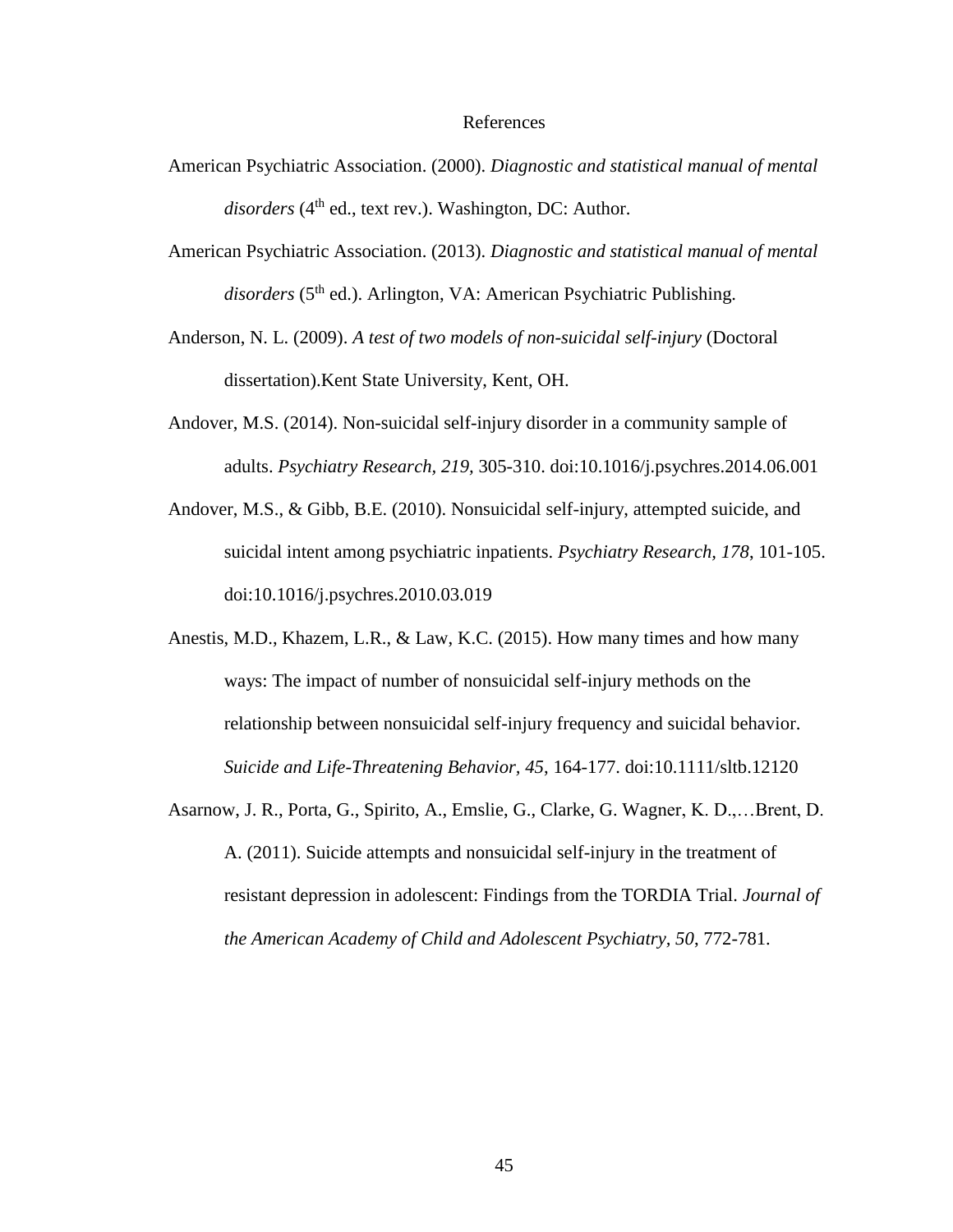- Barrocas, A.L., Giletta, M., Hankin, B.L., Prinstein, M.J., & Abela, J.R. (2014). Nonsuicidal self-injury in adolescence: Longitudinal course, trajectories, and interpersonal predictors. *Journal of Abnormal Child Psychology, 43*, 369-380. doi:10.1007/s10802-014-9895-4
- Beck, A.T., Brown, G., Epstein, N., & Steer, R.A. (1988). An inventory for measuring clinical anxiety: Psychometric properties. *Journal of Consulting and Clinical Psychology*, *56*, 893-897. doi: 10.1037/0022-006X.56.6.893
- Bentley, K. H., Nock, M.K., & Barlow, D. H. (2014). The four-function model of nonsuicidal self-injury: Key directions for future research. *Clinical Psychological Science, 2*, 638-656. doi:10.1177/2167702613514563
- Brausch, A.M., & Boone, S.D. (2015). Frequency of nonsuicidal self-injury in adolescents: Differences in suicide attempts, substance use, and disordered eating. *Suicide and Life-Threatening Behavior, 45*, 612-622. doi:10.1111/sltb.12155
- Brausch, A. M., & Gutierrez, P. M. (2010). Differences in non-suicidal self-injury and suicide attempts in adolescents. *Journal of Youth and Adolescence, 39*, 233-242. doi:10.1007/s10964-009-9482-0
- Briere, J., & Gil, E. (1998). Self-mutilation in clinical and general population samples: Prevalence, correlates, and functions. *American Journal of Orthopsychiatry, 68*, 609-620. doi:10.1037/h0080369
- Brown, R. (2016). Curvilinear regression. In *Fundamentals of correlation and regression* (pp.159-168). Brown.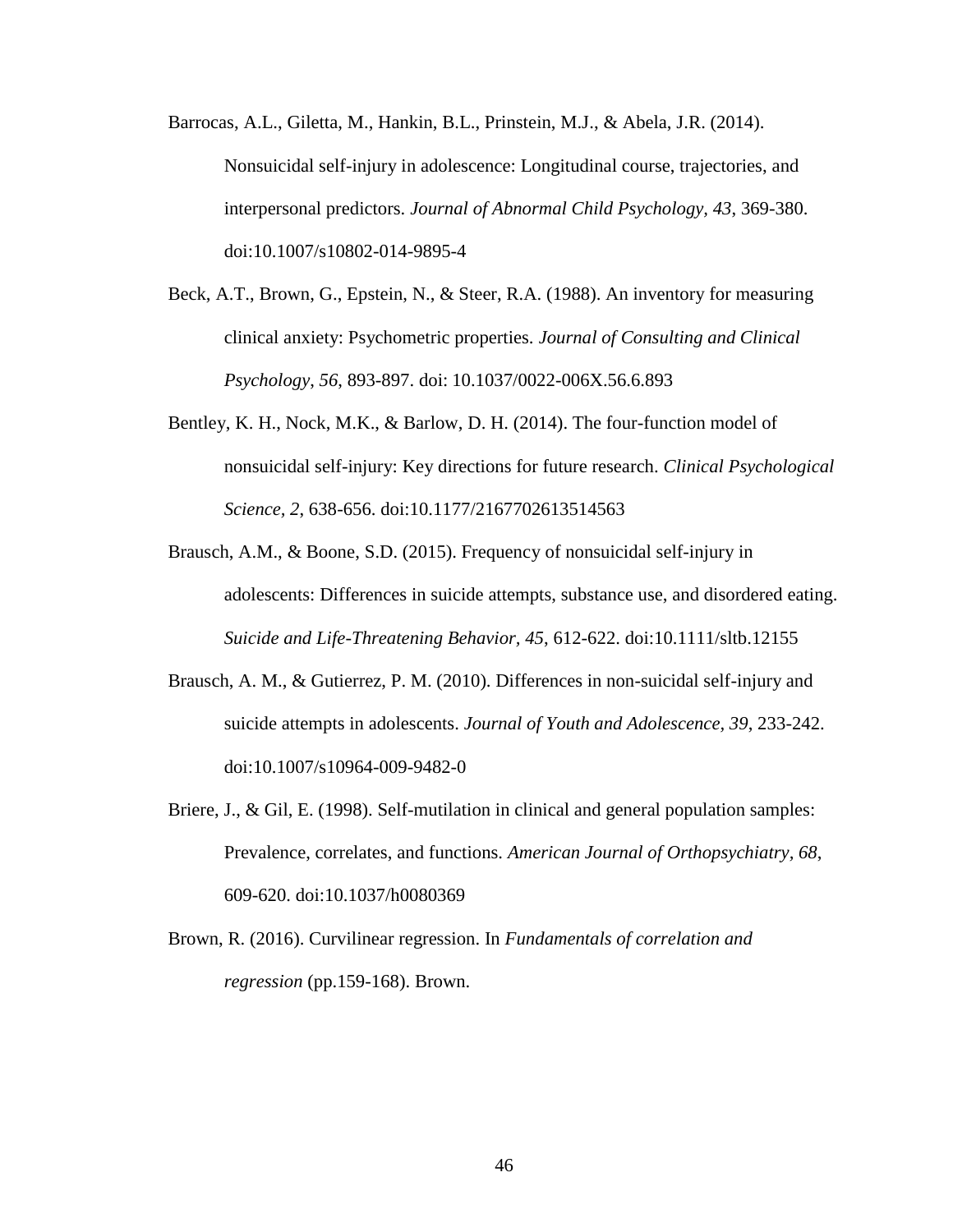- Brunner, R., Parzer, P., Haffner, J., Steen, R., Roos, J., Klett, M., & Resch, F. (2007). Prevalence and psychological correlates of occasional and repetitive deliberate self-harm in adolescents. *Archives of Pediatric and Adolescent Medicine, 161,* 641-649. doi:10.1001/archpedi.161.7.641
- Burke, T.A., Hamilton, J.L., Abramson, L.Y., & Alloy, L.B. (2015). Non-suicidal selfinjury prospectively predicts interpersonal stressful life events and depressive symptoms among adolescent girls. *Psychiatry Research, 228,* 416-424. doi:10.1016/j.psychres.2015.06.021
- Chapman, A.L., & Dixon-Gordon, K.L. (2007). Emotional antecedents and consequences of deliberate self-harm and suicide attempts. *Suicide and Life-Threatening Behavior, 37,* 543-552. doi:10.1521/suli.2007.37.5.543
- Chapman, A. L., Gratz, K. L., & Brown, M. Z. (2006). Solving the puzzle of deliberate self harm: The experiential avoidance model. *Behaviour Research and Therapy, 44*, 371-394. doi:10.1016/j.brat.2005.03.005
- Chartrand, H., Sareen, J., Toews, M., & Bolton, J.M. (2011). Suicide attempts versus nonsuicidal self-injury among individuals with anxiety disorders in a nationally representative sample. *Depression and Anxiety, 29*(3), 1-8. doi:10.1002/da.20882
- Cloutier, P., Martin, J., Kennedy, A., Nixon, M.K., & Muehlenkamp, J.J. (2010). Characteristics and co-occurrence of adolescent non-suicidal self-injury and suicidal behaviors in pediatric emergency crisis services. *Journal of Youth and Adolescence, 39*, 259-269. doi:10.1007/s10964-009-9465-1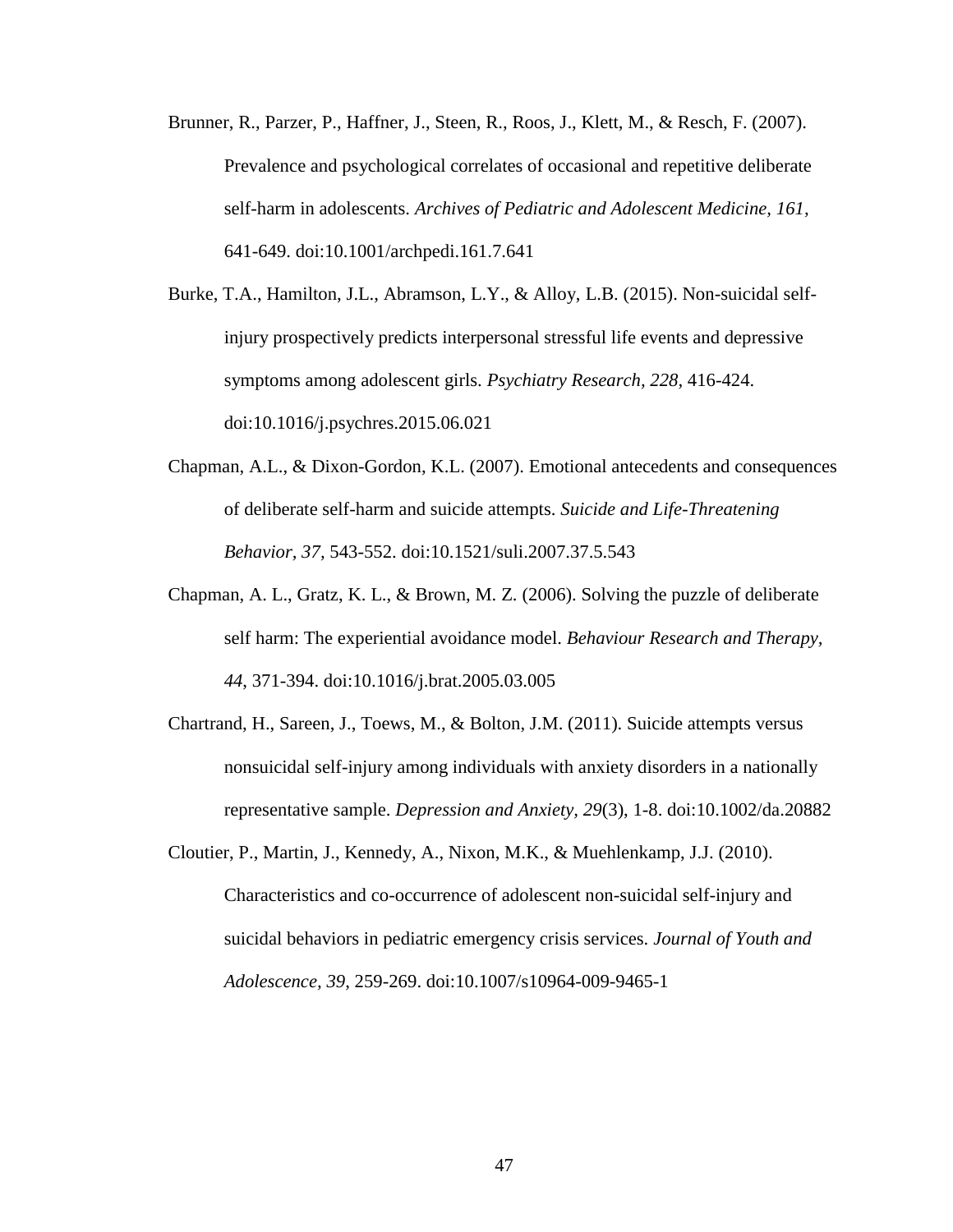- DiPierro, R., Sarno, I., Perego, S. Gallucci, M., Madeddu, F. (2012). Adolescent nonsuicidal self-injury: The effects of personality traits, family relationships, and maltreatment on the presence and severity of behaviours. *European Child and Adolescent Psychiatry, 21*, 511-520. doi:10.1007/s00787-012-0289-2
- Dulit, R. A., Fyer, M. R., Leon, A. C., Brodsky, B. S., & Frances, A. J. (1994). Clinical correlates of self-mutilation in borderline personality disorder. *The American Journal of Psychiatry, 151*, 1305-1311. doi:10.1176/ajp.151.9.1305
- Ferrara, M., Terrinoni, A., & Williams, R. (2012). Non-suicidal self-injury (NSSI) in adolescent inpatients: Assessing personality features and attitude toward death. *Child and Adolescent Psychiatry and Mental Health, 6,* 12. doi:10.1186/1753-2000-6-12
- Glenn, C. R., & Klonsky, E. D. (2011). Prospective prediction of nonsuicidal self-injury: A 1-year longitudinal study in young adults. *Behavior Therapy, 42,* 751-762. doi:10.1016/j.beth.2011.04.005.
- Glenn, C. R., & Klonsky, E. D. (2013). Nonsuicidal self-injury disorder: An empirical investigation in adolescent psychiatric patients. *Journal of Clinical Child and Adolescent Psychology, 42*, 496-507. doi:10.1080/15374416.2013.794699
- Gratz, K.L., Dixon-Gordon, K.L., Chapman, A.L., & Tull, M.T. (2015). Diagnosis and characterization of DSM-5 nonsuicidal self-injury disorder using the clinicianadministered nonsuicidal self-injury disorder index. *Assessment, 22*, 527-539. doi:10.1177/1073191114565878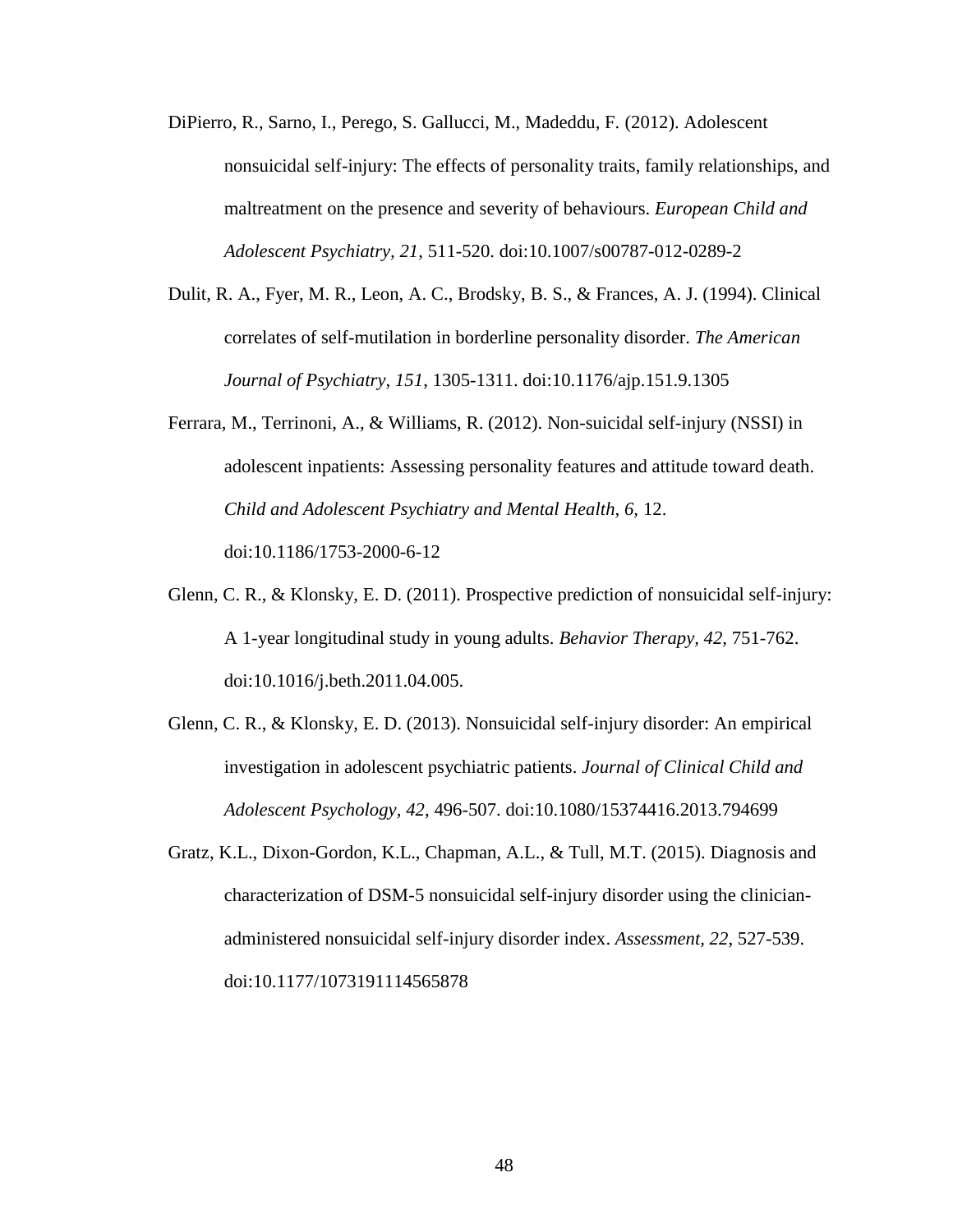Guan, K., Fox, K.R., & Prinstein, M.J. (2012). Nonsuicidal self-injury as a time-invariant predictor of adolescent suicide ideation and attempts in a diverse community sample. *Journal of Consulting and Clinical Psychology, 80*, 842-849. doi:10.1037/a0029429

Guerry, J.D., & Prinstein, M.J. (2010). Longitudinal prediction of adolescent nonsuicidal self-injury: Examination of a cognitive vulnerability-stress model. *Journal of Clinical Child and Adolescent Psychology, 39*, 77-89. doi:10.1080/15374410903401195

- Gutierrez, P.M., Osman, A., Barrios, F.X., & Kopper, B.A. (2001). Development and initial validation of the Self-Harm Behavior Questionnaire. *Journal of Personality Assessment, 77*, 475-490. doi: 10.1207/S15327752JPA7703\_08
- Hamza, C.A., Stewart, S.L., & Willoughby, T. (2012). Examining the link between nonsuicidal self-injury and suicidal behavior: A review of the literature and an integrated model. *Clinical Psychology Review, 32*, 482-495. doi:10.1016/j.cpr.2012.05.003
- Hamza, C. A., & Willoughby, T. (2013a). A longitudinal person-centered examination of nonsuicidal self-injury among university students. *Journal of Youth and Adolescence, 43,* 671-685. doi:10.1007/s10964-013-9991-8

Hamza, C.A., & Willoughby, T. (2013b). Nonsuicidal self-injury and suicidal behavior: A latent class analysis among young adults. *PLoS ONE, 8*(3). doi:10.1371/journal.pone.0059955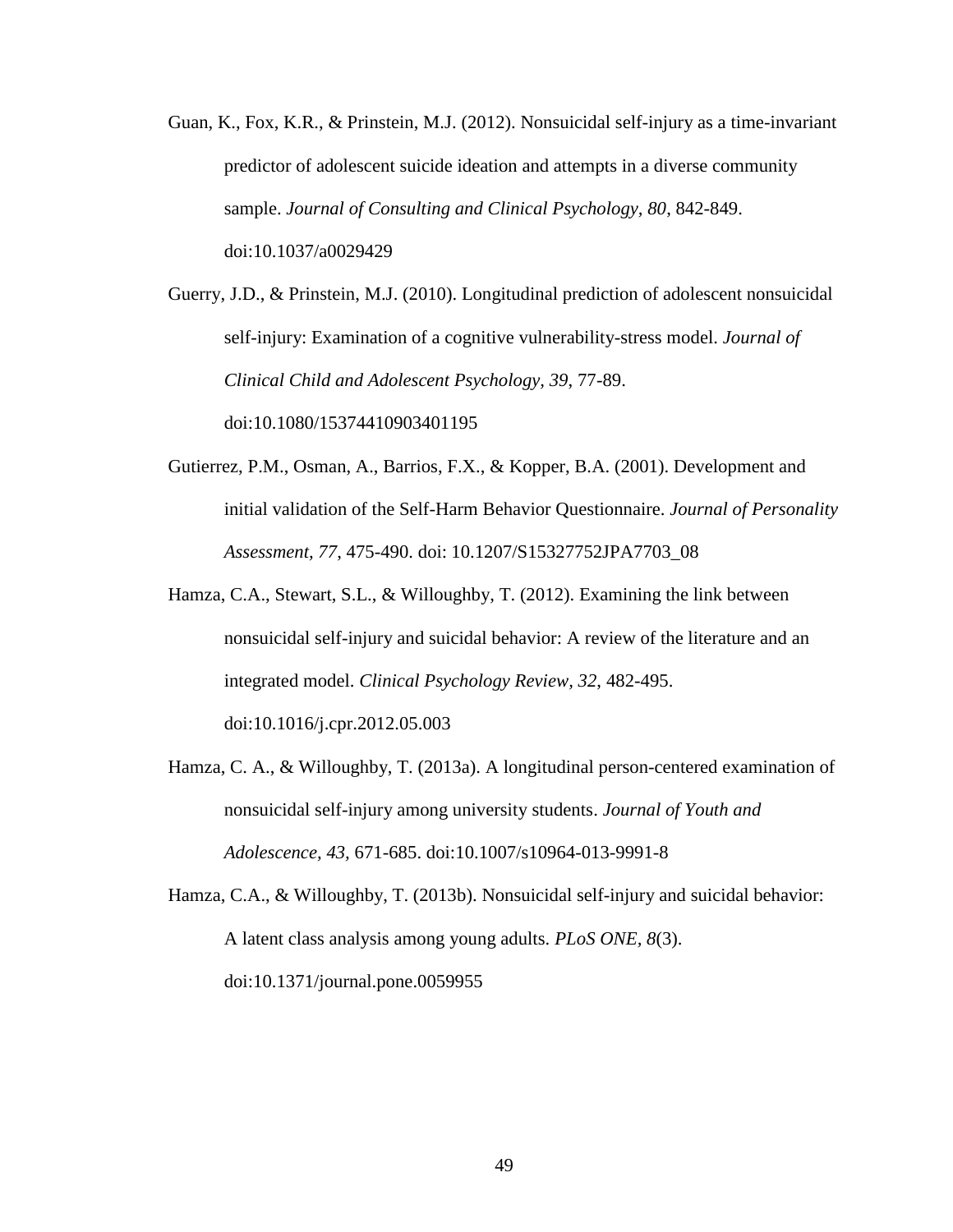Hankin, B.L., & Abela, J.R.Z. (2011). Nonsuicidal self-injury in adolescence: Prospective rates and risk factors in a 2½ year longitudinal study. *Psychiatry Research, 186*, 65-70. doi:10.1016/j.psychres.2010.07.056

- Hawton, K., Rodham, K., Evans, E., & Weatherall, R. (2002). Deliberate self harm in adolescents: Self-report survey in schools in England. *British Medical Journal, 325*, 1207–1211. doi:10.1136/bmj.325.7374.1207
- Hoff, E.R., & Muehlenkamp, J.J. (2009). Nonsuicidal self-injury in college students: The role of perfectionism and rumination. *Suicide and Life-Threatening Behavior, 39,* 576-587. doi:10.1521/suli.2009.39.6.576
- In-Albon, T., Ruf, C., & Schmid, M. (2013). Proposed diagnostic criteria for the DSM-5 of nonsuicidal self-injury in female adolescents: Diagnostic and clinical correlates. *Psychiatry Journal, 2013*, 1-12*.* doi:10.1155/2013/159208
- Jacobson, C. M., & Gould, M. (2007). The epidemiology and phenomenology of nonsuicidal self-injurious behavior among adolescents: A critical review of the literature. *Archives of Suicide Research*, *11*, 129-147.

doi:10.1080/13811110701247602

Jegede, R. O. (1977). Psychometric attributes of the Self-Rating Anxiety Scale. *Psychological Reports, 40*, 303-306. doi:10.2466/pr0.1977.40.1.303

Joiner, T. E. (2005). *Why people die by suicide*. Cambridge, MA: Harvard University Press.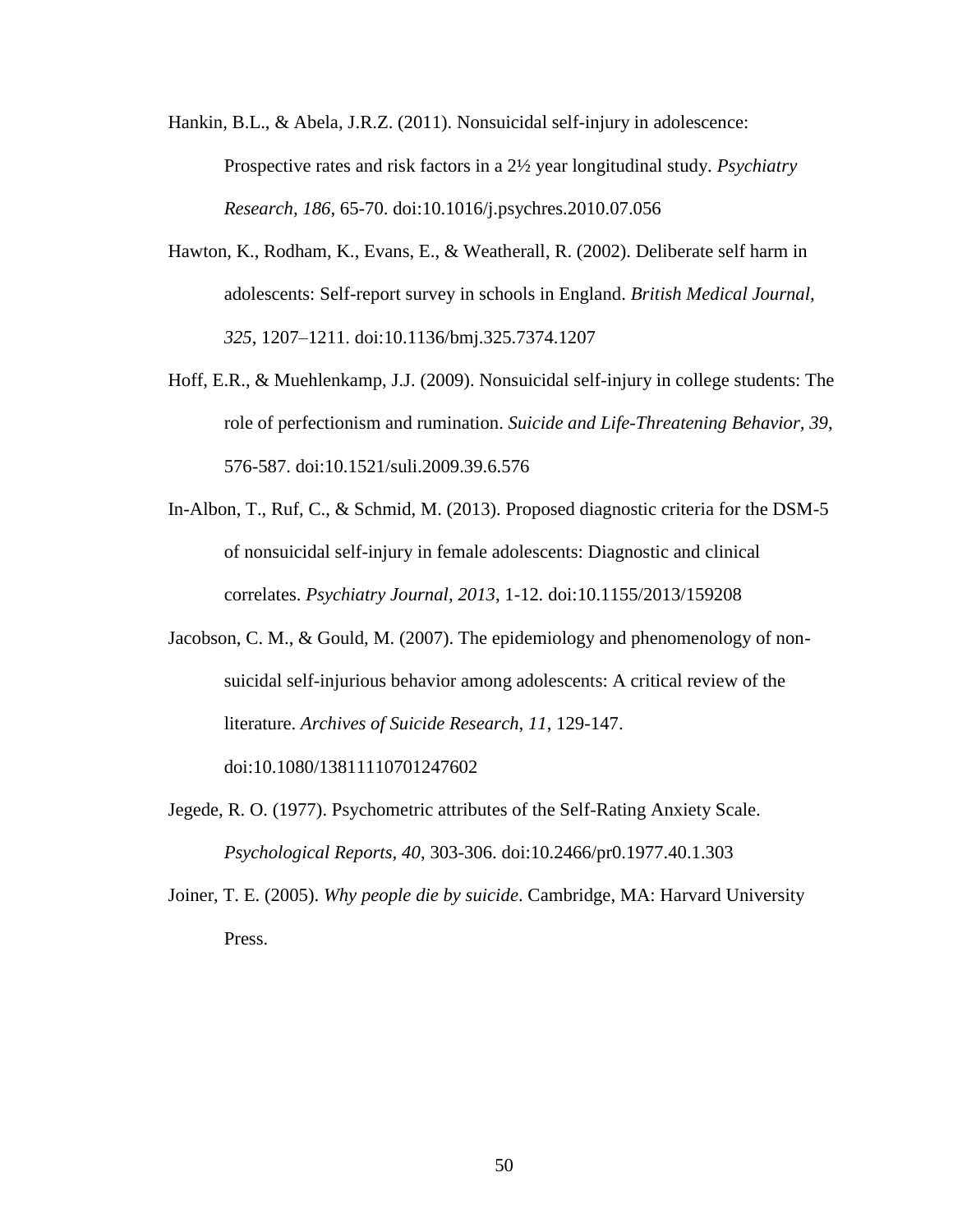- Kelada, L., Hasking, P., Melvin, G., Whitlock, J., & Baetens, J. (June 2016). " 'I do want to stop, at least I think I do:' An international comparison of recovery from nonsuicidal self-injury among young people." Presented at the annual conference of the International Society for the Study of Self-Injury, Eau-Claire, WI.
- Kerr, P.L., Muehlenkamp, J.J., & Turner, J.M. (2010). Nonsuicidal self-injury: A review of current research for family medicine and primary care physicians. *Journal of the American Board of Family Medicine, 2*, 240-259.

doi:10.3122/jabfm.2010.02.090110

- Klonsky, E.D. (2011). Non-suicidal self-injury in United States adults: Prevalence, sociodemographics, topography and functions. *Psychological Medicine, 41*, 1981- 1986. doi:10.1017/S0033291710002497
- Klonsky, E.D., & Glenn, C.R. (2009). Assessing the functions of non-suicidal self-injury: Psychometric properties of the Inventory of Statements about Self-injury (ISAS). *Journal of Psychopathological Behavior Assessment, 31,* 215-219. doi:10.1007/s10862-008-9107-z
- Klonsky, E. D., May, A. M., & Glenn, C. R. (2013). The relationship between nonsuicidal self-injury and attempted suicide: Converging evidence from four samples. *Journal of Abnormal Psychology*, *122*, 231-237. doi:10.1037/a0030278
- Klonsky, E.D., Oltmanns, T.F., & Turkheimer, E. (2003). Deliberate self-harm in a nonclinical population: Prevalence and psychological correlates. *American Journal of Psychiatry, 160,* 1501-1508. doi:10.1176/appi.ajp.160.8.1501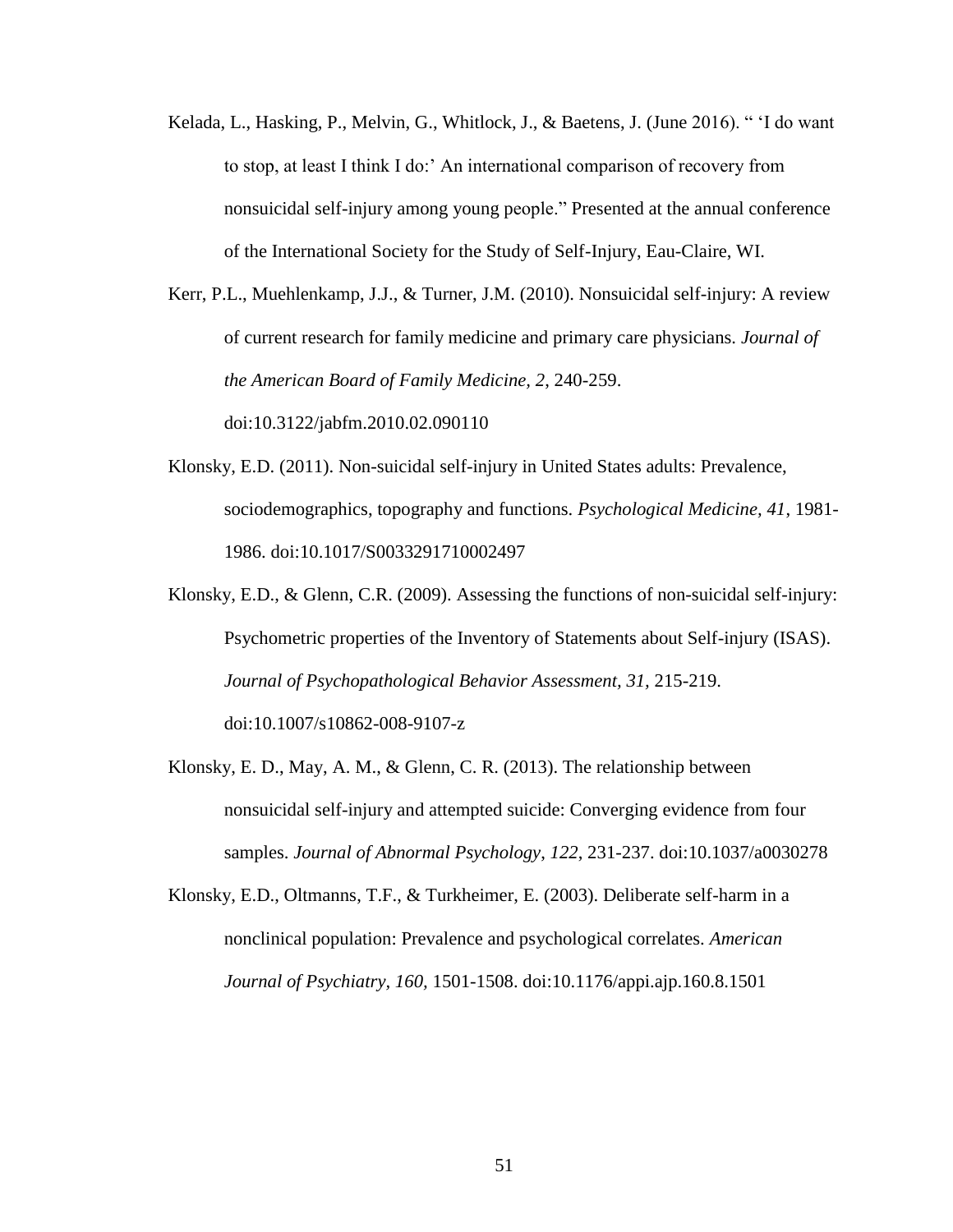Levesque, C., Lafontaine, M., Bureau, J., Cloutier, P., & Dandurand, C. (2010). The influence of romantic attachment and intimate partner violence on non-suicidal self-injury in young adults. *Journal of Youth and Adolescence, 39,* 474-483. doi:10.1007/s10964-009-9471-3

Lewinsohn, P.M., Seeley, J.R., Roberts, R.E., & Allen, N.B. (1997). Center for Epidemiologic Studies Depression Scale (CES-D) as a screening instrument for depression among community-residing older adults. *Psychology and Aging, 12*, 277-287. doi:10.1037/0882-7974.12.2.277

- Marshall, S.K., Tilton-Weaver, L.C., & Stattin, H. (2013). Non-suicidal self-injury and depressive symptoms during middle adolescence: A longitudinal analysis. *Journal of Youth and Adolescence, 42,* 1234-1242. doi:10.1007/s10964-013-9919-3
- Morling, B. (2014). *Research methods in psychology* (2<sup>nd</sup> ed.). New York, NY: W.W. Norton & Company.
- Muehlenkamp, J.J., & Brausch, A.M. (2016). Reconsidering criterion A for the diagnosis of non-suicidal self-injury disorder. *Journal of Psychopathology and Behavioral Assessment, 38,* 1-12. doi:10.1007/s10862-016-9543-0
- Muehlenkamp, J., Brausch, A., Quigley, K., & Whitlock, J. (2013). Interpersonal features and functions of nonsuicidal self-injury. *Suicide and Life-Threatening Behavior, 43*, 67-80. doi:10.1111/j.1943-278X.2012.00128.x
- Muehlenkamp, J. J., Claes, L., Havertape, L., & Plener, P. L. (2012). International prevalence of adolescent non-suicidal self-injury and deliberate self-harm. *Child and Adolescent Psychiatry and Mental Health*, *6.* doi:10.1186/1753-2000-6-10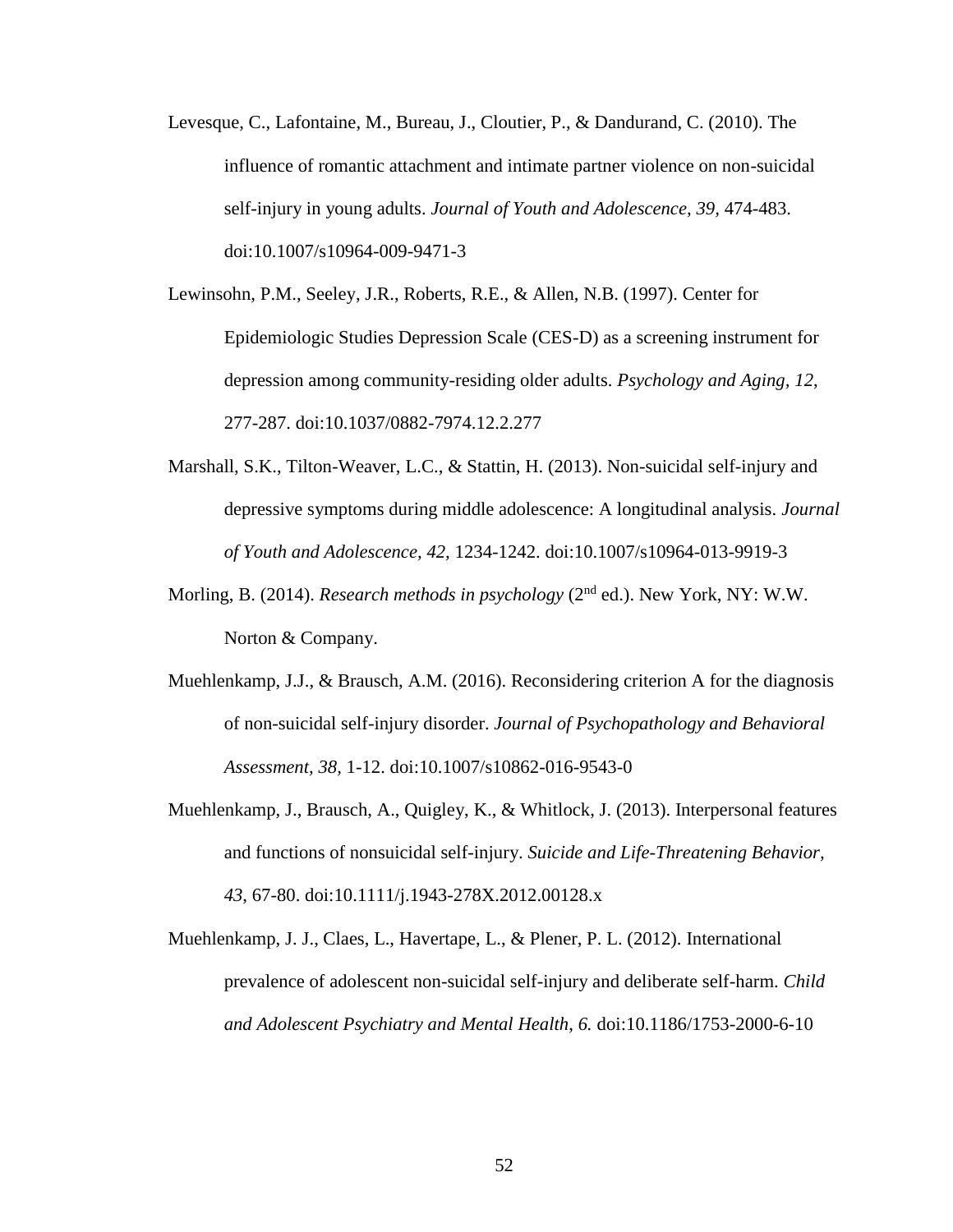- Muehlenkamp, J.J., & Gutierrez, P.M. (2004). An investigation of differences between self-injury and suicide attempts in a sample of adolescents. *Suicide and Life-Threatening Behavior, 34*, 143-162. doi:10.1521/suli.34.1.12.27769
- Muehlenkamp, J.J., & Kerr, P.L. (2010). Untangling a complex web: How nonsuicidal self-injury and suicide attempts differ. *Prevention Researcher, 17*, 8-10.
- Muehlenkamp, J. J., Kerr, P. L., Bradley, A. R., & Adams, L. M. (2010). Abuse subtypes and nonsuicidal self-injury: Preliminary evidence of complex emotion regulation patterns. *The Journal of Nervous and Mental Disease, 198*, 258–263. doi:10.1097/NMD.0b013e3181d612ab
- Nixon, M. K., Cloutier, P. F., & Aggarwal, S. (2002). Affect regulation and addictive aspects of repetitive self-injury in hospitalized adolescents. *Journal of the American Academy of Child and Adolescent Psychiatry, 41*, 1333-1341. doi:10.1097/00004583-200211000-00015
- Nock, M. K. (2009). Why do people hurt themselves? New insights into the nature and functions of self-injury. *Current Directions in Psychological Science, 18*, 78-83. doi:10.1111/j.1467-8721.2009.01613.x
- Nock, M.K., Joiner, T.E., Gordon, K.H., Lloyd-Richardson, E., Prinstein, M.J. (2006). Non-suicidal self-injury among adolescents: Diagnostic correlates and relation to suicide attempts. *Psychiatry Research, 144*, 65-72. doi:10.1016/j.psychres.2006.05.010
- Nock, M. K., & Prinstein, M. J. (2004). A functional approach to the assessment of selfmutilative behavior. *Journal of Consulting and Clinical Psychology, 72*, 885-890. doi:10.1037/0022-006X.72.5.885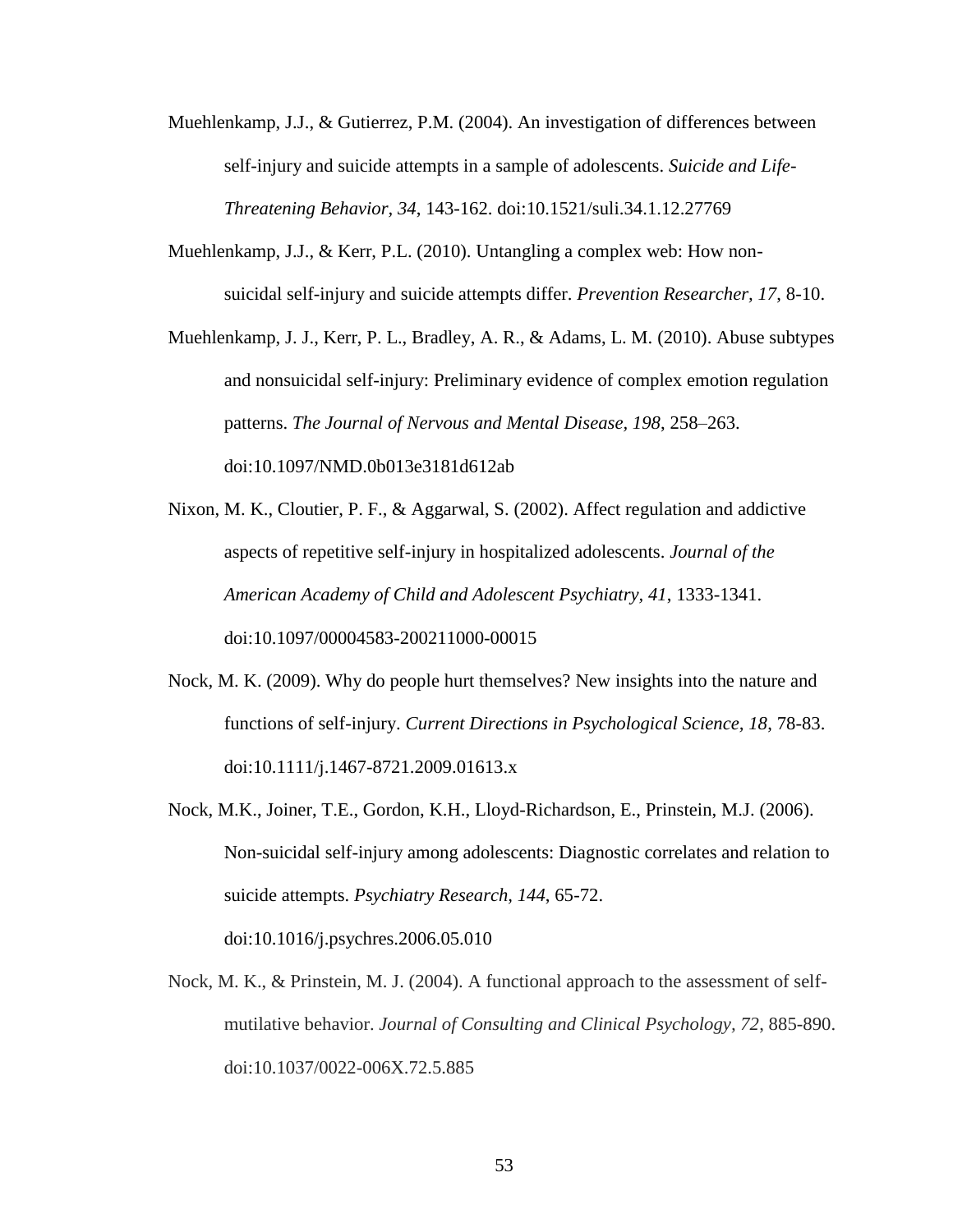Olatunji, B.O., Deacon, B.J., Abramowitz, J.S., Tolin, D.F. (2006) Dimensionality of somatic complaints: Factor structure and psychometric properties of the Self-Rating Anxiety Scale. *Journal of Anxiety Disorders, 20*, 543-56. doi:10.1016/j.janxdis.2005.08.002

Olfson, M., Gameroff, M. J., Marcus, S. C., Greenberg, T., & Shaffer, D. (2005). National trends in hospitalization of youth with intentional self-inflicted injuries. *The American Journal of Psychiatry, 162*, 1328-1335. doi:10.1176/appi.ajp.162.7.1328

Paul, E., Tsypes, A., Eidlitz, L., Ernhout, C., & Whitlock, J. (2015). Frequency and functions of non-suicidal self-injury: Associations with suicidal thoughts and behaviors. *Psychiatry Research, 225,* 276-282. doi:

10.1016/j.psychres.2014.12.026

- Radloff, L. S. (1977). The CES-D scale: A self report depression scale for research in the general population. *Applied Psychological Measurements, 1*, 385-401. doi:10.1177/014662167700100306
- Radloff, L.S. (1991). The use of the Center for Epidemiologic Studies Depression Scale in adolescents and young adults. *Journal of Youth and Adolescence, 20*, 149-166. doi:10.1007/BF01537606

Regier, D.A., Narrow, W.E., Clarke, D.E., Kraemer, H.C., Kuramoto, S.J., Kuhl, E.A., & Kupfer, D.J. (2013). DSM-5 field trials in the United States and Canada, Part II: Test-retest reliability of selected categorical diagnoses. *American Journal of Psychiatry, 170*, 59–70. doi:10.1176/appi.ajp.2012.1207099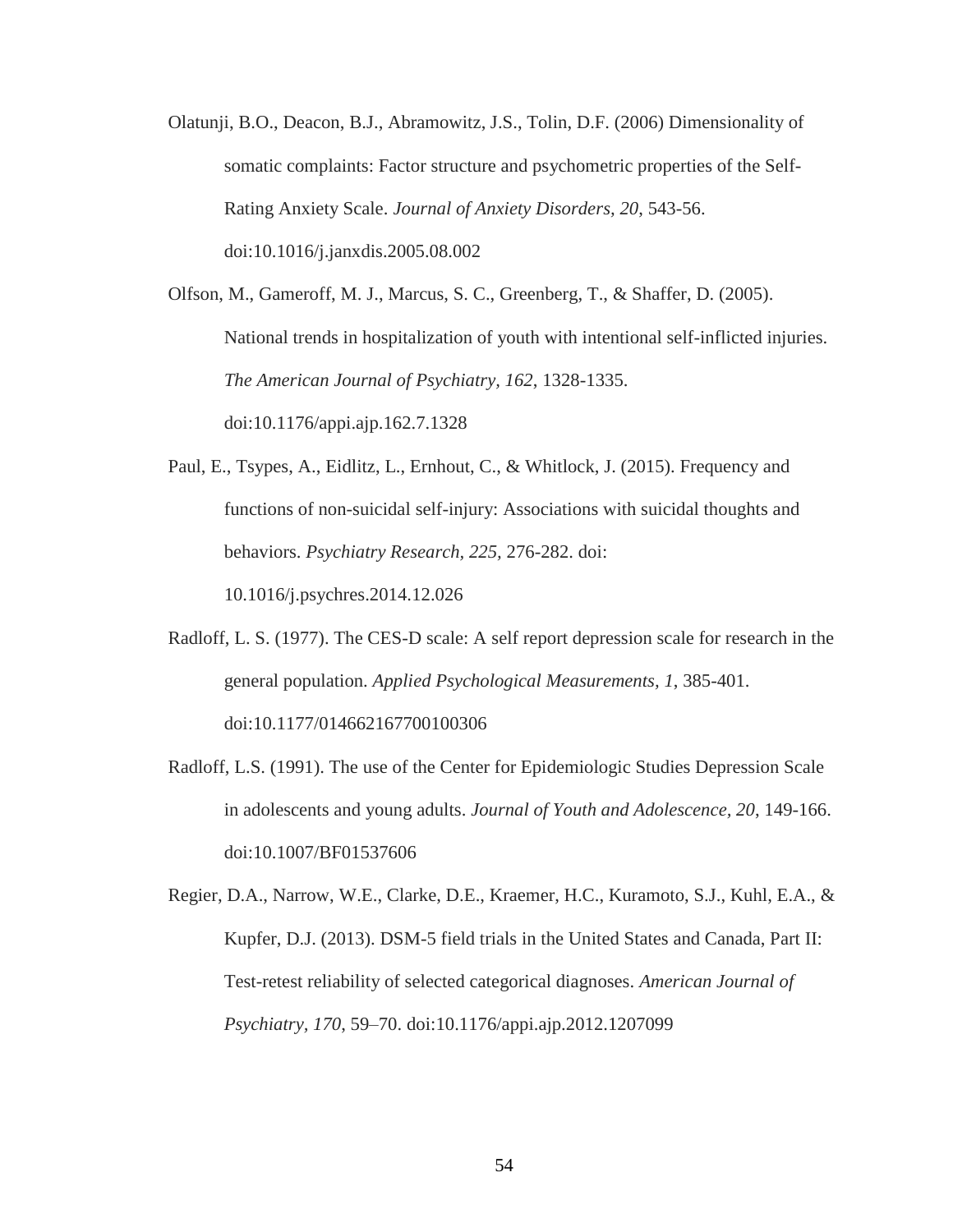- Ross, S., & Heath, N. (2002). A study of the frequency of self-mutilation in a community sample of adolescents. *Journal of Youth and Adolescence, 31*, 67-77. doi:10.1023/A:1014089117419
- Sah, D.E., Kooh, J., & Price, V.H.(2008) Trichotillomania. *Dermatologic Therapy, 21*, 13-21. doi:10.1111/j.1529-8019.2008.00165.x

Selby, E.A., Bender, T.W., Gordon, K.H., Nock, M.K., & Joiner, T.E. (2012). Nonsuicidal self-injury (NSSI) disorder: A preliminary study. *Personality Disorders, 3*, 167-175. doi:10.1037/a0024405

- Selby, E.A., Kranzler, A., Fehling, K.B., & Panza, E. (2015). Nonsuicidal self-injury disorder: The path to diagnostic validity and final obstacles. *Clinical Psychology Review, 38,* 79-91. doi:10.1016/j.cpr.2015.03.003
- Shaffer, D., & Jacobson, C. (2009). Proposal to the DSM-V childhood disorder and mood disorder work groups to include non-suicidal self-injury (NSSI) as a DSM-V disorder. *American Psychiatric Association.* Retrieved from http://www.dsm5.org/ProposedRevisionAttachments/APADSM-5NSSIProposal.pdf
- Soloff, P. H., Lis, J. A., Kelly, T., Cornelius, J., & Ulrich, R. (1994). Self-mutilation and suicidal behavior in borderline personality disorder. *Journal of Personality Disorders, 8*, 257-267. doi:10.1521/pedi.1994.8.4.257
- Suyemoto, K. L. (1998). The functions of self-mutilation. *Clinical Psychology Review, 18*, 531-554. doi:10.1016/S0272-7358(97)00105-0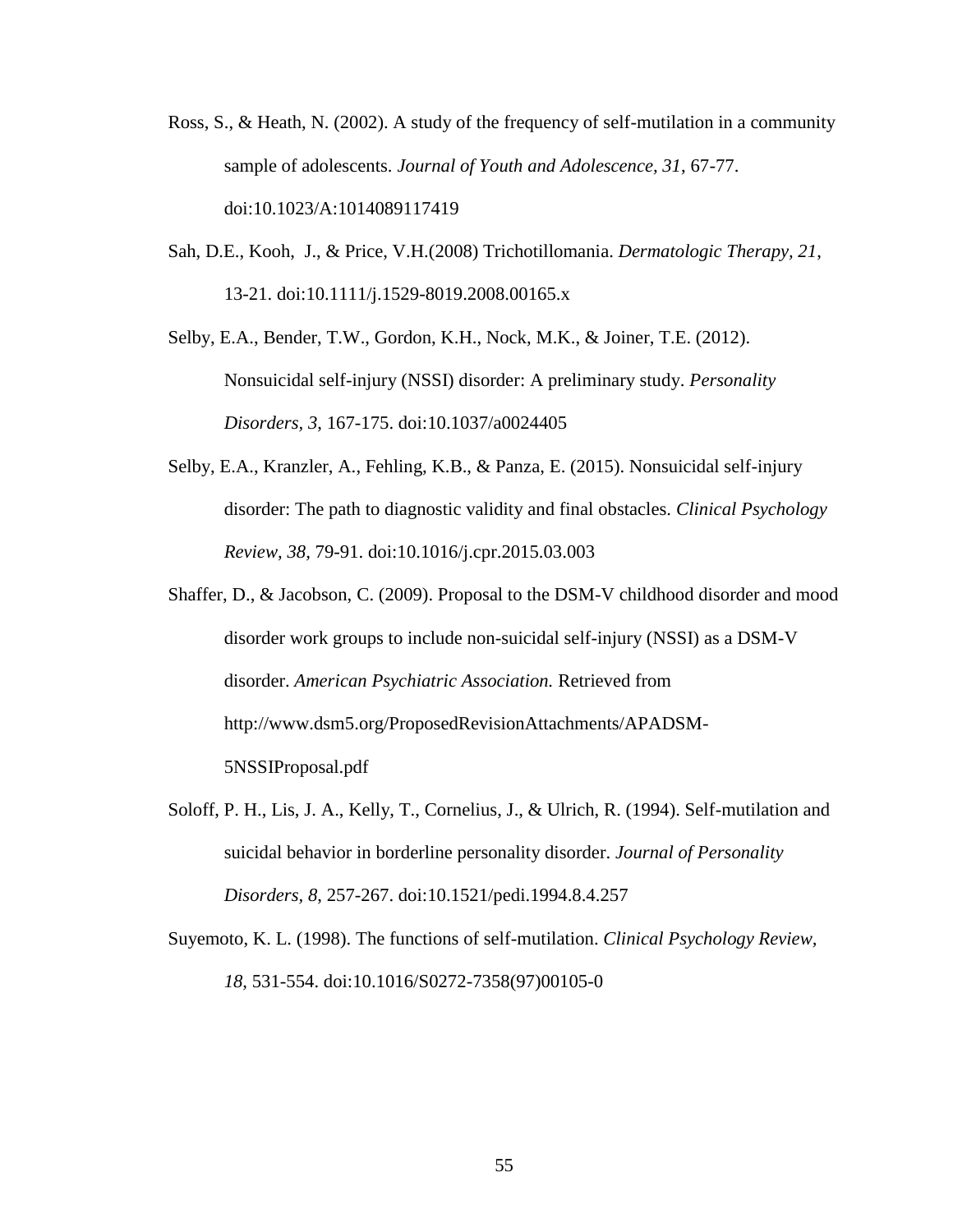Tang, J., Yu, Y., Wu, Y., Du, Y., Ma, Y., Zhu, H.,…Liu, Z. (2011). Association between non-suicidal self-injuries and suicide attempts in Chinese adolescents and college students: A cross-section study. *PLoS One, 6*(4), e17977. doi:10.137/journal.pone.0017977

Townsend, E., Wadman, R., Sayal, K., Armstrong, M., Harroe, C., Majumder, P.,…Clarke, D. (2016). Uncovering key patterns in self-harm in adolescence: Sequence analysis using the Card Sorting Task for Self-Harm (CaTS). *Journal of Affective Disorders, 206,* 161-168. doi: 10.1016/j.jad.2016.07.004

- Turner, B.J., Gratz, K.L., & Chapman, A.L. (June 2016). "Refining interpersonal models of NSSI: New evidence from a daily diary study." Presented at the annual conference of the International Society for the Study of Self-Injury, Eau-Claire, WI.
- Van Orden, K. A., Witte, T. K., Gordon, K. H. Bender, T. W., & Joiner, T. E. (2008). Suicidal desire and the capability for suicide: Tests of the Interpersonal-Psychological Theory of suicidal behavior among adults. *Journal of Consulting and Clinical Psychology, 76,* 72-83. doi:10.1037/0022-006X.76.1.72
- Victor, S. E., Glenn, C. R., & Klonsky, E. D. (2012). Is non-suicidal self-injury an "addiction"? A comparison of craving in substance use and non-suicidal selfinjury. *Psychiatry Research, 197,* 73-77. doi:10.1016/j.psychres.2011.12.011
- Victor, S.E., & Klonsky, E.D. (2014). Daily emotion in non-suicidal self-injury. *Journal of Clinical Psychology, 70*, 364-375. doi:10.1002/jclp.22037
- Whitlock, J., Eckenrode, J., & Silverman, D. (2006). Self-injurious behaviors in a college population. *Pediatrics*, *117*, 1939-1948. doi:10.1542/peds.2005-2543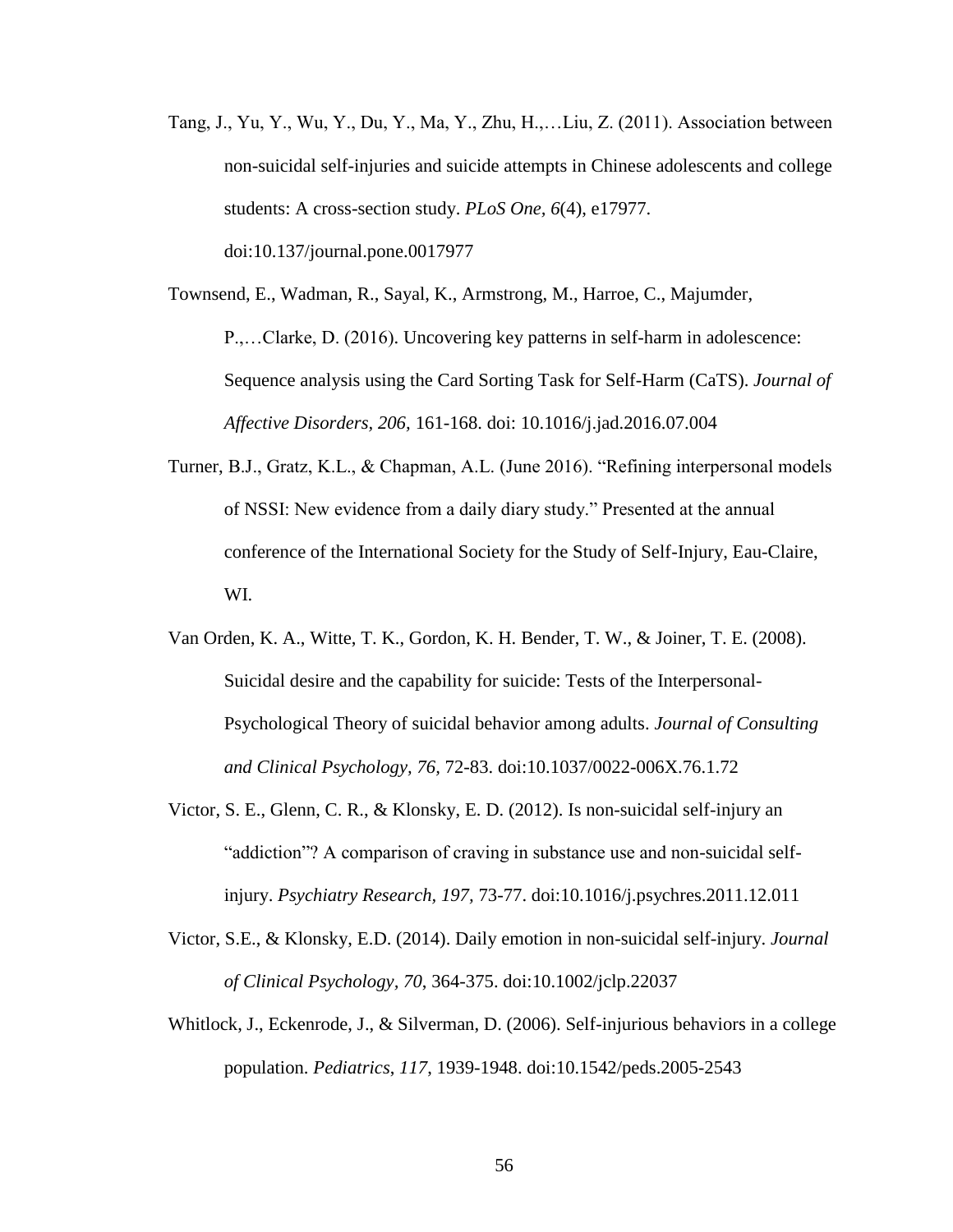- Whitlock, J., & Knox, K.L. (2007). The relationship between self-injurious behavior and suicide in a young adult population. *Archives of Pediatric and Adolescent Medicine, 161*, 634-640. doi: 10.1001/archpedi.161.7.634
- Whitlock, J., Muehlenkamp, J., & Eckenrode, J. (2008). Variation in nonsuicidal selfinjury: Identification and features of latent classes in a college population of emerging adults. *Journal of Clinical Child and Adolescent Psychology, 37*, 725- 735. doi:10.080/15374410802359734
- Whitlock, J., Muehlenkamp, J., Eckenrode, J., Purington, A., Abrams, G.B., Barriera, P., & Kress, V. (2013). Nonsuicidal self-injury as a gateway to suicide in young adults. *Journal of Adolescent Health, 52*, 486-492. doi:10.1016/j.adohealth.2012.09.010
- Wilkinson, P., & Goodyer, I. (2011). Non-suicidal self-injury. *European Child & Adolescent Psychiatry, 20*, 103-108. doi:10.1007/s00787-010-0156-y
- You, J., Leung, F., Fu, K., & Lai, C.M. (2011). The prevalence of nonsuicidal self-injury and different subgroups of self-injurers in Chinese adolescents. *Archives of Suicide Research, 15*, 75-86. doi: 10.1080/13811118.2011.540211
- Zetterqvist, M. (2015). The DSM-5 diagnosis of nonsuicidal self-injury disorder: a review of the empirical literature. *Child and Adolescent Psychiatry and Mental Health, 9*, 31-43. doi:10.1186/s13034-015-0062-7
- Zung, W.K. (1971). A rating instrument for anxiety disorders. *Psychosomatics, 7*, 371- 379. doi:10.1016/S0033-3182(71)71479-0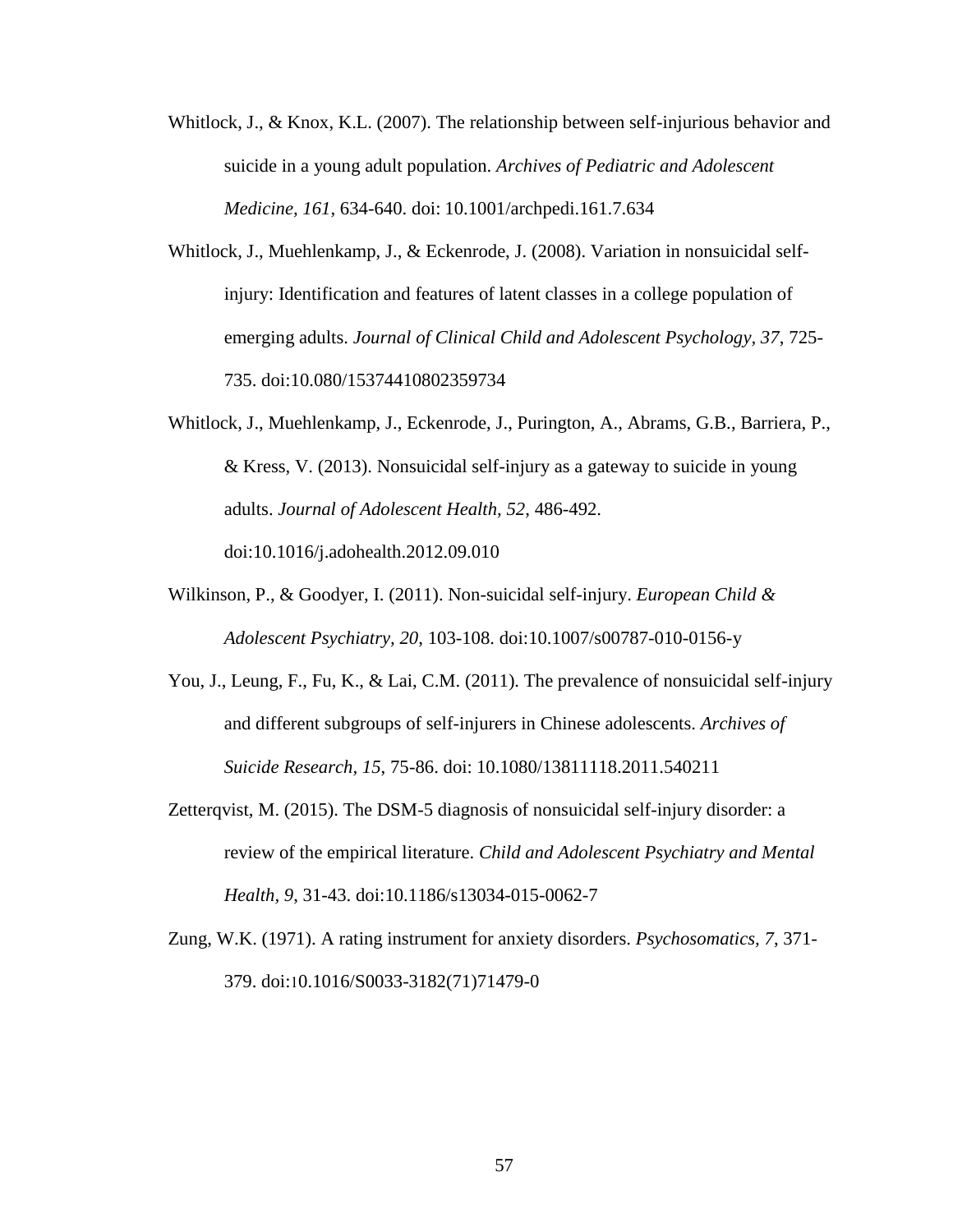# Appendix A *Instructions*

Hello, my name is \_\_\_\_\_\_\_\_\_\_\_\_\_\_\_\_\_\_\_\_\_\_\_\_\_ and I am a graduate student in Dr. Brausch's lab. Today, you will be completing the measures in the packet in front of you in order to receive 4 research participation credits. Please carefully read all instructions to ensure you are completing the measures properly. Additionally, please note that some of the measures in the packet have questions on both the front and back sides, so be sure to fill out both sides. The completion of these measures should take between 35 minutes to an hour. If you have any questions about the measures, \_\_\_\_\_\_\_\_\_\_\_\_\_\_\_\_\_\_\_\_\_ will be available to answer them at any time. When you are finished completing the measures, please bring your packets into the back room, one at a time, so I can make sure the packet is completed, grant you your participation credit, and complete our debriefing procedure. Does anyone have any questions about these instructions?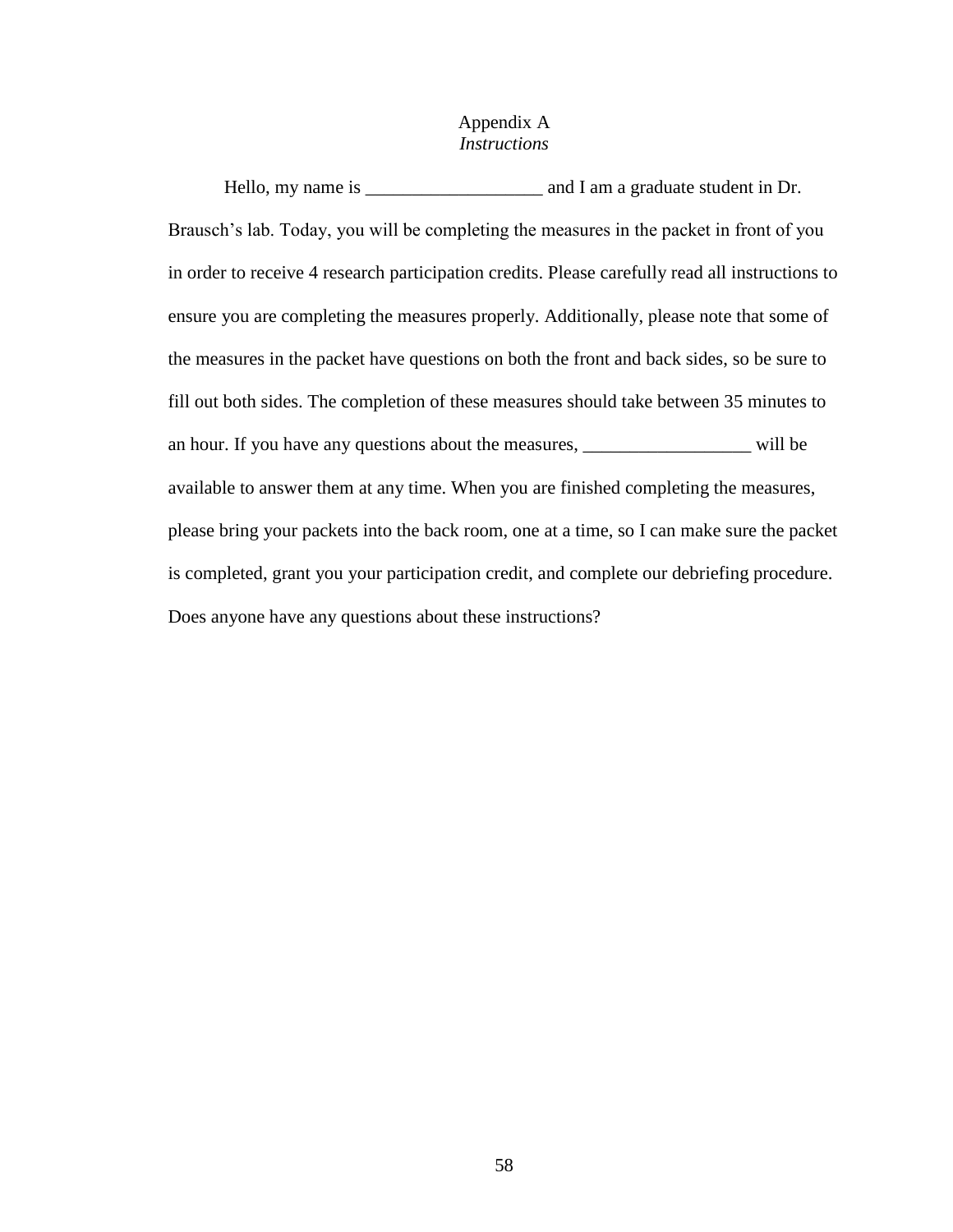## Appendix B *Risk Assessment Guidelines*

# High Risk

If a participant is determined to be at high risk for suicidal behavior, s/he will be given specific referral information. If a student reports a suicide attempt within the past 12 months *and* current thoughts of or a plan for suicide, s/he will be considered "high risk" and researchers will immediately refer the student to the WKU Counseling Center (walk him/her to the center in Potter Hall; call to let them know you are bringing a walkin).

## Moderate Risk

If a student reports a suicide attempt within the past 12 months and thoughts of suicide within the past 6 months, but does not describe a current plan or intent, s/he will be considered "moderate risk" and the researcher should offer to call the counseling center from the lab to make an appointment for them.

## Low Risk

Students who report a suicide attempt more than 12 months ago *and/or* thoughts about suicide within the past year will be considered "low risk" and will be encouraged to make an appointment at the counseling center or other agency on the debriefing form.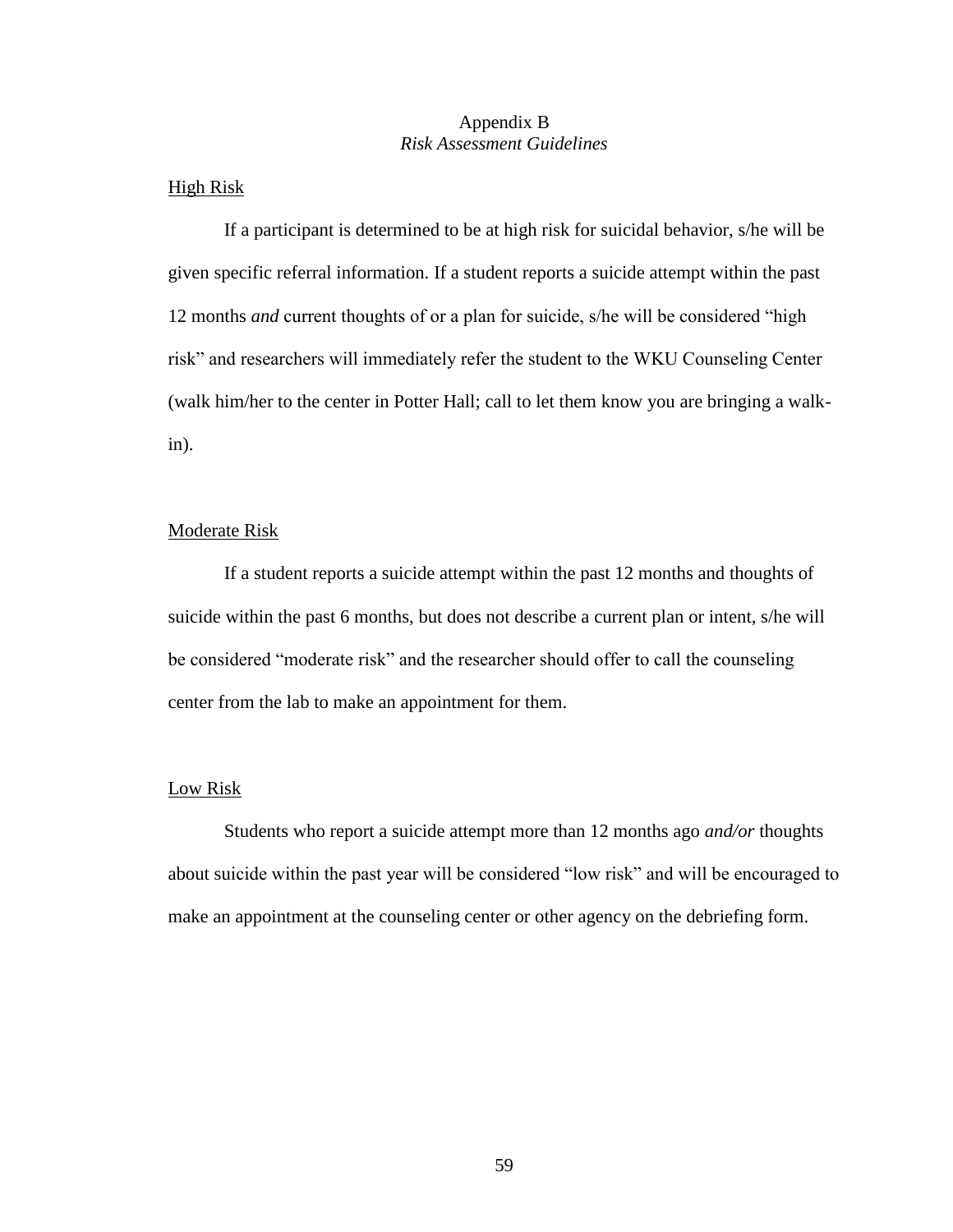# Appendix C *Inventory of Statements About Self-Injury (ISAS)*

Section I. Behaviors

This questionnaire asks about a variety of self-harm behaviors. Please only endorse a behavior if you have done it intentionally (i.e., on purpose) and without suicidal intent (i.e., not for suicidal reasons).

**1. Please estimate the number of times in your life you have intentionally (i.e., on purpose) performed each type of non-suicidal self-harm (e.g., 0, 10, 100, 500):**

| Cutting                                                                                                                                                                                                                                                                                                   |  | <b>Severe Scratching</b>                           |  |  |  |
|-----------------------------------------------------------------------------------------------------------------------------------------------------------------------------------------------------------------------------------------------------------------------------------------------------------|--|----------------------------------------------------|--|--|--|
| <b>Biting</b>                                                                                                                                                                                                                                                                                             |  | <b>Banging or Hitting Self</b>                     |  |  |  |
| <b>Burning</b>                                                                                                                                                                                                                                                                                            |  | Interfering w/Wound Healing                        |  |  |  |
| Carving<br>Surface                                                                                                                                                                                                                                                                                        |  | (e.g. picking scabs)<br>Rubbing Skin Against Rough |  |  |  |
| Pinching                                                                                                                                                                                                                                                                                                  |  | Sticking Self w/Needles                            |  |  |  |
| Pulling Hair                                                                                                                                                                                                                                                                                              |  | <b>Swallowing Dangerous Substances</b>             |  |  |  |
| Other                                                                                                                                                                                                                                                                                                     |  |                                                    |  |  |  |
| ****                                                                                                                                                                                                                                                                                                      |  |                                                    |  |  |  |
| <i>Important</i> : If you have performed one or more of the behaviors listed above, please<br>complete the final part of this questionnaire. If you have not performed any of the<br>behaviors listed above, you are done with this particular questionnaire and should<br>continue to the next.<br>***** |  |                                                    |  |  |  |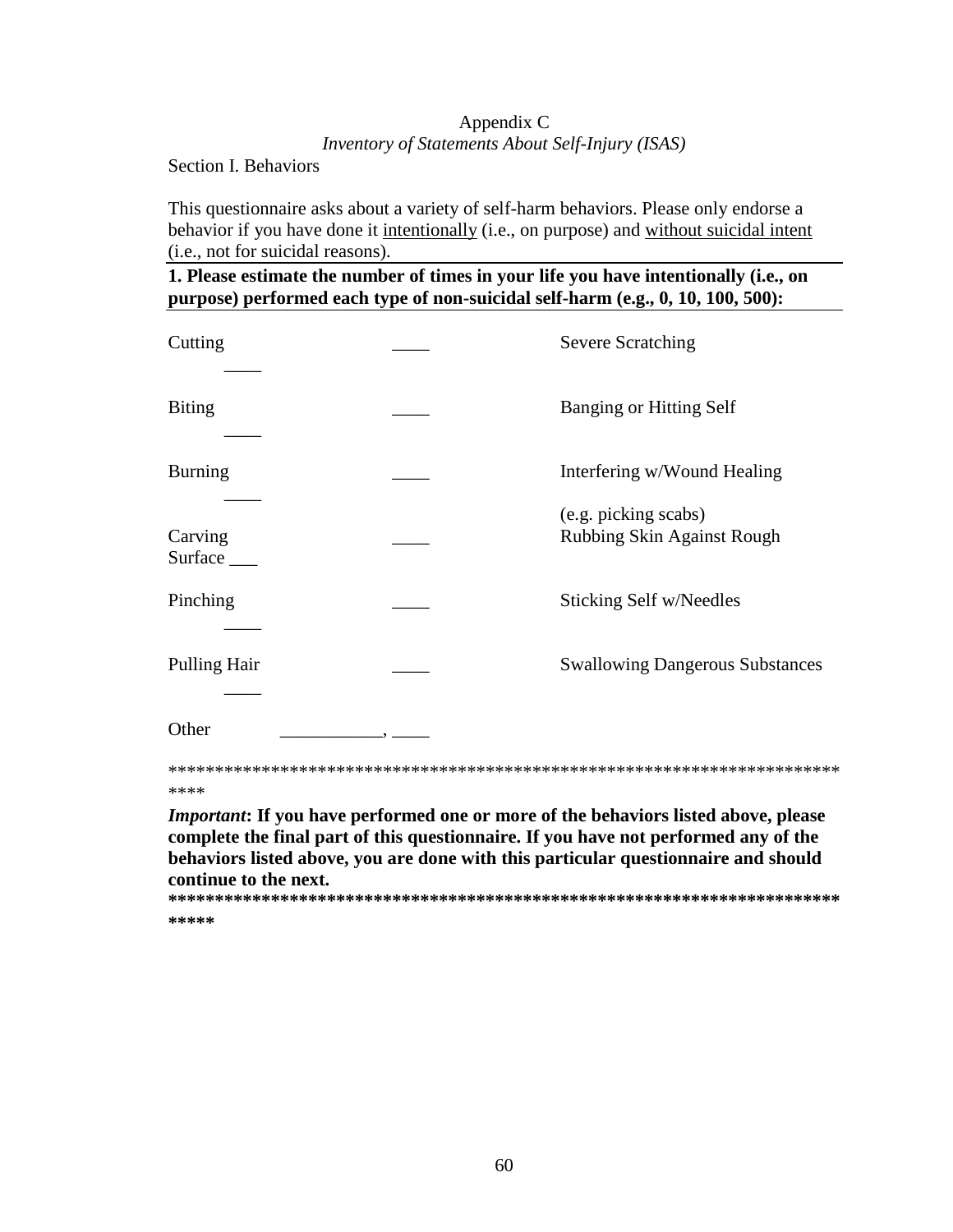**2. If you feel that you have a main form of self-harm, please circle the behavior on the first page above that you consider to be your main form of self-harm.**

| 3. At what age did you:                                                                                        |               |            |                                      |           |  |
|----------------------------------------------------------------------------------------------------------------|---------------|------------|--------------------------------------|-----------|--|
|                                                                                                                |               |            |                                      |           |  |
| First harm yourself?                                                                                           |               |            | Most recently harm yourself?         |           |  |
|                                                                                                                |               |            | (approximate date – month/date/year) |           |  |
| 4. Do you experience physical pain during self-harm?                                                           |               |            |                                      |           |  |
| Please circle a choice:                                                                                        |               | <b>YES</b> | <b>SOMETIMES</b>                     | <b>NO</b> |  |
| 5. When you self-harm, are you alone?                                                                          |               |            |                                      |           |  |
| Please circle a choice:                                                                                        |               | YES.       | <b>SOMETIMES</b>                     | <b>NO</b> |  |
| 6. Typically, how much time elapses from the time you have the urge to self-harm<br>until you act on the urge? |               |            |                                      |           |  |
| Please circle a choice:                                                                                        |               |            |                                      |           |  |
| $<$ 1 hour                                                                                                     | 1-3 hours     | 3-6 hours  |                                      |           |  |
| 6-12 hours                                                                                                     | $12-24$ hours | $>1$ day   |                                      |           |  |
|                                                                                                                |               |            |                                      |           |  |
| 7. Do/did you want to stop self-harming?                                                                       |               |            |                                      |           |  |
| Please circle a choice:                                                                                        |               | <b>YES</b> | <b>NO</b>                            |           |  |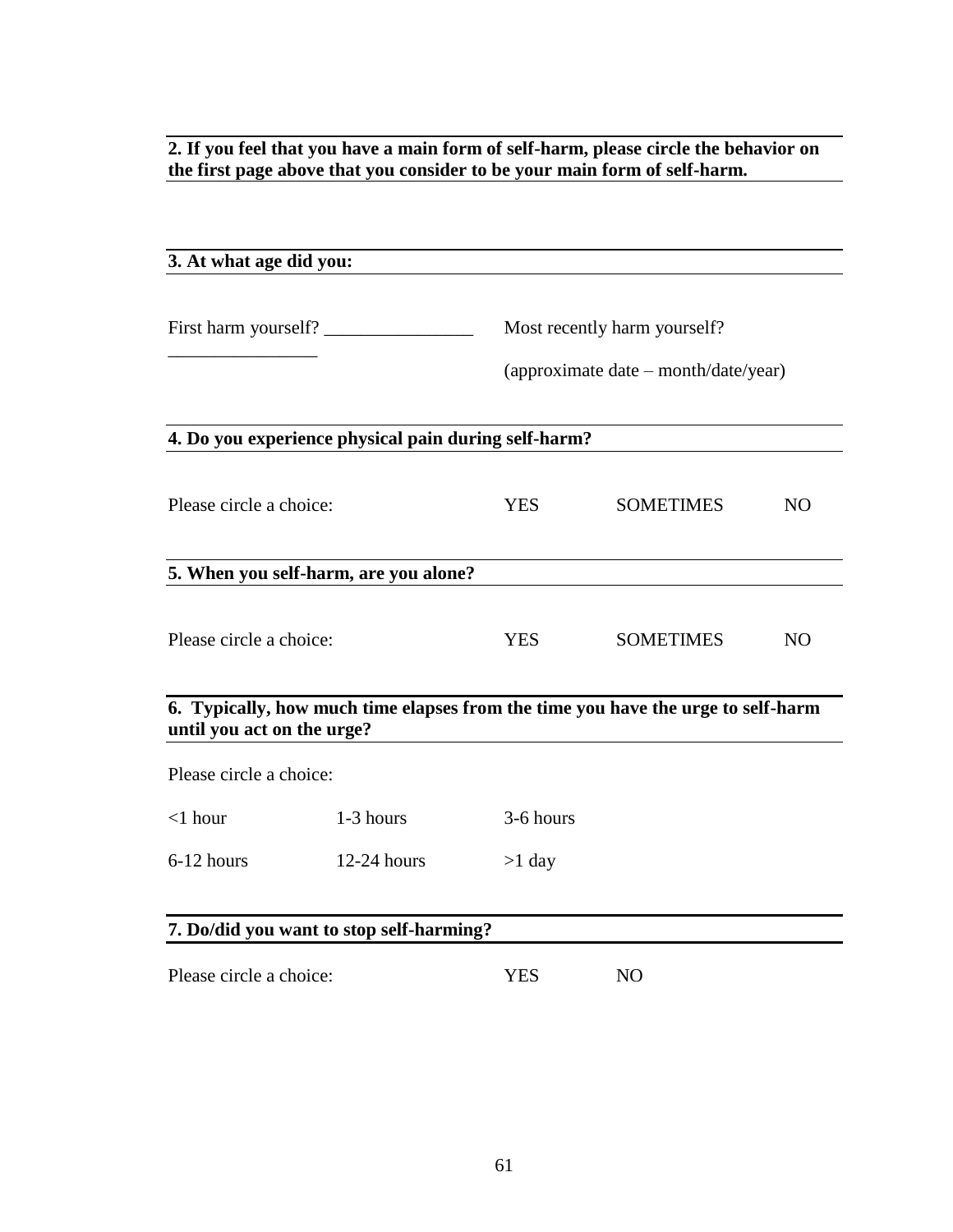# Section II. Functions

# **Instructions**

This inventory was written to help us better understand the experience of non-suicidal self-harm. Below is a list of statements that may or may not be relevant to your experience of self-harm. Please identify the statements that are most relevant for you:

- Circle **0** if the statement is **not relevant** for you at all
- Circle **1** if the statement is **somewhat relevant** for you
- Circle  $\overline{2}$  if the statement is **very relevant** for you

# **"When I self-harm, I am…"**

# **Response**

|    | 1. calming myself down                                                                   | $\theta$          | $\mathbf{1}$ | $\overline{2}$ |
|----|------------------------------------------------------------------------------------------|-------------------|--------------|----------------|
| 2. | creating a boundary between myself and others                                            | $\overline{0}$    | $\mathbf{1}$ | $\overline{2}$ |
| 3. | punishing myself                                                                         | $\overline{0}$    | $\mathbf{1}$ | $\overline{2}$ |
| 4. | giving myself a way to care for myself (by attending the wound) 0                        |                   | 1            | $\overline{2}$ |
| 5. | causing pain so I will stop feeling numb                                                 | $\overline{0}$    | $\mathbf{1}$ | $\overline{2}$ |
| 6. | avoiding the impulse to attempt suicide                                                  | $\theta$          | $\mathbf{1}$ | $\overline{2}$ |
| 7. | doing something to generate excitement or exhilaration                                   | $\overline{0}$    | $\mathbf{1}$ | $\overline{2}$ |
| 8. | bonding with peers                                                                       | $\Omega$          | $\mathbf{1}$ | $\overline{2}$ |
|    | 9.  letting others know the extent of my emotional pain                                  | $\Omega$          | $\mathbf{1}$ | $\overline{2}$ |
|    | 10.  seeing if I can stand the pain                                                      | $\overline{0}$    | $\mathbf{1}$ | $\overline{2}$ |
|    | 11.  creating a physical sign that I feel awful                                          | $\overline{0}$    | $\mathbf{1}$ | $\overline{2}$ |
|    | 12.  getting back at someone                                                             | $\theta$          | $\mathbf{1}$ | 2              |
|    | 13.  ensuring that I am self-sufficient                                                  | $\overline{0}$    | $\mathbf{1}$ | $\overline{2}$ |
|    | 14.  releasing emotional pressure that has built up inside of me                         | $\overline{0}$    | $\mathbf{1}$ | $\overline{2}$ |
|    | 15.  demonstrating that I am separate from other people                                  | $\overline{0}$    | 1            | $\overline{2}$ |
|    | 16.  expressing anger toward myself for being worthless or stupid                        | $\overline{0}$    | $\mathbf{1}$ | 2              |
|    | 17.  creating a physical injury that is easier to care for that my emotional<br>distress | $\mathbf{\Omega}$ | 1            | 2              |
|    | 18. trying to feel something (as opposed to nothing even if it is physical               |                   |              |                |
|    | pain<br>19.  responding to suicidal thoughts without actually attempting suicide         | 0                 | 1            | $\overline{2}$ |
|    |                                                                                          | $\boldsymbol{0}$  | $\mathbf{1}$ | $\overline{2}$ |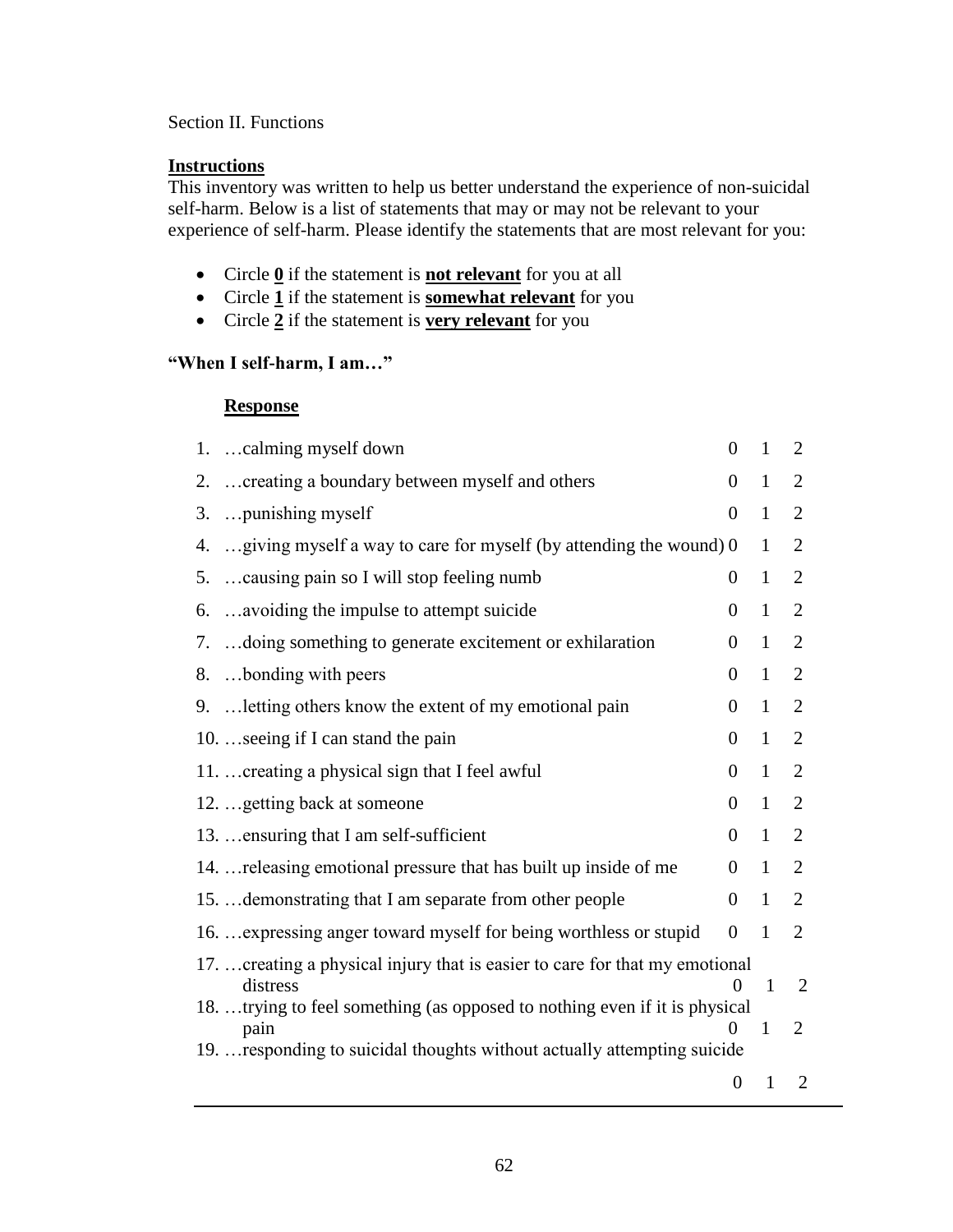| 20.  entertaining myself or others by doing something extreme                                 | $\overline{0}$   | $\mathbf{1}$ | 2              |
|-----------------------------------------------------------------------------------------------|------------------|--------------|----------------|
| 21.  fitting in with others                                                                   | $\overline{0}$   | $\mathbf{1}$ | $\overline{2}$ |
| 22.  seeking care or help from others                                                         | $\theta$         | $\mathbf{1}$ | $\overline{2}$ |
| 23.  demonstrating I am tough or strong                                                       | $\boldsymbol{0}$ | $\mathbf{1}$ | $\overline{2}$ |
| 24.  proving to myself that my emotional pain is real                                         | $\overline{0}$   | 1            | $\overline{2}$ |
| 25.  getting revenge against others                                                           | $\overline{0}$   | $\mathbf{1}$ | $\overline{2}$ |
| 26.  demonstrating that I do not need to rely on others for help                              | $\overline{0}$   | $\mathbf{1}$ | $\overline{2}$ |
| 27.  reducing anxiety, frustration, anger, or other overwhelming emotions                     |                  |              |                |
|                                                                                               | $\overline{0}$   | $\mathbf{1}$ | $\overline{2}$ |
| 28.  establishing a barrier between myself and others                                         | $\overline{0}$   | $\mathbf{1}$ | $\overline{2}$ |
| 29.  reacting to feeling unhappy with myself or disgusted with myself                         |                  |              |                |
|                                                                                               | $\overline{0}$   | 1            | 2              |
| 30. allowing myself to focus on treating the injury, which can be<br>gratifying or satisfying | $\overline{0}$   | $\mathbf{1}$ | $\overline{2}$ |
| 31.  making sure I am still alive when I don't feel real                                      | $\overline{0}$   | $\mathbf{1}$ | $\overline{2}$ |
| 32.  putting a stop to suicidal thoughts                                                      | $\theta$         | $\mathbf{1}$ | $\overline{2}$ |
| 33.  pushing my limits in a manner akin to skydiving or other extreme                         |                  |              |                |
| activities<br>34.  creating a sign of friendship or kinship with friends or loved ones        | $\Omega$         | $\mathbf{1}$ | $\overline{2}$ |
|                                                                                               | $\overline{0}$   | 1            | 2              |
| 35.  keeping a loved one from leaving or abandoning me                                        | $\overline{0}$   | $\mathbf{1}$ | $\mathbf{2}$   |
| 36.  proving I can take the physical pain                                                     | $\theta$         | $\mathbf{1}$ | $\overline{2}$ |
| 37.  signifying the emotional distress I'm experiencing                                       | $\boldsymbol{0}$ | $\mathbf{1}$ | $\overline{2}$ |
| 38. trying to hurt someone close to me                                                        | $\theta$         | $\mathbf{1}$ | $\overline{2}$ |
| 39.  establishing that I am autonomous/independent                                            | $\overline{0}$   | $\mathbf{1}$ | $\overline{2}$ |
|                                                                                               |                  |              |                |

**Response Key: 0 –** not relevant, **1** – somewhat relevant, **2 –** very relevant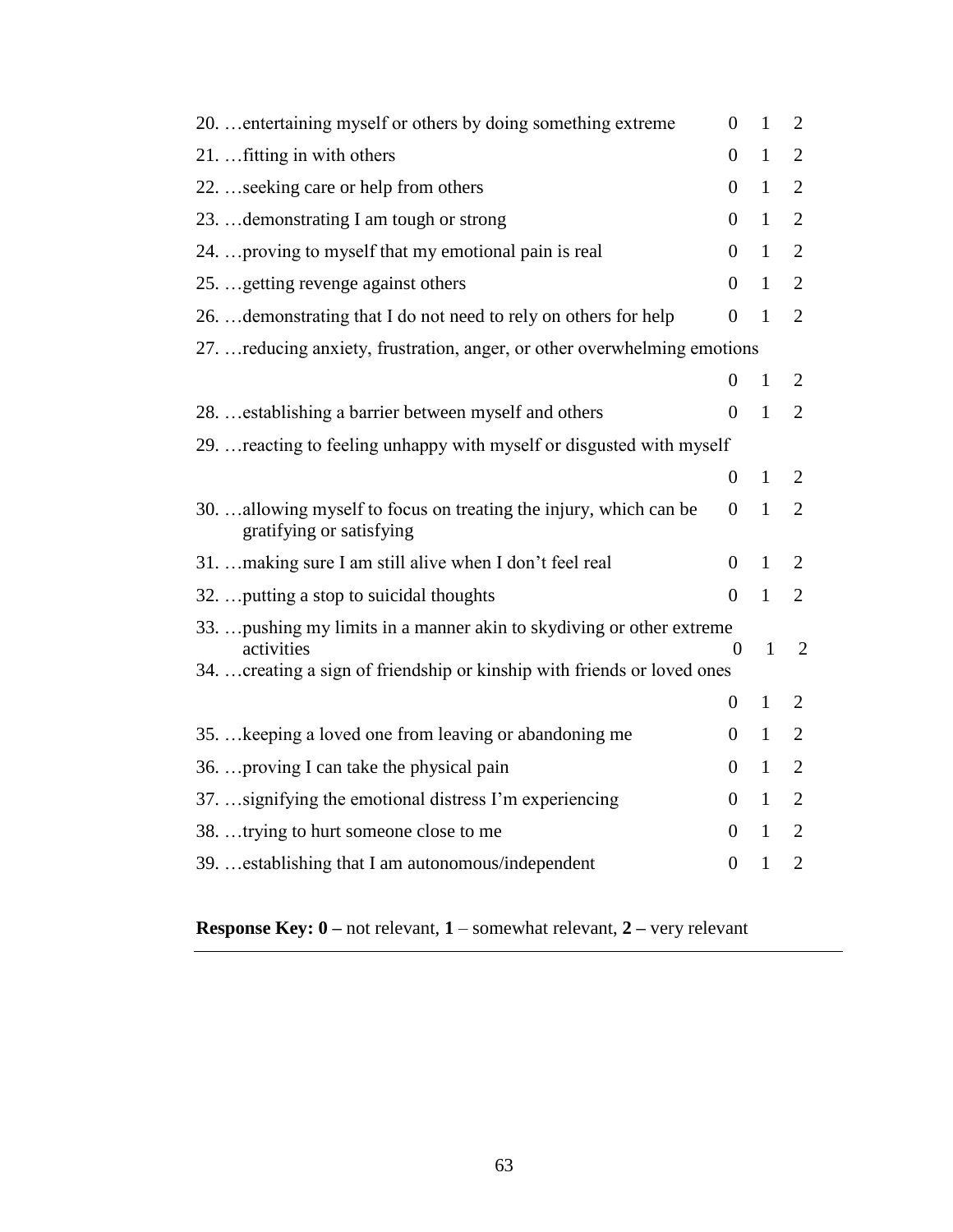# Appendix D *Self-Harm Behaviors Questionnaire*

Current age: \_\_\_\_\_\_

A lot of people do things which are dangerous and might get them hurt. There are many reasons why people take these risks. Often people take risks without thinking about the fact that they might get hurt. Sometimes, however, people hurt themselves on purpose. We are interested in learning more about the ways in which you may have intentionally or unintentionally hurt yourself. We are also interested in trying to understand why people your age may do some of these dangerous things. It is important for you to understand that if you tell us about things you've done which may have been unsafe or make it possible that you may not be able to keep yourself safe, we will encourage you to discuss this with a counselor or other confidant in order to keep you safe in the future. Please circle **YES** or **NO** in response to each question and answer the follow-up questions. For questions where you are asked who you told something to, do not give specific names. We only want to know if it was someone like a parent, teacher, doctor, etc.

## **Things you may have actually done to yourself on purpose.**

1. Have you ever hurt yourself on purpose (e.g., scratched yourself with fingernails or sharp object)? **YES NO** 

\_\_\_\_\_\_\_\_\_\_\_\_\_\_\_\_\_\_\_\_\_\_\_\_\_\_\_\_\_\_\_\_\_\_\_\_\_\_\_\_\_\_\_\_\_\_\_\_\_\_\_\_\_\_\_\_\_\_\_\_\_\_\_\_\_\_\_\_\_\_\_\_ \_\_\_\_\_\_\_\_\_\_\_\_\_\_\_\_\_\_\_\_\_\_\_\_\_\_\_\_\_\_\_\_\_\_\_\_\_\_\_\_\_\_\_\_\_\_\_\_\_\_\_\_\_\_\_\_\_\_\_\_\_\_\_\_\_\_\_\_\_\_\_\_

If no, go on to question #2. If yes, what did you do?

\_\_\_\_\_\_\_\_\_\_\_\_\_\_

a. Approximately how many times did you do this? - \_\_\_\_\_\_\_\_\_\_\_\_\_\_\_\_\_\_\_\_\_\_\_\_\_\_\_\_\_\_\_\_

\_\_\_\_\_\_\_\_\_\_\_\_\_\_\_\_\_\_\_\_\_\_\_\_\_\_\_\_\_\_\_\_\_\_\_\_\_\_\_\_\_\_\_\_\_\_\_\_\_\_\_

b. Approximately when did you first do this to yourself? *(write your age)*

c. When was the last time you did this to yourself? *(write your age)*

\_\_\_\_\_\_\_\_\_\_\_\_\_\_\_\_\_\_\_ d. Have you ever told anyone that you had done these things? **YES NO** If yes, who did you tell?

e. Have you ever needed to see a doctor after doing these things? **YES NO**

# **Times you hurt yourself badly on purpose or tried to kill yourself.**

\_\_\_\_\_\_\_\_\_\_\_\_\_\_\_\_\_\_\_\_\_\_\_\_\_\_\_\_\_\_\_\_\_\_\_\_\_\_\_\_\_\_\_\_\_

2. Have you ever attempted suicide? **YES NO** If no, go on to question #4. If yes, how?

(**Note:** If you took pills, what kind?  $h$  how many? \_\_\_\_\_\_\_\_\_\_\_\_\_\_\_ over how long a period of time did you take them? \_\_\_\_\_\_\_\_\_\_\_\_\_\_\_\_\_\_\_\_\_\_\_\_\_\_\_\_\_\_\_\_)

\_\_\_\_\_\_\_\_\_\_\_\_\_\_\_\_\_\_\_\_\_\_\_\_\_\_\_\_\_\_\_\_\_\_\_\_\_\_\_\_\_\_\_\_\_\_\_\_\_\_\_\_\_\_\_\_\_\_\_\_

\_\_\_\_\_\_\_\_\_\_\_\_\_\_\_\_\_\_\_\_\_\_\_\_\_\_\_\_\_\_\_\_\_\_\_\_\_\_\_\_\_\_\_\_\_\_\_\_\_\_\_\_\_\_\_\_\_\_\_\_\_\_\_\_\_\_\_\_\_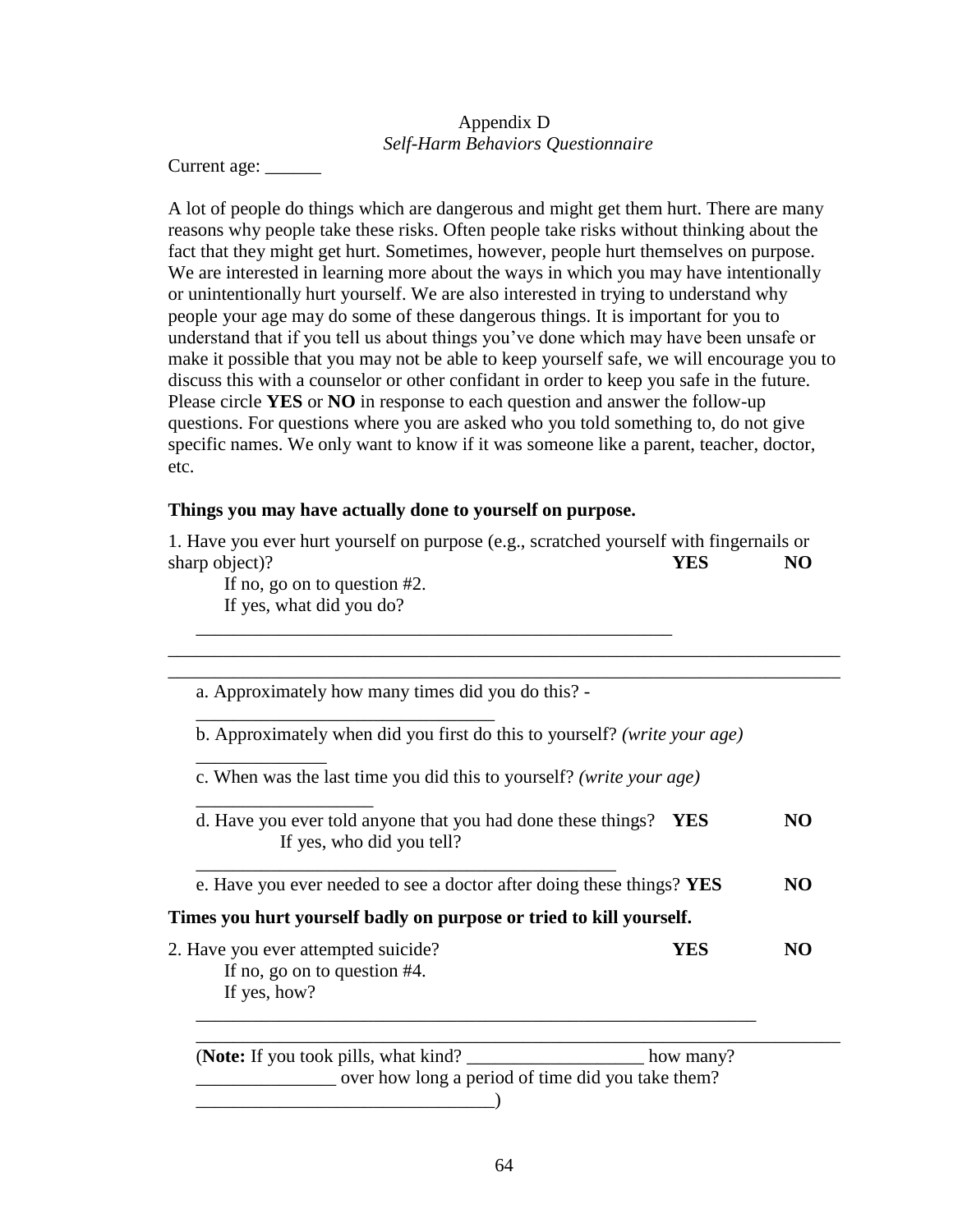| a. How many times have you attempted suicide?                                                                                                                                                 |                                        |                                                    |
|-----------------------------------------------------------------------------------------------------------------------------------------------------------------------------------------------|----------------------------------------|----------------------------------------------------|
| b. When was the most recent attempt? (write your age)                                                                                                                                         |                                        |                                                    |
| c. Did you tell anyone about the attempt?<br>d. Did you require medical attention after the attempt?<br>If yes, were you hospitalized overnight or longer?<br>How long were you hospitalized? | <b>YES</b><br><b>YES</b><br><b>YES</b> | N <sub>O</sub><br>N <sub>O</sub><br>N <sub>O</sub> |
| e. Did you talk to a counselor or some other person like that after your attempt?<br>Who?                                                                                                     | <b>YES</b>                             | NO                                                 |
| 3. If you attempted suicide, please answer the following:<br>a. what other things were going on in your life around the time that you tried to kill<br>yourself?                              |                                        |                                                    |
| b. Did you actually want to die?<br>c. Were you hoping for a specific reaction to your attempt?<br>If yes, what was the reaction you were looking for?                                        | <b>YES</b><br><b>YES</b>               | N <sub>O</sub><br>N <sub>O</sub>                   |
| d. Did you get the reaction you wanted?<br>e. Who knew about your attempt? -                                                                                                                  | YES                                    | N <sub>O</sub>                                     |
| Times you threatened to hurt yourself badly or try to kill yourself                                                                                                                           |                                        |                                                    |
| 4. Have you ever threatened to commit suicide?<br>If no, go to question #5.<br>If yes, what did you threaten to do?                                                                           | <b>YES</b>                             | N <sub>O</sub>                                     |
|                                                                                                                                                                                               |                                        |                                                    |
| a. Approximately how many times did you do this?                                                                                                                                              |                                        |                                                    |
| b. Approximately when did you first do this? (write your age)                                                                                                                                 |                                        |                                                    |
| c. When was the last time you did this? (write your age)                                                                                                                                      |                                        |                                                    |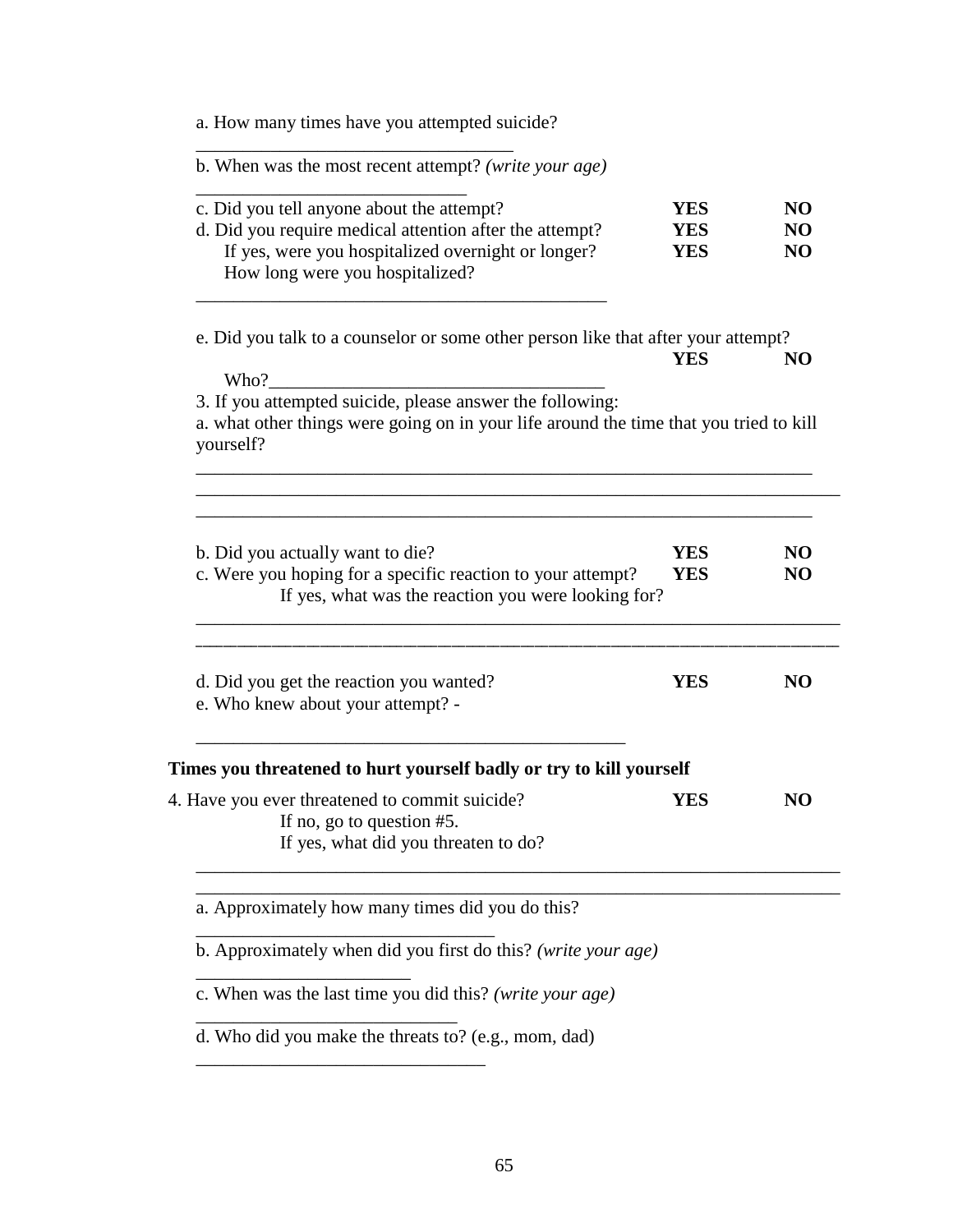e. What other things were going on in your life during the time that you were threatening to kill yourself?

\_\_\_\_\_\_\_\_\_\_\_\_\_\_\_\_\_\_\_\_\_\_\_\_\_\_\_\_\_\_\_\_\_\_\_\_\_\_\_\_\_\_\_\_\_\_\_\_\_\_\_\_\_\_\_\_\_\_\_\_\_\_\_

| f. Did you actually want to die?                                                                           | <b>YES</b> | N <sub>O</sub> |
|------------------------------------------------------------------------------------------------------------|------------|----------------|
| g. Were you hoping for a specific reaction to your threat?                                                 | <b>YES</b> | NO             |
| h. Did you get the reaction you wanted?                                                                    | YES        | N <sub>O</sub> |
| If you didn't, what type of reaction was there to your threat?                                             |            |                |
| 5. Have you ever talked or thought about:                                                                  |            |                |
| Wanting to die?                                                                                            | <b>YES</b> | NO             |
| Committing suicide?                                                                                        | <b>YES</b> | NO             |
| a. What did you talk about doing?                                                                          |            |                |
| b. With whom did you discuss this?                                                                         |            |                |
| c. What made you feel like doing that?                                                                     |            |                |
| d. Did you have a specific plan you how you would try to kill yourself?<br>If yes, what plan did you have? | <b>YES</b> | NO             |
| e. In looking back, how do you imagine people would react to your attempt?                                 |            |                |
| f. Did you think about how people would react if you did succeed in killing yourself?                      |            |                |
| If yes, how did you think they would react? -                                                              | <b>YES</b> | N <sub>O</sub> |
| g. Did you ever take steps to prepare for this plan?                                                       | <b>YES</b> | N <sub>O</sub> |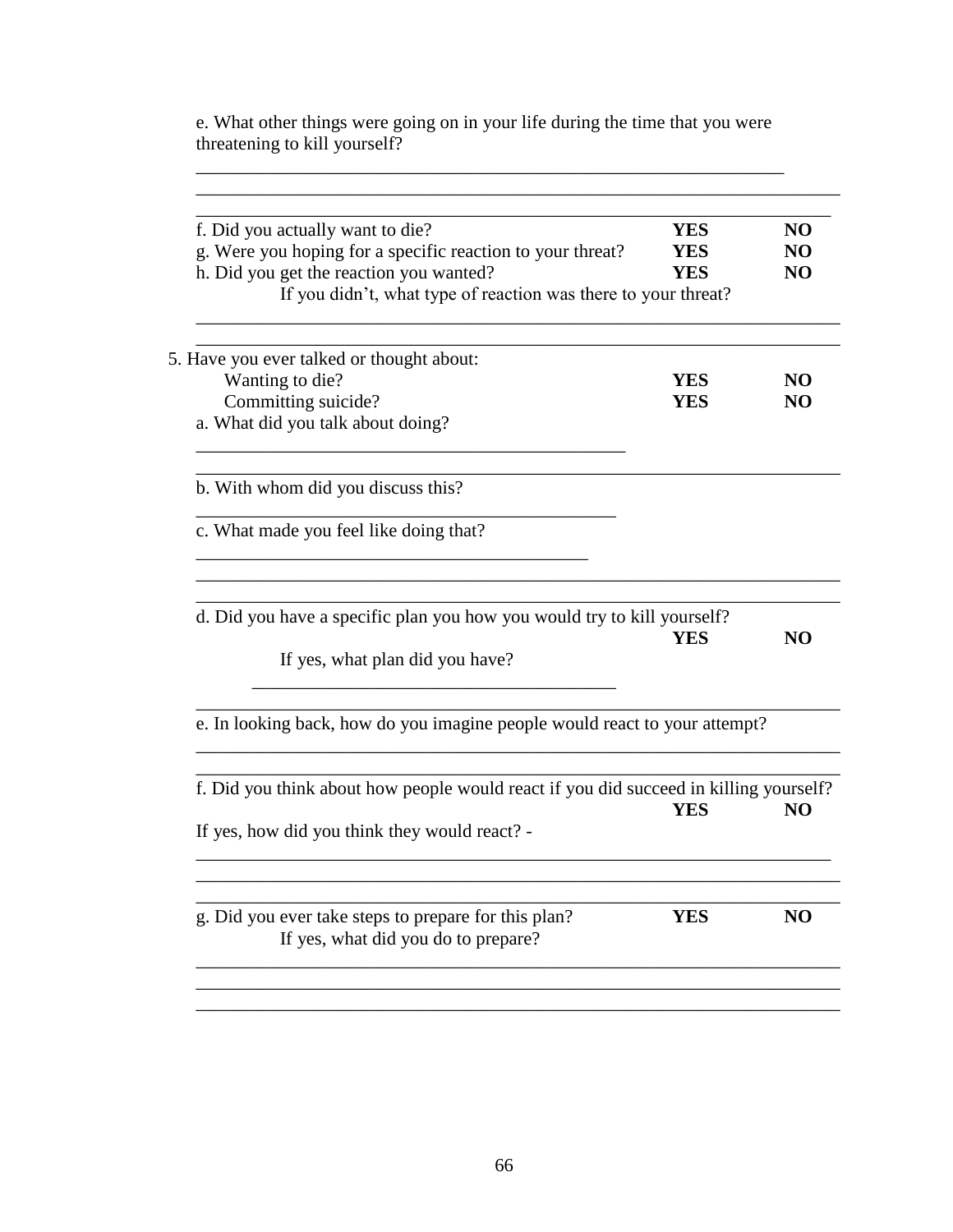## Appendix E *Center for Epidemiologic Studies Depression Scale (CES-D), NIMH*

| <b>During the Past Week</b>                       |                                                    |                                                     |                                                                         |                                                    |  |  |  |  |
|---------------------------------------------------|----------------------------------------------------|-----------------------------------------------------|-------------------------------------------------------------------------|----------------------------------------------------|--|--|--|--|
|                                                   | Rarely or none<br>of the time (less<br>than 1 day) | Some or a<br>little of the<br>time $(1-2)$<br>days) | Occasionally or<br>a moderate<br>amount of time<br>$(3-4 \text{ days})$ | Most or all<br>of the time<br>$(5-7 \text{ days})$ |  |  |  |  |
| 1. I was bothered by                              | $\Box$                                             |                                                     |                                                                         | П                                                  |  |  |  |  |
| things that usually don't                         |                                                    |                                                     |                                                                         |                                                    |  |  |  |  |
| bother me.                                        |                                                    |                                                     |                                                                         |                                                    |  |  |  |  |
| 2. I did not feel like eating;                    | □                                                  | ΙI                                                  | ΙI                                                                      |                                                    |  |  |  |  |
| my appetite was poor.                             |                                                    |                                                     |                                                                         |                                                    |  |  |  |  |
| 3. I felt that I could not                        |                                                    |                                                     |                                                                         |                                                    |  |  |  |  |
| shake off the blues even                          |                                                    |                                                     |                                                                         |                                                    |  |  |  |  |
| with help from my                                 |                                                    |                                                     |                                                                         |                                                    |  |  |  |  |
| family or friends.                                |                                                    |                                                     |                                                                         |                                                    |  |  |  |  |
| 4. I felt I was just as good                      | П                                                  | ΙI                                                  | ΙI                                                                      |                                                    |  |  |  |  |
| as other people.                                  |                                                    |                                                     |                                                                         |                                                    |  |  |  |  |
| 5. I had trouble keeping                          | П                                                  |                                                     |                                                                         |                                                    |  |  |  |  |
| my mind on what I                                 |                                                    |                                                     |                                                                         |                                                    |  |  |  |  |
| was doing.                                        | $\mathsf{L}$                                       |                                                     |                                                                         |                                                    |  |  |  |  |
| 6. I felt depressed.<br>7. I felt that everything |                                                    |                                                     |                                                                         |                                                    |  |  |  |  |
| I did was an effort.                              |                                                    |                                                     |                                                                         |                                                    |  |  |  |  |
| 8. I felt hopeful about                           | П                                                  | $\blacksquare$                                      | ΙI                                                                      |                                                    |  |  |  |  |
| the future.                                       |                                                    |                                                     |                                                                         |                                                    |  |  |  |  |
| 9. I thought my life had                          | П                                                  | $\mathsf{L}$                                        | ΙI                                                                      | $\Box$                                             |  |  |  |  |
| been a failure.                                   |                                                    |                                                     |                                                                         |                                                    |  |  |  |  |
| 10. I felt fearful.                               | ΙI                                                 |                                                     |                                                                         |                                                    |  |  |  |  |
| 11. My sleep was restless.                        | $\Box$                                             |                                                     |                                                                         |                                                    |  |  |  |  |
| 12. I was happy.                                  | $\Box$                                             |                                                     |                                                                         |                                                    |  |  |  |  |
| 13. I talked less than usual.                     | $\Box$                                             |                                                     |                                                                         |                                                    |  |  |  |  |
| 14. I felt lonely.                                | $\Box$                                             |                                                     |                                                                         |                                                    |  |  |  |  |
| 15. People were unfriendly.                       | $\Box$                                             | $\mathsf{L}$                                        |                                                                         |                                                    |  |  |  |  |
| 16. I enjoyed life.                               | $\sim$                                             |                                                     |                                                                         |                                                    |  |  |  |  |
| 17. I had crying spells.                          |                                                    |                                                     |                                                                         |                                                    |  |  |  |  |
| 18. I felt sad.                                   |                                                    |                                                     |                                                                         |                                                    |  |  |  |  |
| 19. I felt that people dislike                    | ΙI                                                 |                                                     |                                                                         |                                                    |  |  |  |  |
| me.                                               |                                                    |                                                     |                                                                         |                                                    |  |  |  |  |
| 20. I could not get "going."                      | $\overline{\phantom{a}}$                           |                                                     |                                                                         |                                                    |  |  |  |  |

Below is a list of the ways you might have felt or behaved. Please tell me how often you have felt this way during the past week.

SCORING: zero for answers in the first column, 1 for answers in the second column, 2 for answers in the third column, 3 for answers in the fourth column. The scoring of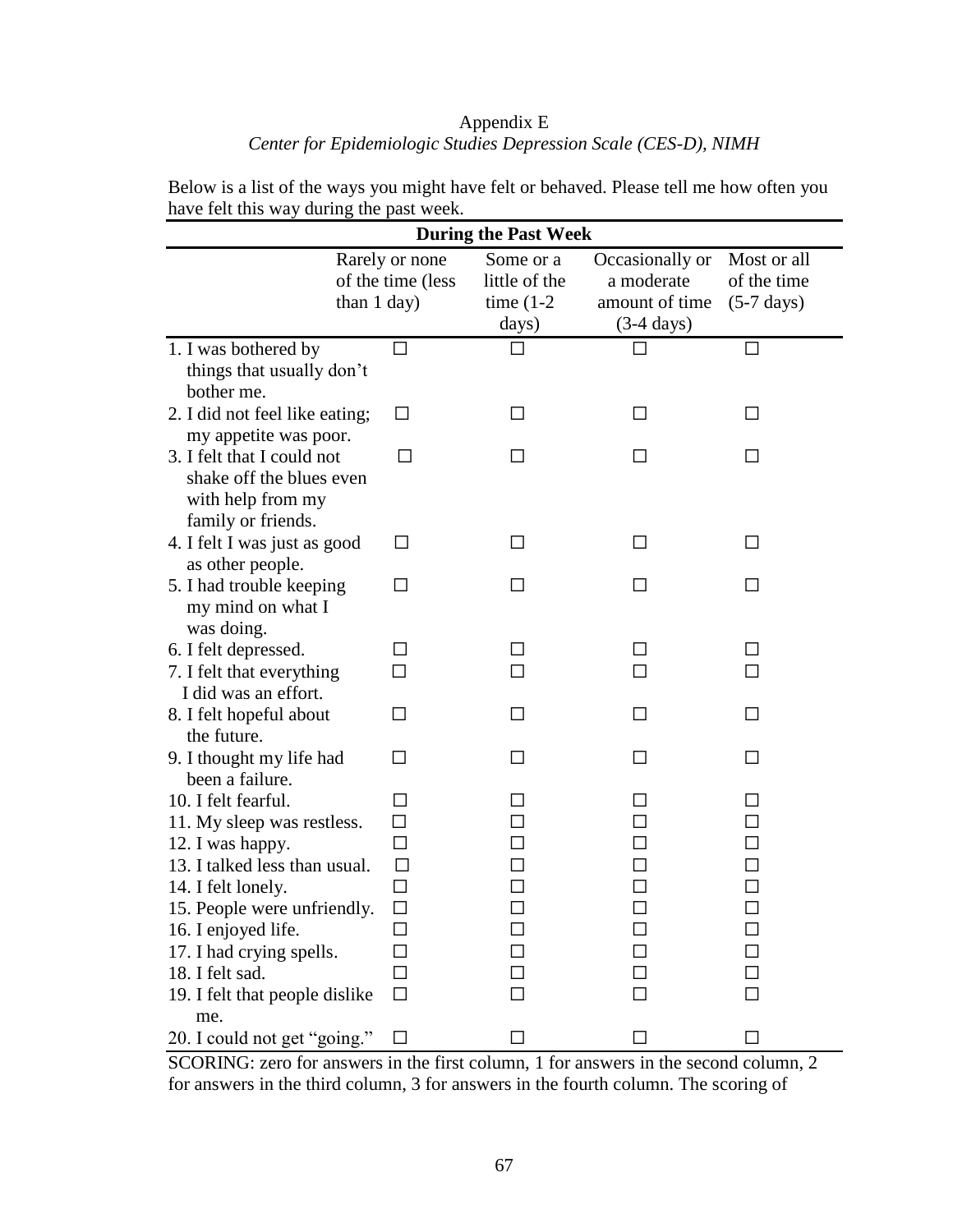positive items is reversed. Possible range of scores is zero to 60, with the higher scores indicating the presence of more symptomology.